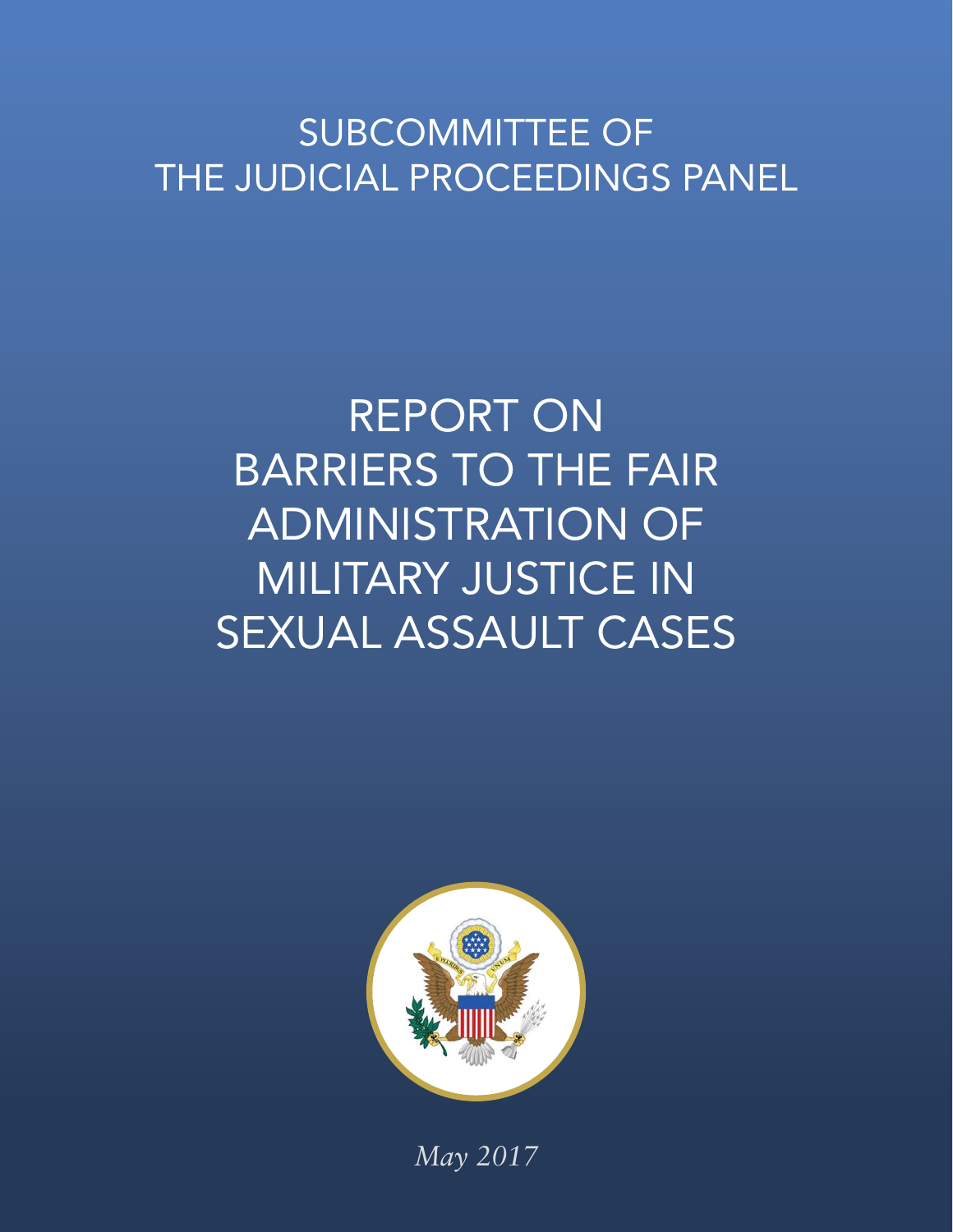# SUBCOMMITTEE TO THE JUDICIAL PROCEEDINGS PANEL

**CHAIR** The Honorable Barbara S. Jones

## **MEMBERS**

Ms. Lisa Friel The Honorable Elizabeth Holtzman Ms. Laurie Kepros Dean Lisa Schenck, Colonel (Retired), U.S. Army Professor Lee Schinasi, Colonel (Retired), U.S. Army Brigadier General James Schwenk, U.S. Marine Corps, Retired Ms. Jill Wine-Banks

> **STAFF DIRECTOR** Captain Tammy P. Tideswell, JAGC, U.S. Navy

**DEPUTY STAFF DIRECTOR** Lieutenant Colonel Patricia H. Lewis, Deputy Staff Director, U.S. Army

> **CHIEF OF STAFF** Mr. Dale L. Trexler

**DESIGNATED FEDERAL OFFICIAL** Ms. Maria Fried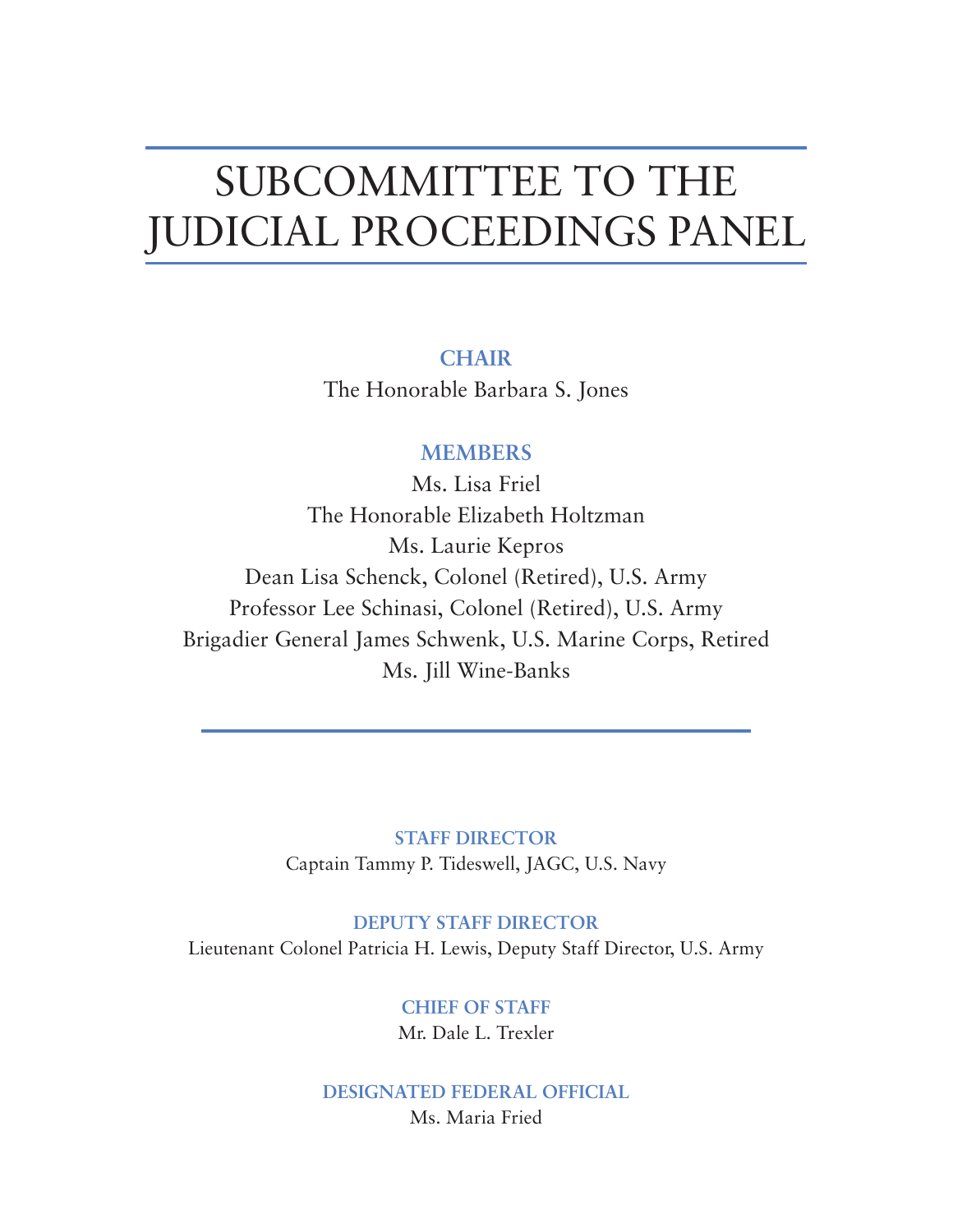

#### **JUDICIAL PROCEEDINGS PANEL SUBCOMMITTEE** 875 N. RANDOLPH STREET **ARLINGTON, VA 22203-1995**

May 12, 2017

### MEMORANDUM FOR MEMBERS OF THE JUDICIAL PROCEEDINGS PANEL

#### SUBJECT: Report of the Subcommittee

On April 9, 2015, the Secretary of Defense established this Subcommittee to support the Judicial Proceedings Panel in its duties under Section 576(d) of the National Defense Authorization Act for Fiscal Year 2013. Following the Secretary's objectives and at the request of the Judicial Proceedings Panel, the Subcommittee conducted military installation site visits throughout the United States and Asia. Based upon information received during these site visits, the Subcommittee undertook additional research of several topics. The Subcommittee has completed its review on the topic of barriers to the fair administration of military justice in sexual assault cases and submits to the Judicial Proceedings Panel its report with our assessment, conclusions, and recommendations.

Barbara S. Jones Subcommittee Chair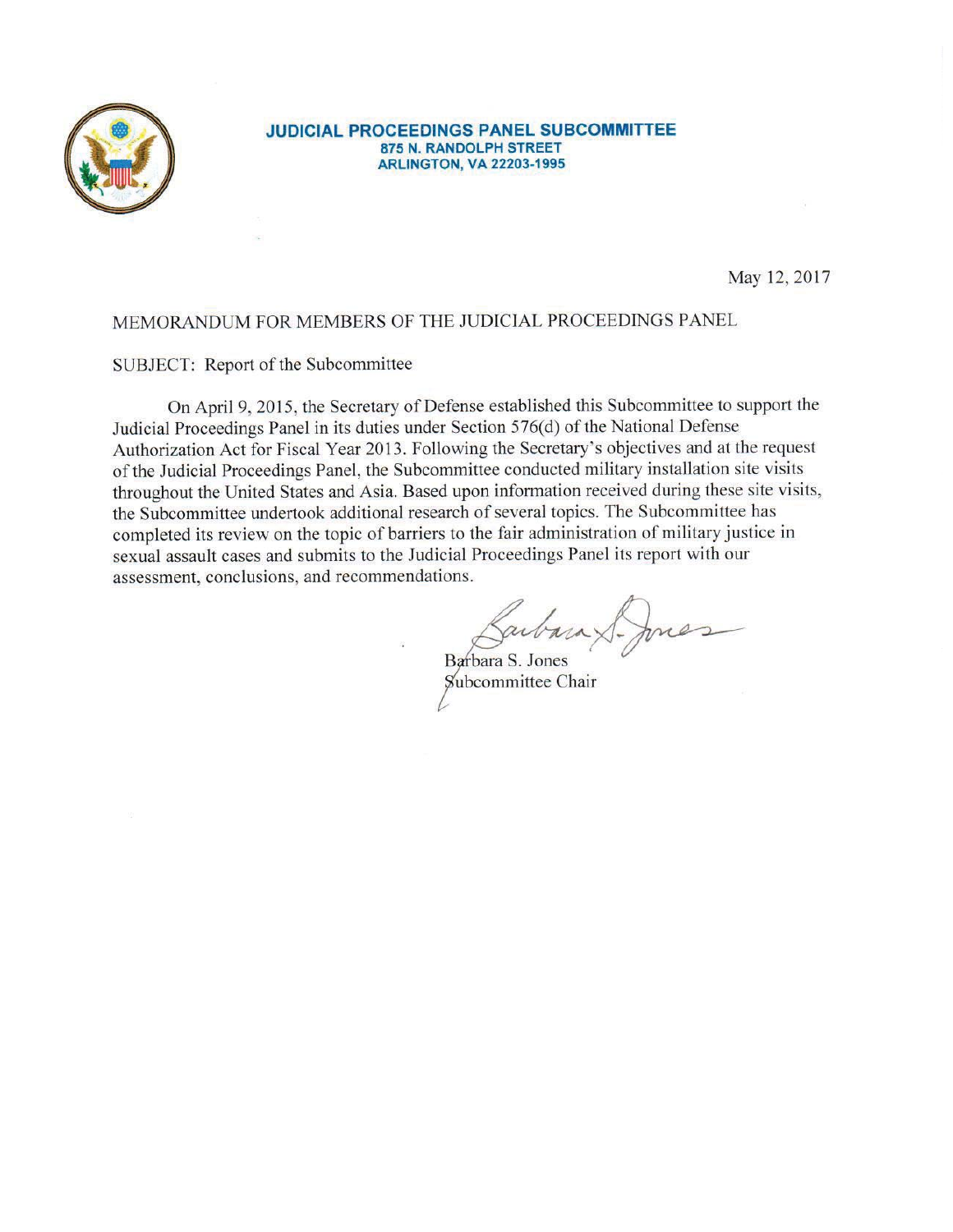# Executive Summary

## **SUBCOMMITTEE REPORT TO THE JUDICIAL PROCEEDINGS PANEL ON BARRIERS TO THE FAIR ADMINISTRATION OF MILITARY JUSTICE IN SEXUAL ASSAULT CASES**

From July through September 2016, members of the Judicial Proceedings Panel (JPP) Subcommittee, at the request of the JPP, spoke to more than 280 individuals—all involved in the military justice process, from 25 military installations in the United States and Asia—about the investigation, prosecution, and defense of sexual assault offenses.

On the basis of information received at the site visits, the Subcommittee identified several topics to present to the JPP, some of which required additional research. Therefore, the Subcommittee decided to issue separate reports on each of the identified subjects. The Subcommittee issued its first report in December 2016 on the subject of military defense counsel resources and experience in sexual assault cases, its second report in February 2017 on sexual assault investigations in the military, and three short reports in March 2017 on the topics of the Department of Defense (DoD) initial disposition withholding policy, Military Rules of Evidence 412 and 513, and the training and experience of trial counsel and special victims' counsel/victims' legal counsel.

This final Subcommittee report focuses on some large-scale issues in the military's handling of sexual assault cases that came to light during the site visits and subsequent research. In the past several years, there has been a huge public outcry about the problem of sexual assault in the military. Media reports, the documentary film *Invisible War*, and the work of a number of women members of the U.S. House and Senate have fostered a public perception that sexual assault is rampant in the military and that the military has swept the problem under the rug both by failing to effectively prosecute the accused and by failing to treat the victims with dignity and compassion. To address these concerns, Congress, the Department of Defense, and the White House have all worked to change the military system so that victims of sexual assault are treated with respect and are not further victimized by the criminal justice process. Other changes have been put in place to counter the perception that sexual assault predators were being protected from prosecution by military commanders.

Many of these changes have been valuable. One possible sign that they are having an effect is the increase in the past few years of the number of sexual assault cases being reported. While its cause cannot be identified with certainty, many believe that it indicates greater confidence that the criminal justice system will help the victim and vigorously prosecute the accused.

As constructive and important as these changes have been, they have also produced an unintended negative consequence: they have, as the Subcommittee was repeatedly told on its site visits, raised serious questions about the fundamental fairness of the military justice process when it comes to the treatment of the accused.

It is vital for the military justice system to strike the right balance between the needs of the victim and the needs of the defendant. Both must be properly addressed if the system is to be seen as fair and just. The failure to create the perception and the reality of a just system can undermine morale,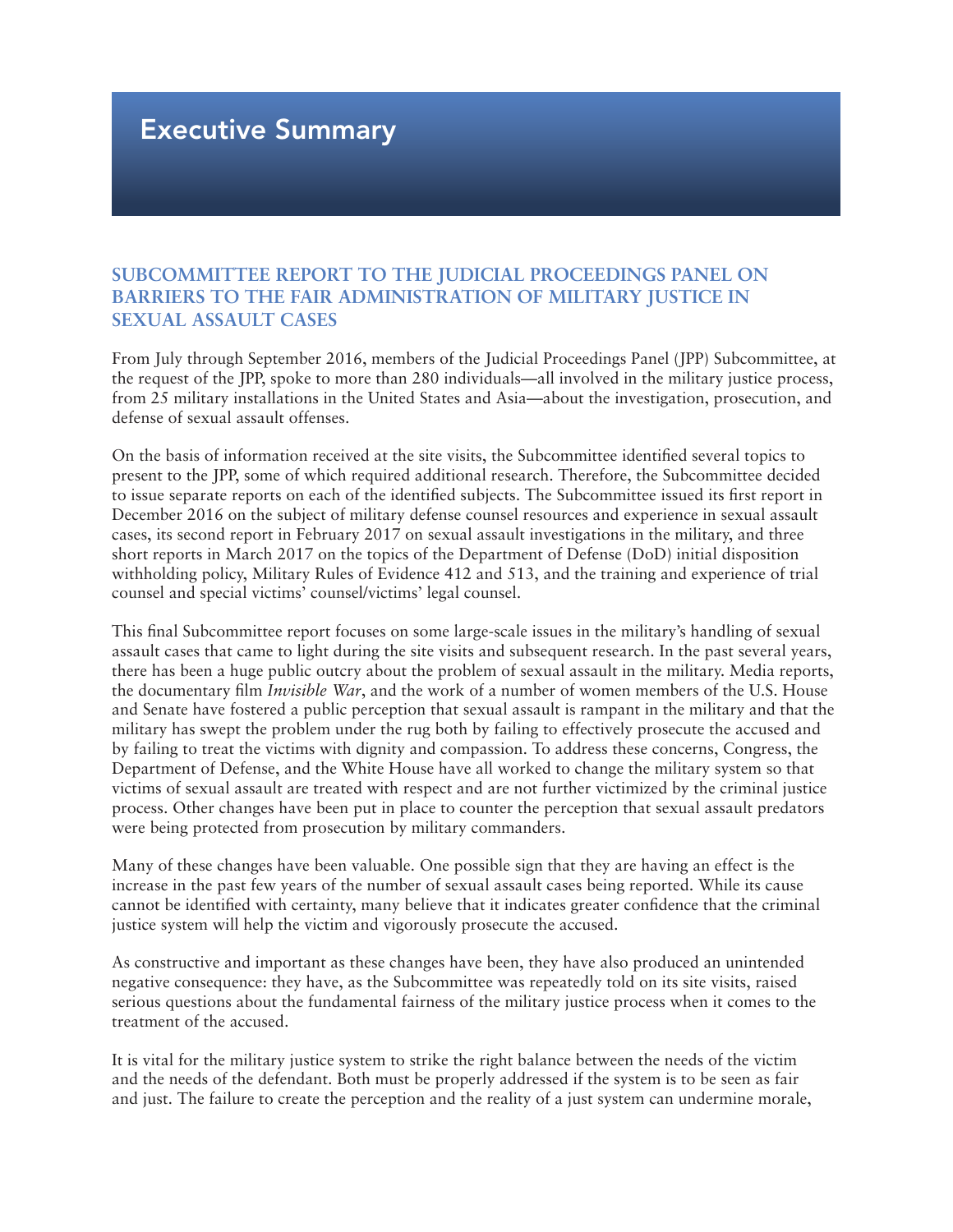affect recruiting, and create a corrosive cynicism among military personnel. For that reason, the Subcommittee believed it was important to share the information it received with the JPP.

The Subcommittee identified a number of problems with how the military justice system treats sexual assault offenses:

- 1. The revised Article 32 process provides less information to convening authorities and no longer serves as a discovery mechanism for the defense;
- 2. Because convening authorities currently lack meaningful written guidelines to help them decide whether a case warrants referral to court-martial, such as the likelihood of securing a conviction at trial, they may be referring sexual assault charges to trial on the basis of weak evidence;
- 3. Because the staff judge advocate's pretrial advice to the convening authority must be provided to the defense, the staff judge advocate may be unwilling to provide a complete and candid written assessment of the evidence in the case;
- 4. Counsel perceive that convening authorities feel public pressure to refer sexual assault cases to trial;
- 5. Some trial counsel complained they no longer have the access to sexual assault victims that they need in order to properly prepare those victims for trial;
- 6. Military members who potentially may sit on court-martial panels receive sexual assault prevention and response training that may confuse them regarding the legal standard for consent in sexual assault cases. The frequency of this training is also causing "training fatigue" among military members; and
- 7. The current policy on expedited transfer of sexual assault victims can make it difficult for investigators and prosecutors to adequately consult with victims prior to trial when victims have been transferred to faraway locations.

In this report, the Subcommittee makes nine recommendations:

*Recommendation 1:* **The JPP Subcommittee recommends that the Defense Advisory Committee on Investigation, Prosecution, and Defense of Sexual Assault in the Armed Forces (DAC-IPAD) continue the review of the new Article 32 preliminary hearing process, which in the view of many counsel interviewed during military installation site visits and according to information presented to the JPP no longer serves a useful purpose. Such a review should look at whether preliminary hearing officers in sexual assault cases should be military judges or other senior judge advocates with military justice experience and whether a recommendation of the preliminary hearing officer against referral, based on lack of probable cause, should be binding on the convening authority. This review should evaluate data on how often the recommendations of preliminary hearing officers regarding case disposition are followed by convening authorities and determine whether further changes to the process are required.** 

**In addition, because the Article 32 hearing no longer serves as a discovery mechanism for the defense, the JPP Subcommittee reiterates its recommendation— presented in its report on military defense counsel resources and experience in sexual assault cases, and adopted by the JPP—that the defense be provided with independent investigators.**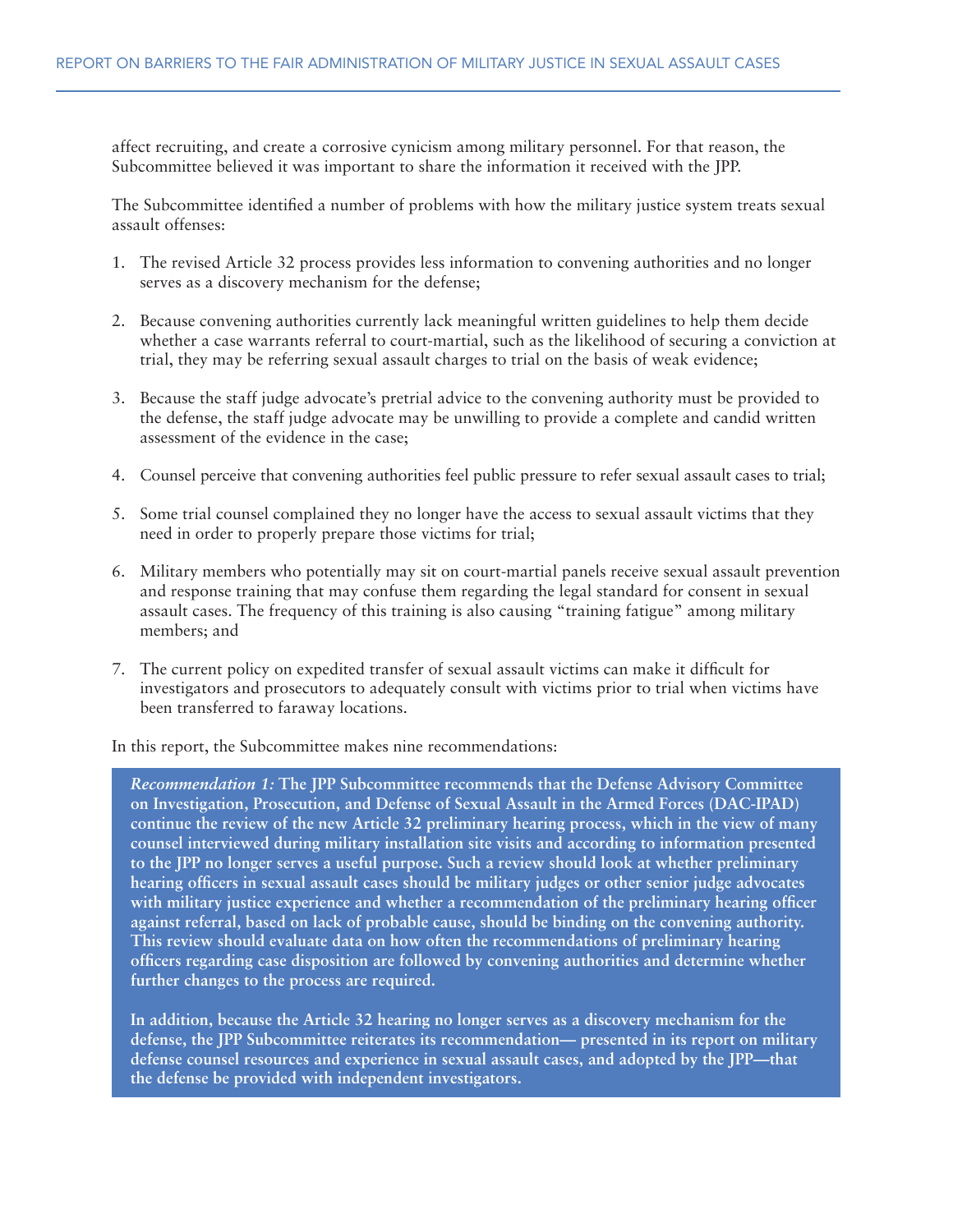*Recommendation 2:* **The JPP Subcommittee recommends that Article 33, UCMJ, case disposition guidance for convening authorities and staff judge advocates require the following standard for referral to court-martial: the charges are supported by probable cause and there is a reasonable likelihood of proving the elements of each offense beyond a reasonable doubt using only evidence likely to be found admissible at trial.** 

**The JPP Subcommittee further recommends that the disposition guidance require the staff judge advocate and convening authority to consider all the prescribed guideline factors in making a disposition determination, though they should retain discretion regarding the weight they assign each factor. These factors should be considered in their totality, with no single factor determining the outcome.**

*Recommendation 3:* **The JPP Subcommittee recommends that after case disposition guidance under Article 33, UCMJ, is promulgated, the DAC-IPAD conduct both military installation site visits and further research to determine whether convening authorities and staff judge advocates are making effective use of this guidance in deciding case dispositions. They should also determine what effect, if any, this guidance has had on the number of sexual assault cases being referred to courts-martial and on the acquittal rate in such cases.**

*Recommendation 4:* **The JPP Subcommittee recommends that the DAC-IPAD review whether Article 34 of the UCMJ and Rule for Court-Martial 406 should be amended to remove the requirement that the staff judge advocate's pretrial advice to the convening authority (except for exculpatory information contained in that advice) be released to the defense upon referral of charges to court-martial. The DAC-IPAD should determine whether any memo from trial counsel that is appended should also be shielded from disclosure to the defense. This review should consider whether such a change would allow the staff judge advocate to provide more fully developed, candid written advice to the convening authority regarding the strengths and weaknesses of the charges so that the convening authority can make a better-informed disposition decision.**

*Recommendation 5:* **The JPP Subcommittee recommends that Congress repeal provisions from the National Defense Authorization Act for Fiscal Year 2014 and Fiscal Year 2015, sections 1744 and 541 respectively, that require non-referral decisions in certain sexual assault cases to be forwarded to a higher general court-martial convening authority or to the Service Secretary. The perception of pressure on convening authorities to refer sexual assault cases to courts-martial created by these provisions and the consequent negative effects on the military justice system are more harmful than the problems that such provisions were originally intended to address.**

*Recommendation 6:* **The JPP Subcommittee recommends that the DAC-IPAD continue to gather data and other evidence on disposition decisions and conviction rates of sexual assault courtsmartial to supplement information provided to the JPP Subcommittee during military installation site visits and to determine future recommendations for improvements to the military justice system.**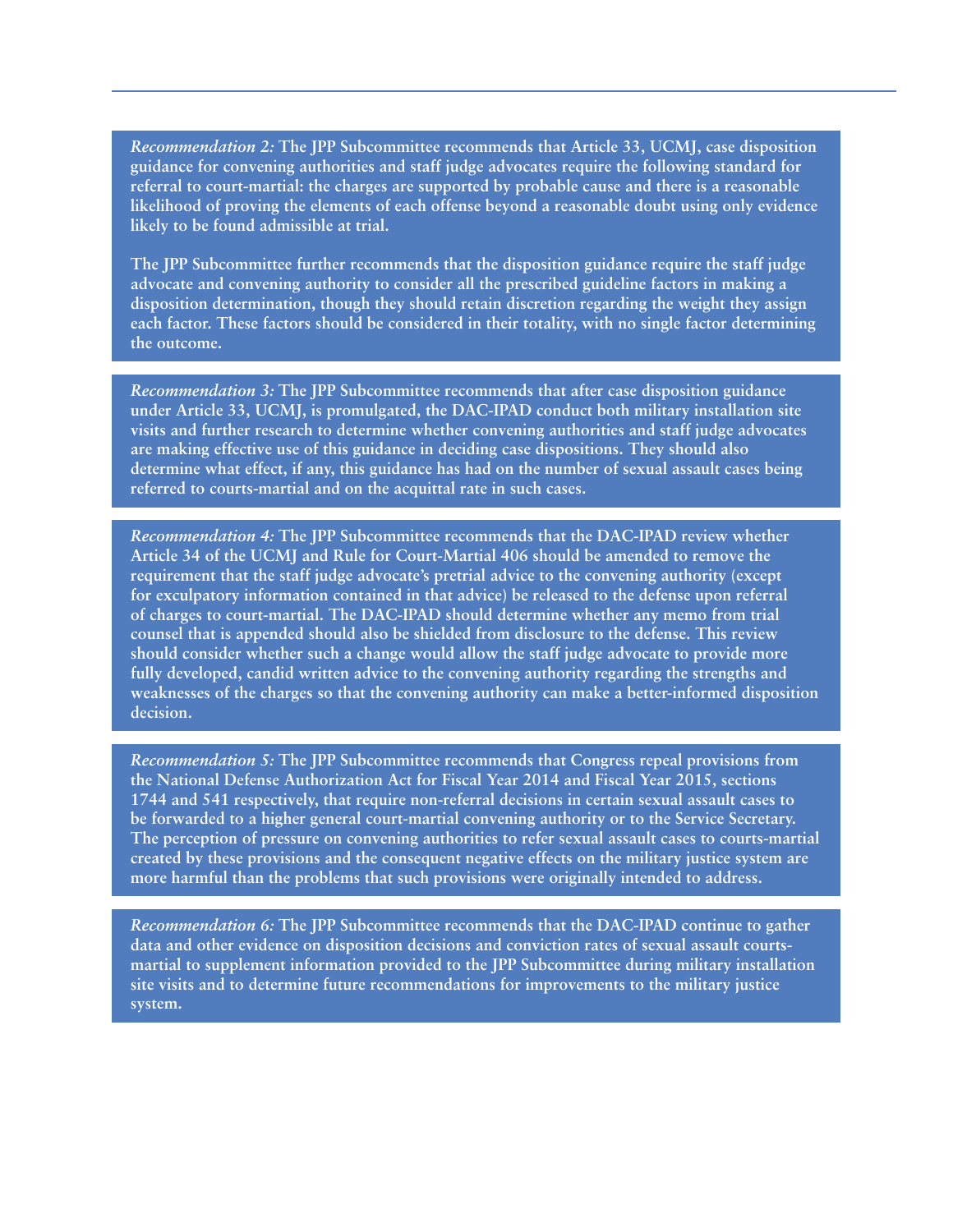*Recommendation 7:* **The JPP Subcommittee recommends that the Secretary of Defense ensure that SVCs/VLCs receive the necessary training on the importance of allowing full access by prosecutors to sexual assault victims prior to courts-martial. Such training will ensure that SVCs/ VLCs are considering the value of a meaningful victim-prosecutor relationship in the advice they provide their victim-clients and assist prosecutors in sufficiently developing the rapport with the victim needed to fully prepare for trial.**

*Recommendation 8:* **The JPP Subcommittee recommends that the Department of Defense Sexual Assault Prevention and Response Office ensure that sexual assault training conducted by the military Services provide accurate information to military members regarding a person's ability to consent to sexual contact after consuming alcohol and the legal definition of "impairment" in this context and that training be timed and conducted so as to avoid "training fatigue."** 

**The JPP Subcommittee further recommends that the DAC-IPAD monitor whether misperceptions regarding alcohol consumption and consent continue to affect court-martial panel members.**

*Recommendation 9:* **The JPP Subcommittee recommends that the Secretary of Defense review the policy on expedited transfer of sexual assault victims and consider whether it should be changed to state that when possible, sexual assault victims should be transferred to another unit on the same installation or to a nearby installation. This change will help ensure that prosecutors have access to victims in preparing for courts-martial, will satisfy the need to separate the victim from the accused, and will maintain the victim's access to support systems while combating the perception that the ability to ask for these transfers has encouraged fraudulent claims of sexual assault. Commanders and SVCs/VLCs should all receive training in how relocating victims from less desirable to more desirable locations can foster the perception among military members that the expedited transfer system is being abused and in how such transfers can be used by defense counsel to cast doubt on the victim's credibility, possibly leading to more acquittals at courtsmartial.** 

**The JPP Subcommittee further recommends that the DAC-IPAD review data on expedited transfers to determine the locations from which and to which victims are requesting expedited transfers and to review their stated reasons.**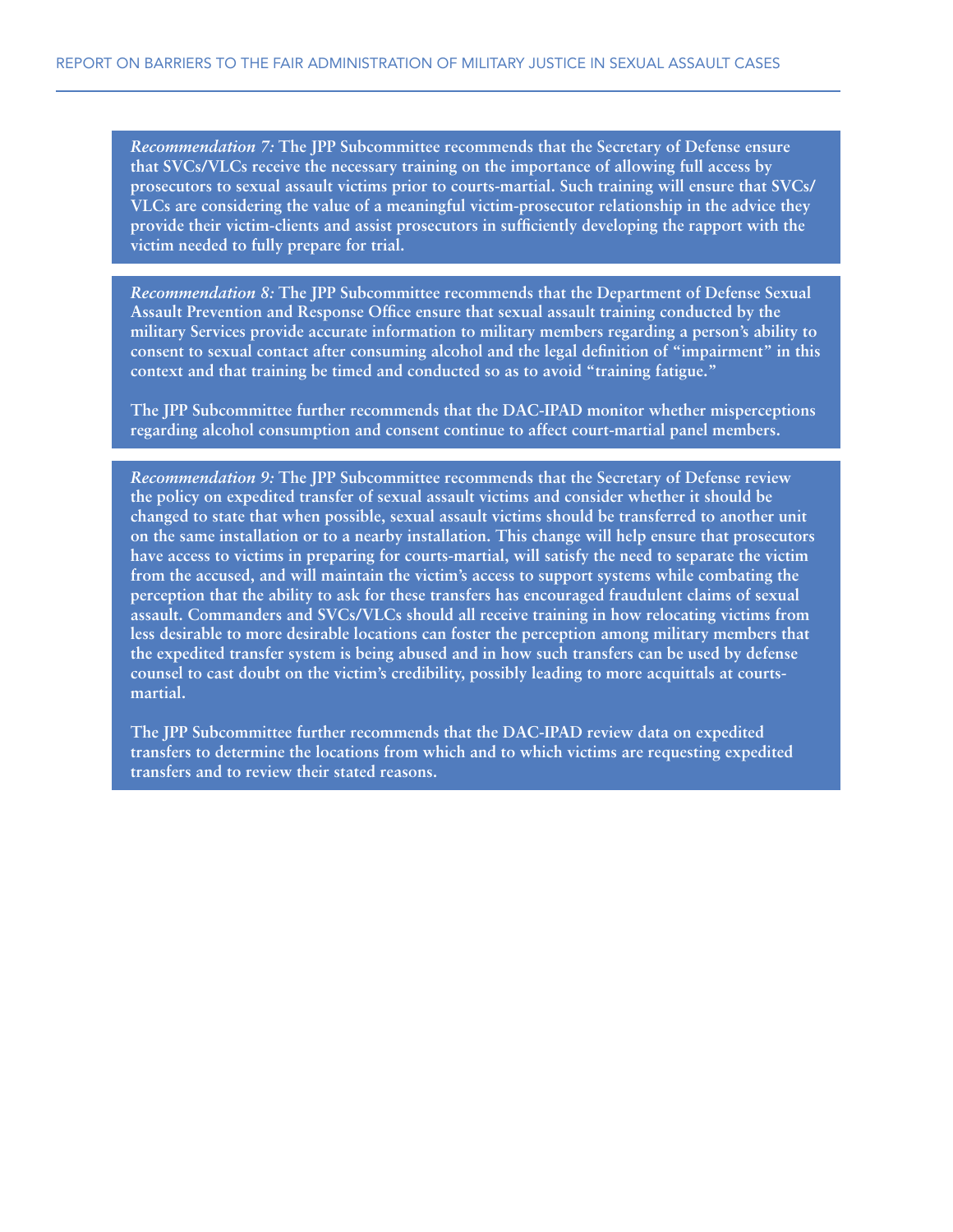# Barriers to the Fair Administration of Military Justice in Sexual Assault Cases

From July through September 2016, members of the Judicial Proceedings Panel (JPP) Subcommittee, at the request of the JPP, spoke to more than 280 individuals from 25 military installations in the United States and Asia involved in the military justice process; these conversations focused on the investigation, prosecution, and defense of sexual assault offenses.1 Discussions were held without attribution so that Subcommittee members could hear candid perceptions of the military's handling of sexual assault cases from the men and women who are investigating and litigating those cases. The Subcommittee spoke to groups of military prosecutors, defense counsel, special victims' counsel/ victims' legal counsel, paralegals, and investigators, as well as commanders, sexual assault response coordinators, victim advocates, and victim-witness liaisons from all military Services.

During the site visits, the Subcommittee identified a number of possible barriers to the fair administration of military justice in sexual assault cases. The Subcommittee determined that it would have to analyze, discuss, and develop the information gathered and conduct further research into some of the issues identified. Therefore, the Subcommittee held 13 meetings or teleconferences from September 2016 through May 2017. Drawing on the site visit data and the Subcommittee's additional discussion and research—including information regarding ethics rules and prosecutorial discretion, provided by representatives of the Services at a Subcommittee meeting held in January 2017—the Subcommittee made recommendations on several of these points in two previous reports to the JPP: one on military defense counsel resources and experience in sexual assault cases, issued in December 2016, and one on sexual assault investigations in the military, issued in February 2017.<sup>2</sup> In addition, the Subcommittee provided brief reports to the JPP in March 2017 on the topics of the Department of Defense (DoD) initial disposition withholding policy, Military Rules of Evidence 412 and 513, and training and experience of trial counsel and special victims' counsel/victims' legal counsel.<sup>3</sup> This final report summarizes site visit comments and the Subcommittee's research into additional barriers to the fair administration of military justice in sexual assault cases.

## **I. BACKGROUND**

Historically, sexual assault in the military has at times garnered the public's attention. In recent years, however, public demands for accountability and justice have grown louder and more persistent, following complaints by sexual assault victims about the military's handling of their allegations and how they are treated. As a result, the procedures for dealing with such cases have been changed.

<sup>1</sup> A list of the installations visited and Subcommittee members participating in each site visit is enclosed with this report.

<sup>2</sup> *See* SUBCOMMITTEE OF THE JUDICIAL PROCEEDINGS PANEL REPORT ON MILITARY DEFENSE COUNSEL RESOURCES AND EXPERIENCE IN SEXUAL ASSAULT CASES (Dec. 2016), *available at* http://jpp.whs.mil/Public/docs/08-Panel\_Reports/JPP\_SubcommReport\_ DefResources\_Final\_20161208.pdf; SUBCOMMITTEE OF THE JUDICIAL PROCEEDINGS PANEL REPORT ON SEXUAL ASSAULT INVESTIGATIONS IN THE MILITARY (Feb. 2017), *available at* http://jpp.whs.mil/Public/docs/08-Panel\_Reports/JPP\_ SubcommReport\_Investigations\_Final\_20170224.pdf.

See Subcommittee Papers on INITIAL DISPOSITION WITHHOLDING AUTHORITY; MILITARY RULES OF EVIDENCE 412 AND 513; and TRAINING AND EXPERIENCE OF TRIAL COUNSEL AND SPECIAL VICTIMS' COUNSEL/VICTIMS' LEGAL COUNSEL (Mar. 2017), *available at*  http://jpp.whs.mil/Public/docs/08-Panel\_Reports/JPP\_Subcomm\_ShortReports\_20170302\_Final.pdf.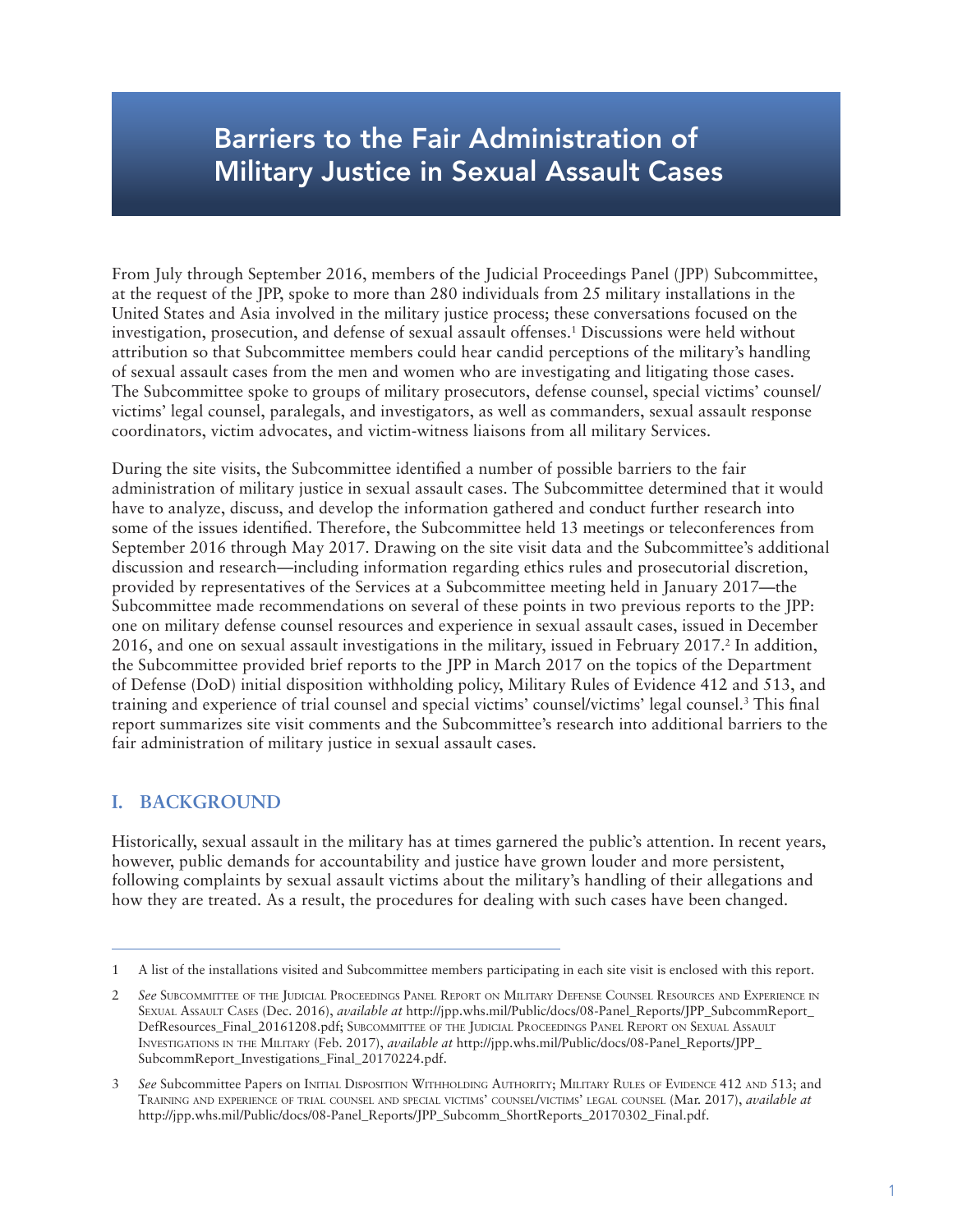Many victims complained that commanders dismissed their sexual assault allegations without further investigation or action. In response, several DoD or congressionally appointed panels reviewed the state of sexual assault prevention, victim care, investigation, and prosecution in the military and issued reports and recommendations on those topics.4 Congress and DoD responded to these recommendations and to military sexual assault victims' complaints by adopting more than 100 statutory reforms and numerous policy changes in the area of military sexual assault. The majority of these statutory reforms and policy changes have been instituted since 2012, and many have sought to address the treatment of sexual assault victims.

Statutes creating the Special Victims' Counsel Program and expanding victims' rights have profoundly changed the treatment of sexual assault victims. The statute creating the Special Victims' Counsel Program provides that every military member who reports being sexually assaulted is entitled to have a military attorney appointed to advise him or her of legal issues surrounding the case and other matters. This attorney is authorized to represent the victim, including at the Article 32 hearing and courtmartial, at all pretrial stages of the case, and at trial. Since its inception as an Air Force pilot program in 2013, the Special Victims' Counsel/Victims' Legal Counsel<sup>5</sup> (SVC/VLC) Program has evolved to the point that an SVC/VLC right to argue victim privacy issues in court is now recognized.<sup>6</sup> The ability to have an SVC/VLC present during investigative interviews has also helped increase victims' comfort level with the investigative and military justice processes.

The recent passage of legislation allowing victims to decline to testify at Article 32 preliminary hearings has also been perceived positively by sexual assault victims.

These military justice reforms were prompted by past failures to properly address sexual assault allegations. They have empowered sexual assault victims and provided them a voice in how their sexual assault allegations are handled. Yet these reforms have also had unintended and, at times, negative consequences. In the view of trial counsel, defense counsel, investigators, and other military personnel involved in the military criminal justice system who were interviewed by the Subcommittee members during installation site visits, the military justice system is placing the rights and preferences of sexual assault victims over the due process rights of those accused of these offenses. Many of those interviewed sense that in an effort to respond to public criticism and right past wrongs, commanders now feel pressure to resolve greater numbers of sexual assault allegations at courts-martial, regardless of the relative merits of the case or the likelihood of conviction. The result, counsel asserted, has been a dramatic increase in acquittals in these cases. Several counsel went so far as to state that these changes in the military justice system have placed justice and the perception of a fair system at risk.

<sup>4</sup> Among these reports are the DEFENSE TASK FORCE REPORT ON CARE FOR VICTIMS OF SEXUAL ASSAULT (Apr. 2004), *available at*  http://www.sapr.mil/public/docs/reports/task-force-report-for-care-of-victims-of-sa-2004.pdf; REPORT OF THE DEFENSE TASK FORCE ON SEXUAL HARASSMENT AND VIOLENCE AT THE MILITARY SERVICE ACADEMIES (Jun. 2005), *available at* http://www.dtic.mil/dtfs/doc\_recd/High\_GPO\_RRC\_tx.pdf; REPORT OF THE DEFENSE TASK FORCE ON SEXUAL ASSAULT IN THE MILITARY SERVICES (Dec. 2009), *available at* http://www.sapr.mil/public/docs/research/DTFSAMS-Rept\_Dec09.pdf; REPORT OF THE RESPONSE SYSTEMS TO ADULT SEXUAL ASSAULT CRIMES PANEL (Jun. 2014), *available at* http://responsesystemspanel.whs.mil/Public/docs/Reports/00\_Final/RSP\_Report\_Final\_20140627.pdf; and numerous reports of the Judicial Proceedings Panel, *available at* http://jpp.whs.mil/.

<sup>5</sup> The Navy and Marine Corps refers to victims' lawyers as victims' legal counsel, while the other Services refer to them as special victims' counsel.

<sup>6</sup> *See* JUDICIAL PROCEEDINGS PANEL INITIAL REPORT (Feb. 2015) [hereinafter JPP INITIAL REPORT], Section III, for a full discussion of the SVC/VLC programs. This report is *available at* http://jpp.whs.mil/Public/docs/08-Panel\_Reports/ 01\_JPP\_InitialReport\_Final\_20150204.pdf.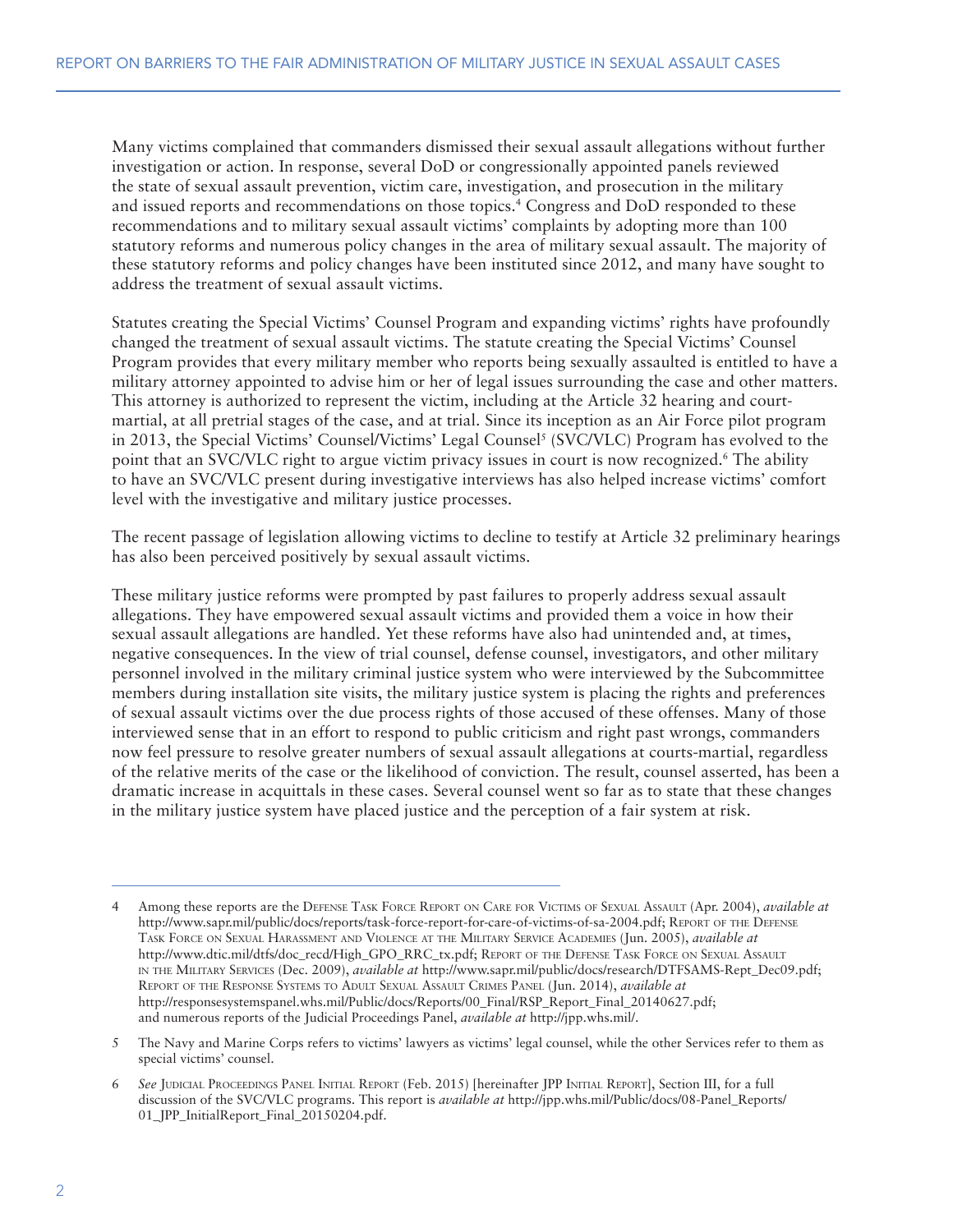This report discusses some of the changes made to the military justice process in recent years, as well as the perceived pressure on convening authorities and judge advocates to refer sexual assault cases to trial, regardless of the likelihood of conviction. Further, this report highlights some of the long-term negative consequences identified as resulting from the recent reforms. It builds on the observations and conclusions found in two earlier and related Subcommittee reports written following the installation site visits: the *Subcommittee Report to the Judicial Proceedings Panel on Military Defense Counsel Resources and Experience in Sexual Assault Cases, the Subcommittee Report to the Judicial Proceedings Panel on Sexual Assault Investigations in the Military,* and the Subcommittee papers on *Initial Disposition Withholding Authority, Military Rules of Evidence 412 and 513,* and *Training and Experience of Trial Counsel and Special Victims' Counsel/Victims' Legal Counsel*. 7

### **II. REFERRING SEXUAL ASSAULT CASES TO COURT-MARTIAL**

#### **A. Early Stages of Case Processing**

Before the convening authority can refer charges to a court-martial, several events must take place. While there are some important differences in the treatment of sexual assault offenses, many of the steps in the military justice process are the same regardless of the offense.

If a victim reports a sexual assault to certain identified personnel, he or she has the ability to file either a restricted or unrestricted report.<sup>8</sup> If the victim chooses to file an unrestricted report of a sexual assault offense, the Services' military criminal investigative organizations (MCIOs) investigate the offense.9 When the investigation is completed or near completion, military prosecutors discuss the case with the appropriate commander, who determines whether to prefer charges or take some other disciplinary action against the alleged perpetrator.10

Rule for Court-Martial (R.C.M.) 306(b) provides guidance for judge advocates and convening authorities on this decision, stating that "[a]llegations of offenses should be disposed of in a timely manner at the lowest appropriate level."11 Further guidance is contained in nonbinding discussion accompanying R.C.M. 306(b):

The disposition decision is one of the most important and difficult decisions facing a commander. Many factors must be taken into consideration and balanced, including,

9 The Subcommittee discussed problems associated with MCIO investigations of sexual assault offenses more fully in the SUBCOMMITTEE OF THE JUDICIAL PROCEEDINGS PANEL REPORT ON SEXUAL ASSAULT INVESTIGATIONS IN THE MILITARY, *supra* note 2.

<sup>7</sup> The JPP adopted the Subcommittee's report on defense counsel resources and experience and its recommendations, with some modifications. The Subcommittee's report on sexual assault investigations is still pending before the JPP. The three Subcommittee papers were presented to the JPP for informational purposes.

<sup>8</sup> Restricted reports of adult sexual assault may be only made to sexual assault response coordinators, SAPR victim advocates, and healthcare personnel. U.S. DEP'T OF DEF. INSTR. [hereinafter DoDI] 6495.02, SEXUAL ASSAULT PREVENTION AND RESPONSE (SAPR) PROGRAM PROCEDURES, Encl. 4 (Mar. 28, 2013, incorporating Change 2, effective Jul. 7, 2015).

<sup>10</sup> Only commanders who hold at least special court-martial convening authority and who are in the grade of O-6 (*i.e.*, colonel or Navy captain) or higher can hold initial disposition authority in sexual assault cases. *See* U.S. DEP'T OF DEFENSE, MEMORANDUM FROM THE SECRETARY OF DEFENSE ON WITHHOLDING INITIAL DISPOSITION AUTHORITY UNDER THE UNIFORM CODE OF MILITARY JUSTICE IN CERTAIN SEXUAL ASSAULT CASES (Apr. 20, 2012).

<sup>11</sup> MANUAL FOR COURTS-MARTIAL, UNITED STATES (2016 ed.) [hereinafter 2016 MCM], Rule for Court-Martial [hereinafter R.C.M.] 306(b). R.C.M. 306(c) discusses potential dispositions of allegations: no punishment, administrative action, nonjudicial punishment, or disposition through courts-martial.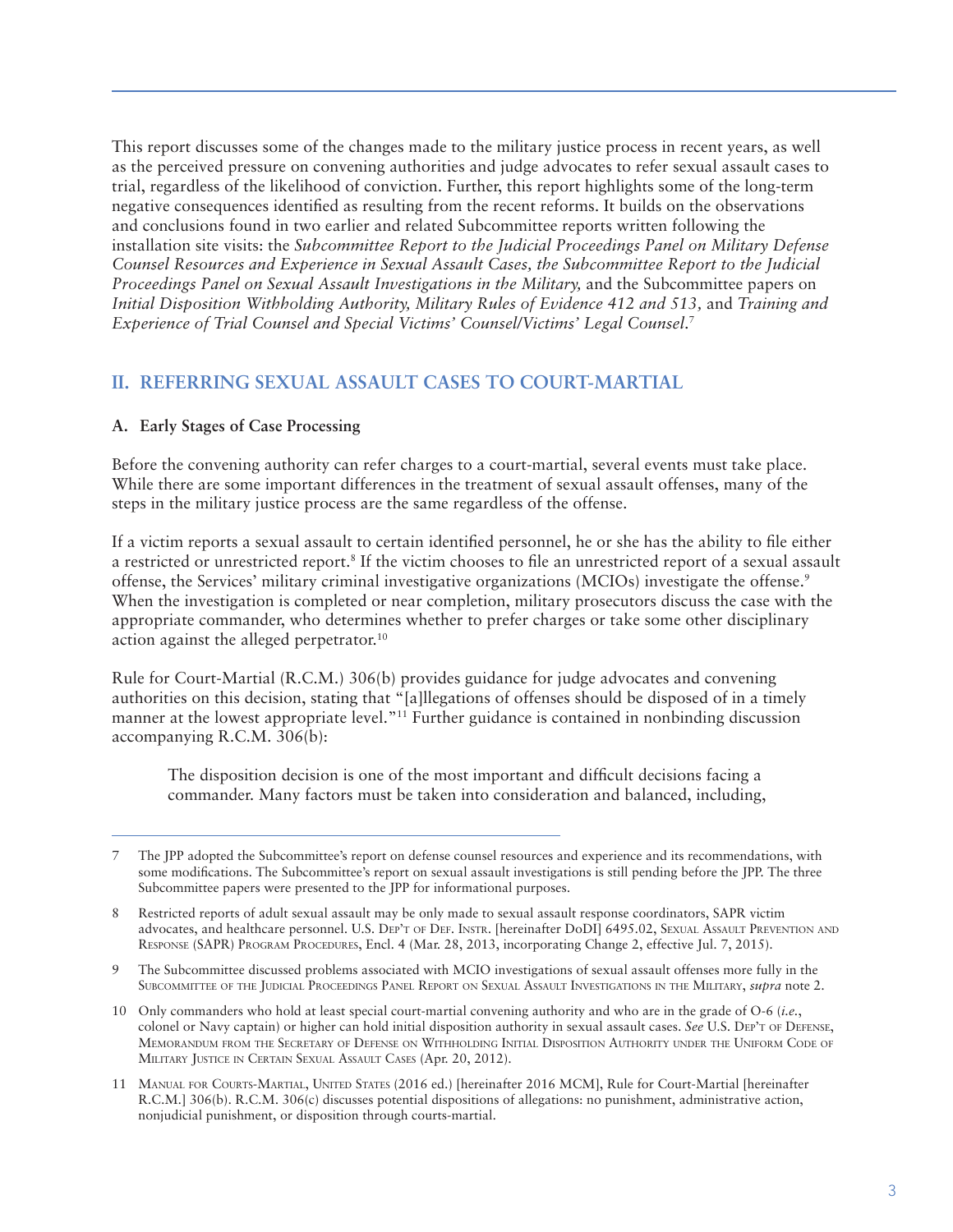to the extent practicable, the nature of the offenses, any mitigating or extenuating circumstances, the views of the victim as to disposition, any recommendations made by subordinate commanders, the interest of justice, military exigencies, and the effect of the decision on the accused and the command. The goal should be a disposition that is warranted, appropriate, and fair.

In deciding how an offense should be disposed of, factors the commander should consider, to the extent they are known, include:

- (A) the nature of and circumstances surrounding the offense and the extent of the harm caused by the offense, including the offense's effect on morale, health, safety, welfare, and discipline;
- (B) when applicable, the views of the victim as to disposition;
- (C) existence of jurisdiction over the accused and the offense;
- (D) availability and admissibility of evidence;
- (E) the willingness of the victim or others to testify;
- (F) cooperation of the accused in the apprehension or prosecution of another accused;
- (G) possible improper motives or biases of the person(s) making the allegation(s);
- (H) availability and likelihood of prosecution of the same or similar and related charges against the accused by another jurisdiction; and
- (I) appropriateness of the authorized punishment to the particular accused or offense.12

For sex-related offenses committed in the United States, R.C.M. 306 provides for the victim to express his or her views as to whether the offense should be prosecuted by court-martial or in a civilian court with jurisdiction over the offense. The convening authority must consider the victim's views as to disposition, if available, before making a decision to prefer charges or take some other disciplinary action.13

If charges are preferred and the special court-martial convening authority (SPCMCA) deems a general court-martial appropriate, he or she must direct the case to a preliminary hearing under Article 32 of the UCMJ.14

<sup>12 2016</sup> MCM, *supra* note 11, R.C.M. 306(b) discussion.

<sup>13 2016</sup> MCM, *supra* note 11, R.C.M. 306(e)(2). R.C.M. 306(e)(1) defines "sex-related" offense as any alleged violation of Article 120—Rape and sexual assault generally, 120a—Stalking, 120b—Rape and sexual assault of a child, 120c—Other sexual misconduct, 125—Forcible sodomy; bestiality, or any attempt thereof under Article 80, Uniform Code of Military Justice.

<sup>14 2016</sup> MCM, *supra* note 11, R.C.M. 404(b)(5).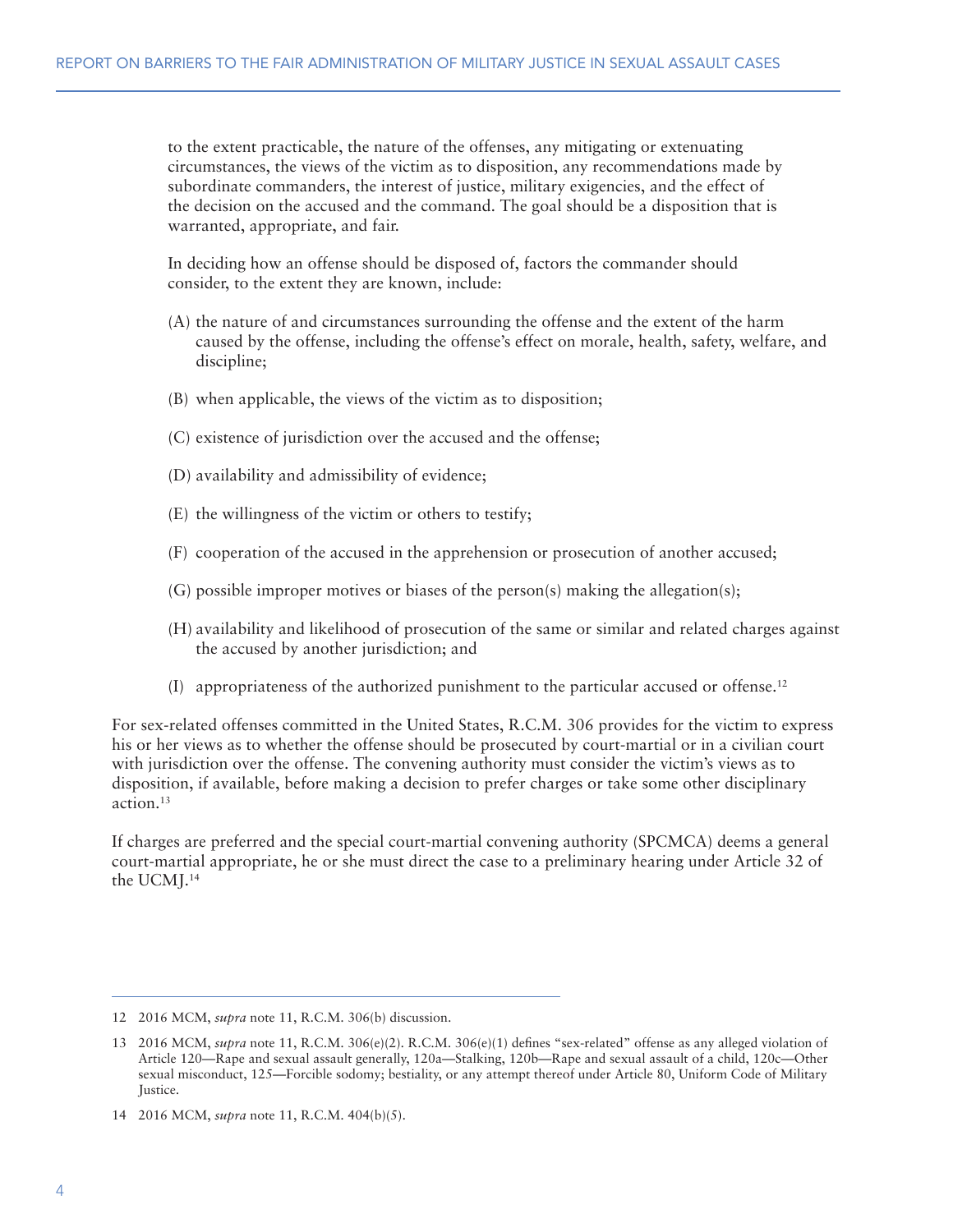#### **B. The Evolution of the Article 32 Process**

**1. Statutory Changes.** Before charges may be referred to a general court-martial, Article 32 of the UCMJ requires a preliminary hearing, unless the accused waives the hearing.<sup>15</sup> In the National Defense Authorization Act for Fiscal Year 2014 (FY14 NDAA), Congress made substantial changes to Article 32. The impetus for these changes was a widely reported Article 32 investigation at the U.S. Naval Academy in which counsel questioned a Naval Academy midshipman who had reported being sexually assaulted for "more than 30 hours" and subjected her to "humiliating and abusive questions."16 The legislative changes to Article 32 were also intended to align the procedures with civilian preliminary hearing proceedings, which are used to determine if there is probable cause and if a case should go to trial; during them, victims are often not called to testify.17

Prior to these statutory changes, the Article 32 hearing was intended to be a "thorough and impartial investigation" by an investigating officer into the truth and form of the charges.18 The Article 32 hearing also served as a mechanism for pretrial discovery for the defense.<sup>19</sup> Military witnesses, including sexual assault victims, could be compelled to appear and testify at the Article 32 hearing.<sup>20</sup>

The FY14 NDAA changes to Article 32 applied to Article 32 hearings conducted on or after December 26, 2014.<sup>21</sup> These changes, which restyled the Article 32 from a pretrial investigation into a preliminary hearing, limited the purpose of the hearing to determining whether probable cause exists to believe an offense was committed and whether the accused in the case committed the offense.<sup>22</sup> Under the December 2014 Article 32 format, preliminary hearing officers (PHOs) are still required to determine whether the convening authority has court-martial jurisdiction over the accused and the offense, to consider the form of the charges, and to make recommendations to the convening authority as to disposition.23 In an effort to limit the scope of Article 32, these statutory changes also removed the ability of a PHO to compel a military victim to appear and testify at the hearing if the victim was found "reasonably available," but allowed the PHO to consider alternatives to testimony for the victim and any other witnesses, regardless of their availability.24

- 17 *Id. But see infra* notes 26-28 and accompanying text.
- 18 10 U.S.C. § 832 (UCMJ, Art. 32); 2016 MCM, *supra* note 11, R.C.M. 405.
- 19 MANUAL FOR COURTS-MARTIAL, UNITED STATES (2012 ed.) [hereinafter 2012 MCM], R.C.M. 405 discussion.
- 20 *Id.*
- 21 National Defense Authorization Act for Fiscal Year 2014, Pub. L. No. 113-66 [hereinafter FY14 NDAA], § 1702(a), 127 Stat. 672 (2013); National Defense Authorization Act for Fiscal Year 2015, Pub. L. No. 113-291 [hereinafter FY15 NDAA], § 531(g), 128 Stat. 3292 (2014).
- 22 Another change to the Article 32 process requires that judge advocates be used as preliminary hearing officers "whenever practicable." 2016 MCM, *supra* note 11, R.C.M. 405(d)(1). While this had previously been the practice in the Navy, Marine Corps, and Air Force, the Army traditionally used line officers in this role, with a judge advocate appointed to advise the Article 32 investigating officer on legal matters. In addition, the updated R.C.M. 405 requires the preliminary hearing officer to be equal to or senior in grade to the military prosecutor and military defense counsel representing the accused, "when practicable." 2016 MCM, *supra* note 11, R.C.M. 405(d)(1). Navy and Air Force counsel stated that they often use active duty and reserve military judges as Article 32 preliminary hearing officers in sexual assault cases.
- 23 2016 MCM, *supra* note 11, R.C.M. 405(a).
- 24 *Id.*; *see also* Major Christopher J. Goewert and Captain Nichole M. Torres, *Old Wine into New Bottles: The Article 32 Process after the National Defense Authorization Act of 2014*, 232 A.F. L. Rev. Vol. 72 (2015).

<sup>15 10</sup> U.S.C. § 832 (UCMJ, Art. 32).

<sup>16</sup> *See* 159 Cong. Rec. H7059 (Congresswoman Speier (D-CA) introduced the reforms to Article 32), *available at*  https://www.gpo.gov/fdsys/pkg/CREC-2013-11-14/pdf/CREC-2013-11-14-pt1-PgH7059.pdf.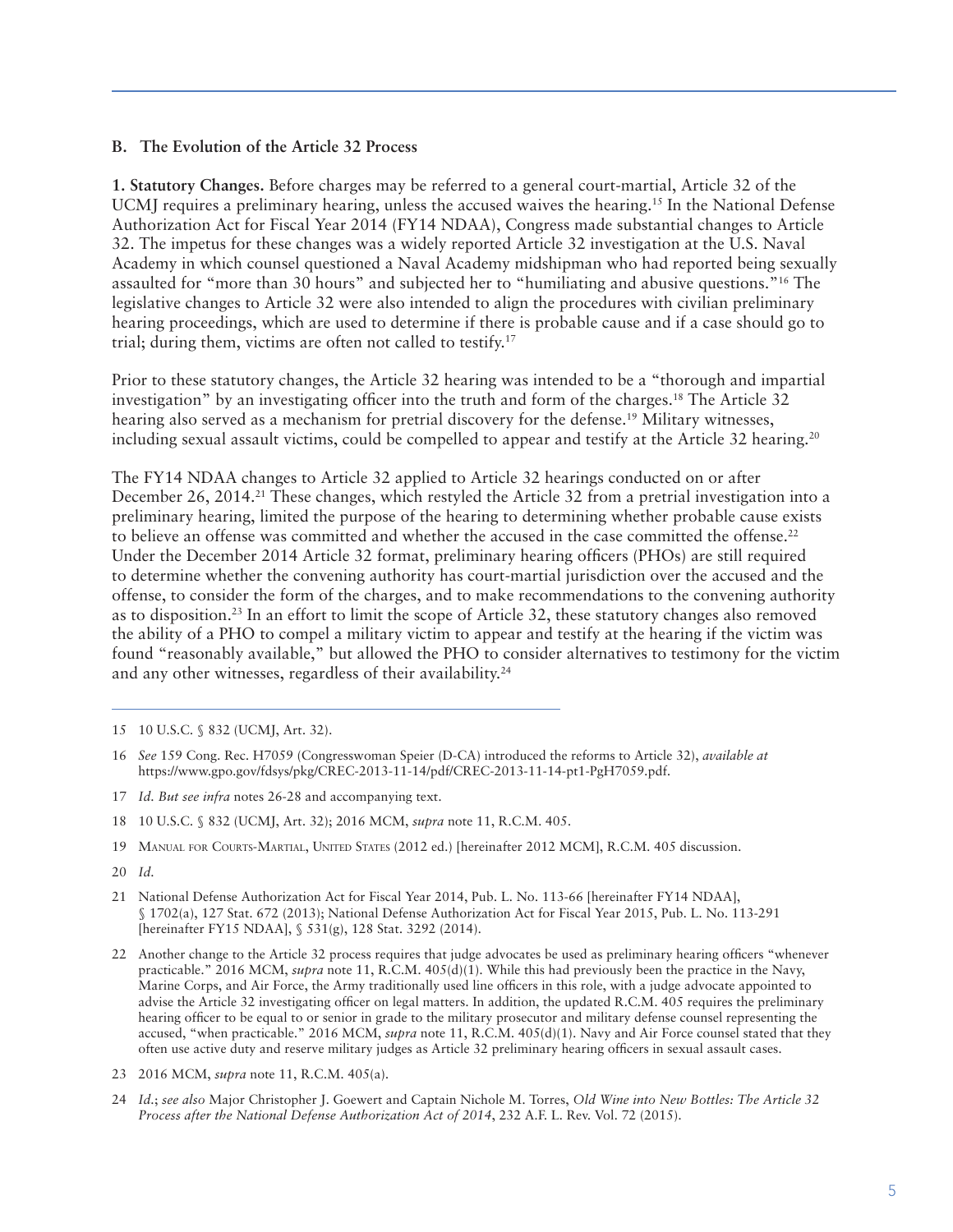As observed above, while the Article 32 hearing had previously served as a means of discovery for the defense, the new R.C.M. 405, reflecting the statutory changes to Article 32, specifically states that the Article 32 hearing is "not intended to serve as a means of discovery."<sup>25</sup> This change is significant, as the U.S. Court of Military Appeals (now the U.S. Court of Appeals for the Armed Forces, or CAAF) previously emphasized the value of the Article 32 investigation as a discovery tool. In the case of *Hutson v. United States*, CAAF even relied on the Article 32 hearing to uphold a judge's refusal to grant the defense's request for appointment of an investigator.<sup>26</sup> While acknowledging that investigative assistance is provided for indigent defendants in federal courts, CAAF held that the federal statute used to grant such assistance in federal court was not available to military defendants, stating: "[I]t should be noted that the pretrial investigation to which these charges have been referred is the accused's only practicable means of discovering the case against him."27 In light of the changes to the Article 32 process, this CAAF decision provides further support for the Subcommittee's recent recommendation, which the JPP adopted, that independent investigators be provided to the defense.<sup>28</sup>

A provision in the National Defense Authorization Act for Fiscal Year 2017 (FY17 NDAA) removes the provision in Article 32 permitting the accused to present additional evidence at the Article 32 hearing "in defense and mitigation, relevant to the limited purposes of the hearing," and replaces it with language stating that the accused may present additional evidence "that is relevant to the issues [of whether there is probable cause to believe the accused committed the offense and the PHO's recommendation as to disposition of the case]."29 It is too early to determine how PHOs will interpret this change and what effect, if any, it will have on the defense's ability to present additional evidence in defense and mitigation at the Article 32 hearing.

**2. Site Visit Information.** During installation site visits the Subcommittee spoke with trial counsel, defense counsel, and SVCs/VLCs, most of whom were familiar with both the pre-December 2014 and the new Article 32 proceedings. The consensus among them was that unlike the pre-December 2014 Article 32 investigation, the new Article 32 preliminary hearing is not a meaningful process for evaluating the strength of the case or for any other purpose. Sexual assault victims are no longer required to testify at Article 32 hearings, and frequently do not. Trial counsel stated that often the first time a victim provides testimony and is subject to cross-examination by defense counsel is at the courtmartial. Beyond Article 32 issues, several trial counsel told Subcommittee members that some SVCs/ VLCs limit trial counsel access to the victim, thereby preventing trial counsel from building sufficient rapport with the victim and having the repeated interviews that they feel are necessary to prepare for trial. Several counsel stated that this combination of factors has led to victims being unprepared for trial and testifying poorly on the stand.

Frequently, no witnesses appear at the Article 32 preliminary hearing, which simply involves trial counsel submitting documentary evidence for consideration. Many trial and defense counsel with whom the Subcommittee spoke referred to the Article 32 preliminary hearing as a "paper drill" or "rubber stamp." While many defense counsel noted that they have begun waiving the hearing, some stated that they have continued to assert the accused's right to an Article 32 hearing even if they no longer get a chance to question the victim or receive additional information about the government's case.

<sup>25</sup> *Id.* 

<sup>26</sup> *Hutson v. United States*, 42 C.M.R. 39, 40 (1970).

<sup>27</sup> *Id.*

<sup>28</sup> *See* JUDICIAL PROCEEDINGS PANEL REPORT ON MILITARY DEFENSE COUNSEL RESOURCES AND EXPERIENCE IN SEXUAL ASSAULT CASES 3 (Mar. 2017).

<sup>29</sup> National Defense Authorization Act for Fiscal Year 2017, Pub. L. 114-328 [hereinafter FY17 NDAA], § 5203(b).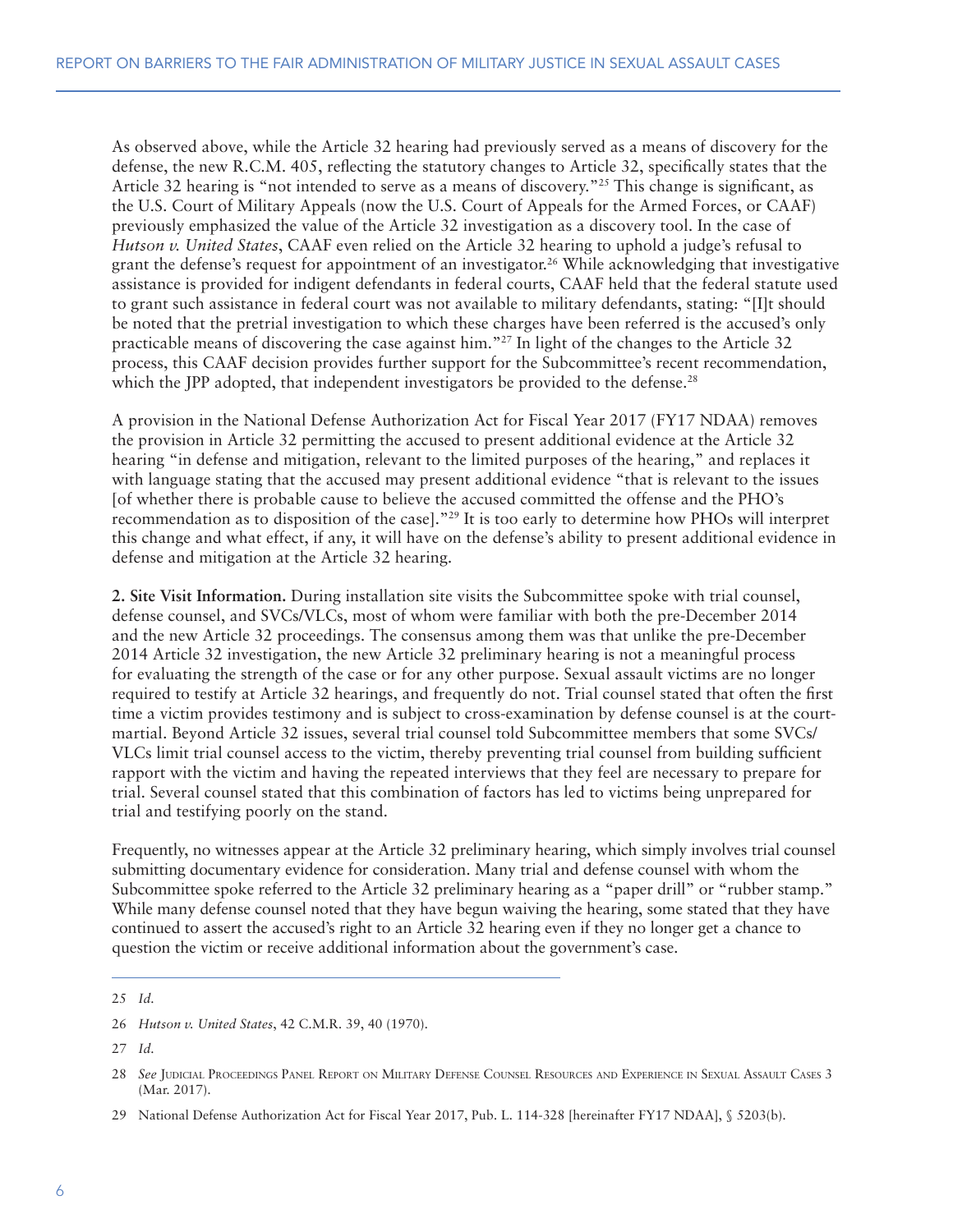Counsel universally observed that pre-December 2014 Article 32 investigations were used to identify weak cases and prevent them from going to court-martial, but the new Article 32 hearing no longer serves this function. The pre-December 2014 Article 32 investigation and investigating officer's recommendation as to whether the evidence supported the charges and whether the charges should be sent forward to court-martial (and to what type of court-martial) helped test the strength of the prosecution's case. According to many trial and defense counsel who spoke with the Subcommittee, the limited scope of the present preliminary hearing and the removal of the requirement for victim testimony are the primary reasons why counsel do not believe the current Article 32 format is a useful tool for vetting cases. Several trial counsel acknowledged that prosecutors should be confident that probable cause exists and that they have sufficient evidence to prevail at trial before charges are even preferred.

Article 32 PHOs' recommendations on whether the case should proceed to trial remain nonbinding, and some trial and defense counsel noted that often staff judge advocates and convening authorities do not abide by the recommendations.<sup>30</sup> Such disregard occurs even when the PHO finds no probable cause to support a charge or an extremely low likelihood of conviction, recommending that the case should be dismissed outright or resolved through disciplinary action at some lower level. Counsel complained that because of the changes to the Article 32 process and because the PHO's recommendations are nonbinding, too many cases are referred to court-martial in which there is little chance of securing a conviction.

**3. JPP Public Meeting Commentary on the Effects of the Changes to the Article 32 Hearing.** Senior trial and defense counsel and former military judges, speaking to the JPP at a public meeting in January 2017, reinforced the comments of counsel on site visits that Article 32 hearings in sexual assault cases have become "paper drills" at which neither the victim nor other witnesses testify.31 A senior trial counsel told the JPP that since Article 32 and R.C.M. 405 were modified, the trial counsel has "a lot more control over the presentation of evidence" at the Article 32 preliminary hearing, and can often establish probable cause with only a copy of the victim's statement and portions of the investigation report.32

Some counsel and former judges noted that they are seeing more Article 32 waivers from defense counsel since the new Article 32 preliminary hearing took effect, though some defense counsel said that they continue to go forward with these hearings to obtain what information they can.33 A former judge told the JPP that in pre-December 2014 Article 32 proceedings, it was rare for the defense to submit an Article 32 waiver in a sexual assault case.34 According to a senior trial counsel, the pre-December 2014 Article 32 investigation was used as a "litmus test" to determine the strength of the case and to see how the victim comes across while testifying. He further stated that given the limited scope of the new Article 32 preliminary hearing, he believes more cases are now being referred to court-martial than would have been under the more robust pre-December 2014 Article 32 investigation.35 Another senior trial counsel elaborated that some convening authorities who still want to use the Article 32

<sup>30</sup> Article 32 investigating officers' recommendations under the pre-December Article 32 process were also nonbinding.

<sup>31</sup> *Transcript of JPP Public Meeting* 22 (Jan. 6, 2017) (testimony of Lt Col (ret.) Wendy Sherman, U.S. Air Force, former military trial judge); 104 (testimony of Maj Adam Workman, U.S. Marine Corps, Legal Services Support Team); 233 (testimony of Maj James Argentina, Jr., U.S. Marine Corps, Senior Defense Counsel); 278 (testimony of Maj Aran Walsh, Regional Victims' Legal Counsel).

<sup>32</sup> *Transcript of JPP Public Meeting* 104 (Jan. 6, 2017) (testimony of Maj Workman).

<sup>33</sup> *Transcript of JPP Public Meeting* 31 (Jan. 6, 2017) (testimony of LTC (ret.) Wade Faulkner, U.S. Army, former military trial judge); 114 (testimony of CPT Brad Dixon, U.S. Army, Trial Counsel Assistance Program Training Officer).

<sup>34</sup> *Transcript of JPP Public Meeting* 31 (Jan. 6, 2017) (testimony of LTC (ret.) Faulkner).

<sup>35</sup> *Transcript of JPP Public Meeting* 150 (Jan. 6, 2017) (testimony of CPT Dixon).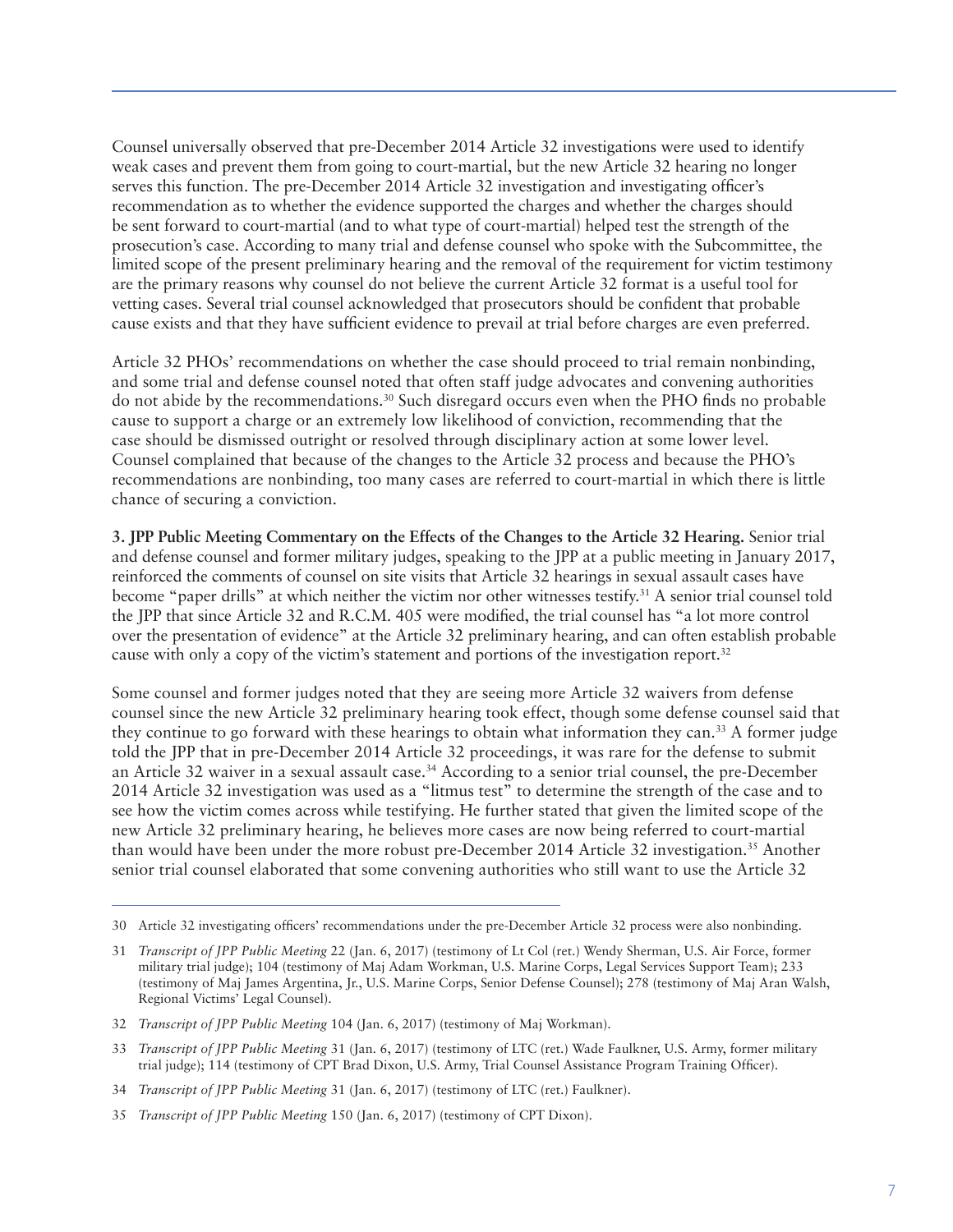preliminary hearing to "test the evidence" in a sexual assault case are frustrated that they can no longer do that effectively under the new Article 32 process.<sup>36</sup> A senior defense counsel also questioned whether the new Article 32 preliminary hearing serves any meaningful purpose.<sup>37</sup>

A number of counsel expressed the concern that the more superficial process mandated by the current Article 32 is leading convening authorities to make court-martial referral decisions with less information than was available to them in the past. These counsel corroborated the perception of counsel interviewed by the Subcommittee during site visits that the reforms to Article 32 have made the hearings less meaningful, and as a result more sexual assault cases are referred despite weak evidence and little chance of conviction at trial.38 One senior trial counsel expressed the opinion that an experienced trial counsel should be able to distill the evidence, research case law, and provide a well-supported recommendation to the convening authority. In his view, the Article 32 should become more like the civilian grand jury system.39 A Marine Corps VLC concurred, stating that the Marine Corps has implemented a prosecution merits memo in which the trial counsel "writes a complete and informed opinion" of the evidence in the case and the likelihood of achieving a conviction at trial.40 Prosecutors from the other Services indicated that they draft similar memos or have similar procedures for informing staff judge advocates and convening authorities about the evidence in such cases. Conversely, the Marine Corps VLC stated his view that it is not necessary for victims to testify in the Article 32 hearing. He added that it is traumatic for them and slows the process down.<sup>41</sup>

Several counsel pointed out that the recommendation of the Article 32 PHO is nonbinding on the convening authority, and the Article 32 hearing is now less effective at identifying cases that are likely to result in a conviction at court-martial. Practitioners who testified before the JPP in January 2017 stated they were aware of cases in which Article 32 PHOs either found no probable cause for a charge or recommended against sending the charge to trial, but their advice was not followed by the staff judge advocate and convening authority.42 In addition, a senior defense counsel told the JPP that as a prosecutor, he has seen situations in which there was almost no probability of winning at trial, and when this information was presented to the convening authority, the convening authority still elected to refer the charges to court-martial.43 He added that sending fatally weak cases on to court-martial was very demoralizing to the trial counsel.<sup>44</sup>

**4. Data on Article 32 Recommendations and Convening Authority Referral Decisions.** The Services provided case information and documents showing that out of 416 sexual assault cases that went to general court-martial in fiscal year 2015, 54 cases involved an Article 32 investigating officer or PHO

<sup>36</sup> *Transcript of JPP Public Meeting* 151 (Jan. 6, 2017) (testimony of Maj Workman).

<sup>37</sup> *Transcript of JPP Public Meeting* 186 (Jan. 6, 2017) (testimony of Maj Marcia Reyes-Steward, U.S. Army, Senior Defense Counsel).

<sup>38</sup> *Transcript of JPP Public Meeting* 174 (Jan. 6, 2017) (testimony of Maj Benjamin Henley, U.S. Air Force, Senior Defense Counsel); 210 (testimony of LCDR Rachel Trest, U.S. Navy, Senior Defense Counsel); 239 (testimony of Maj Argentina).

<sup>39</sup> *Transcript of JPP Public Meeting* 153 (Jan. 6, 2017) (testimony of LCDR Ben Robertson, U.S. Navy, Senior Trial Counsel).

<sup>40</sup> *Transcript of JPP Public Meeting* 290 (Jan. 6, 2017) (testimony of Maj Walsh).

<sup>41</sup> *Id.* at 291.

<sup>42</sup> *Transcript of JPP Public Meeting* 155 (Jan. 6, 2017) (testimony of LCDR Geralyn Van De Krol, U.S. Coast Guard, Branch Chief, Trial Services); 222 (testimony of LCDR Trest); 224 (testimony of Maj Argentina).

<sup>43</sup> *Transcript of JPP Public Meeting* (Jan. 6, 2017) 224 (testimony of Maj Argentina).

<sup>44</sup> *Id.*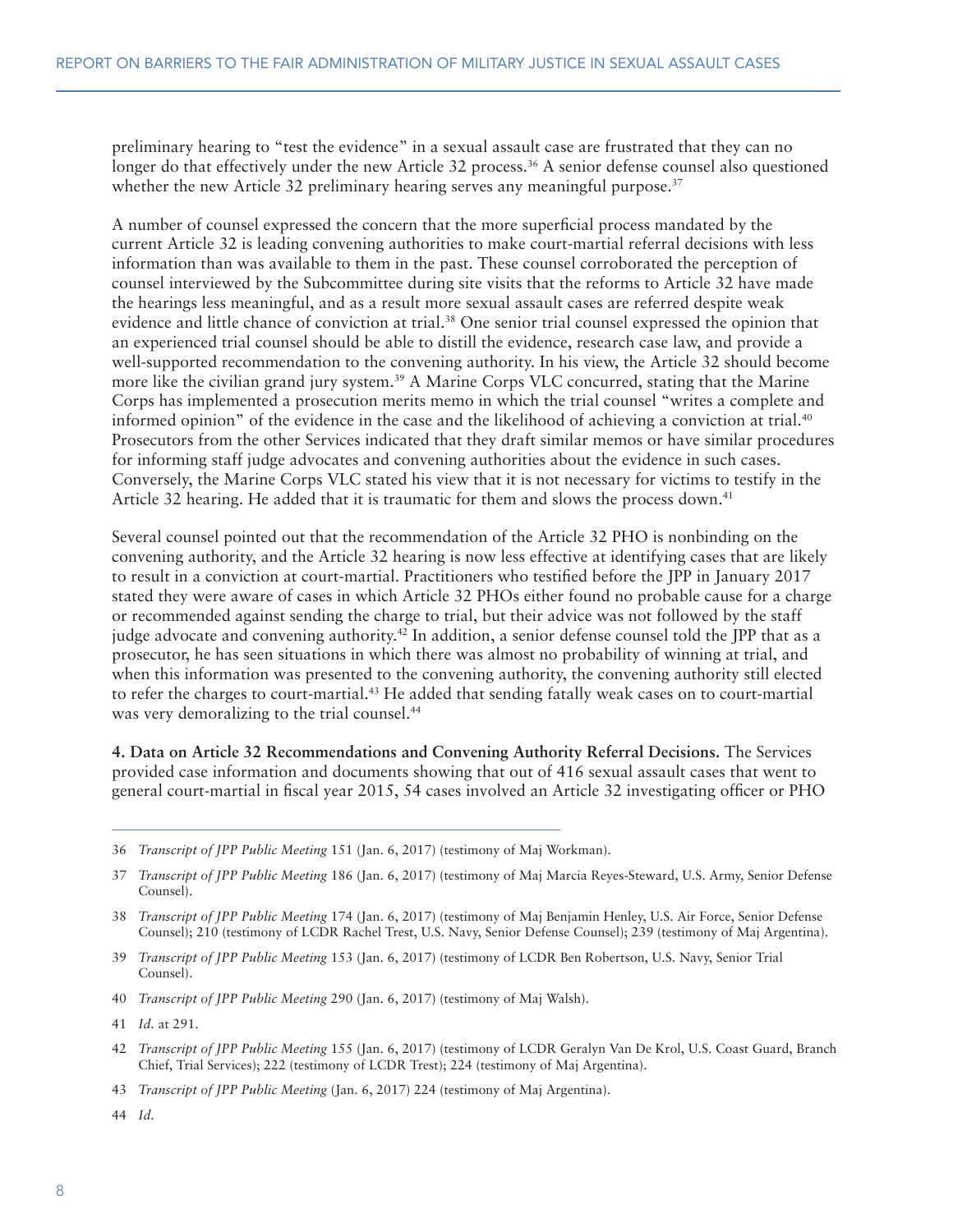recommending against referring one or more sexual offense charges to court-martial and the convening authority electing to refer the charge(s) to a general court-martial despite that recommendation.45 In all these cases, the staff judge advocate's pretrial advice to the convening authority was to refer these charges to general court-martial.46

In 45 of the 54 cases in which the Article 32 investigating officer or PHO recommended against referring one or more sexual offenses to trial, the accused was ultimately acquitted of those offenses, though the accused may have been convicted of other offenses.<sup>47</sup>

#### **C. Referral and Prosecutorial Discretion**

Following the Article 32 preliminary hearing, the PHO's report, along with the case file and SPCMCA disposition recommendation, is forwarded to the general court-martial convening authority (GCMCA) for disposition.48 The staff judge advocate then provides written pretrial advice to the convening authority, including a conclusion as to whether each specification states an offense under the UCMJ, whether the allegations are warranted by the evidence in the Article 32 preliminary hearing report, and whether a court-martial would have jurisdiction over the accused and offense, as well as a recommendation of what action should be taken by the convening authority.49 A copy of the pretrial advice must be provided to the defense if the convening authority refers the case to court-martial; this is not a document covered by attorney-client privilege.<sup>50</sup> The GCMCA must then decide whether to refer some or all of the charges to a general court-martial.<sup>51</sup>

**1. Rules Governing Referral of Charges.** R.C.M. 601 sets forth the basis for the referral of charges to court-martial:

If the convening authority finds or is advised by a judge advocate that there are reasonable grounds to believe that an offense triable by a court-martial has been committed and that the accused committed it, and that the specification alleges an offense, the convening authority may refer it. The finding may be based on hearsay in whole or in part. The convening authority or judge advocate may consider information from any source $[.]^{52}$ 

- 48 2016 MCM, *supra* note 11, R.C.M. 404(e).
- 49 2016 MCM, *supra* note 11, R.C.M. 406(a)–(b).
- 50 2016 MCM, *supra* note 11, R.C.M. 406(c).
- 51 2016 MCM, *supra* note 11, R.C.M. 407.
- 52 2016 MCM, *supra* note 11, R.C.M. 601(d)(1).

<sup>45</sup> While all of the cases went to trial in fiscal year 2015, some went to Article 32 hearings prior to the Dec. 26, 2014, change to the Article 32 preliminary hearing and some took place after. These numbers do not reflect the total number of sexual assault cases from all of the Services that went to general court-martial in fiscal year 2015: those cases for which the JPP staff did not receive all case file documents were not included in the total.

<sup>46</sup> The pretrial advice in 5 of the 54 case files was not available.

<sup>47</sup> The reasons the Article 32 investigating officer or PHO stated they recommended against referral of a sexual offense specification to trial were because he or she determined there were no reasonable grounds to believe the accused committed the offenses/there was no probable cause, or because the prosecution was unlikely to prevail at trial. Under the pre-December 2014 Article 32, the investigating officer's conclusion regarding whether reasonable grounds exist to believe that the accused committed the offenses alleged must be included in his or her report. 2012 MCM, *supra* note 19, R.C.M  $405(i)(2)(H)$ . The new Article 32 process requires the PHO to determine whether there is probable cause to believe that the accused committed the offenses alleged. 10 U.S.C. § 832 (UCMJ, Art. 32).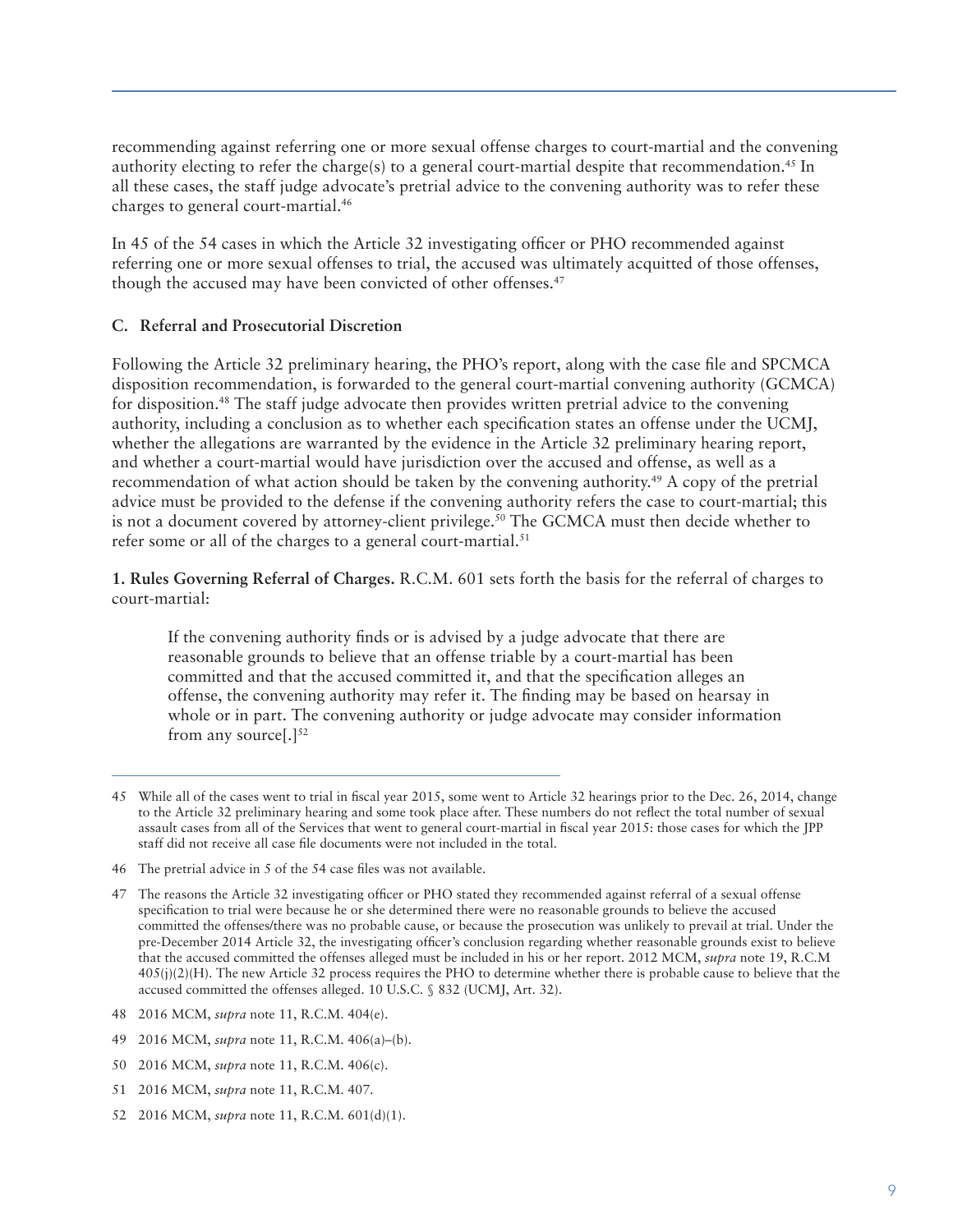"Information from any source" may include hearsay and information not previously presented at the Article 32 hearing or to the SPCMCA. This rule states that the convening authority or judge advocate is not required to resolve legal issues, "including objections to evidence," prior to referral.<sup>53</sup> The written discussion for R.C.M. 601(d)(1) refers back to disposition factors from R.C.M. 306, previously discussed in the "Early Stages of Case Processing" section of this report, that the convening authority should consider in deciding whether to refer the case to court-martial.<sup>54</sup>

**2. Legislation and U.S. Attorneys' Manual.** The FY17 NDAA created a new Article 33 under the UCMJ, which directs the Secretary of Defense to issue nonbinding guidance to be considered by convening authorities and judge advocates when exercising their duties with respect to the disposition of charges.55 The new Article 33 states that this guidance should take into account the "principles contained in official guidance of the Attorney General to attorneys for the Government with respect to disposition of Federal criminal cases."56

The official guidance of the Attorney General mentioned in the new Article 33 refers to the U.S. Attorneys' Manual, which specifies a probable cause standard for prosecutors in determining whether to commence or recommend prosecution or some other disposition.<sup>57</sup> Within this section, however, probable cause is only a threshold consideration that, if met, does not automatically warrant prosecution.58 The manual further provides that the attorney should commence prosecution if he or she believes that the conduct constitutes a federal offense and "that the admissible evidence will probably be sufficient to obtain and sustain a conviction"; nevertheless, prosecution should be declined when there is no substantial federal interest in prosecution, the person is subject to prosecution in another state, or there is an adequate non-criminal alternative.<sup>59</sup> The discussion to this section states that "both as a matter of fundamental fairness and in the interest of efficient administration of justice, no prosecution should be initiated against any person unless the government believes that the person probably will be found guilty by an unbiased trier of fact."60

**3. The American Bar Association's Criminal Justice Standards.** Similarly, according to the American Bar Association's (ABA) Criminal Justice Standards for the Prosecution Function, a prosecutor should file and maintain criminal charges only when the charges are supported by probable cause, when "admissible evidence will be sufficient to support conviction beyond a reasonable doubt, and [when] the decision to charge is in the interests of justice."61 These standards also state that a prosecutor may file and maintain charges "even if juries in the jurisdiction have tended to acquit persons accused of the particular kind of criminal act in question."62

- 55 FY17 NDAA, *supra* note 29, § 5204.
- 56 *Id.*

58 *Id.*

59 U.S. DEP'T OF JUSTICE, UNITED STATES ATTORNEYS' MANUAL, Section 9-27.220 (1997, updated Jan. 2017).

60 *Id.*

62 *Id.*

<sup>53 2016</sup> MCM, *supra* note 11, R.C.M. 601(d)(1).

<sup>54 2016</sup> MCM, *supra* note 11, R.C.M. 601(d)(1) discussion*.*

<sup>57</sup> U.S. DEP'T OF JUSTICE, UNITED STATES ATTORNEYS' MANUAL, Section 9-27.200 (1997, updated Jan. 2017).

<sup>61</sup> CRIMINAL JUSTICE STANDARDS FOR THE PROSECUTION FUNCTION, Standard 3-4.3 (AM. BAR ASS'N, Fourth Ed.).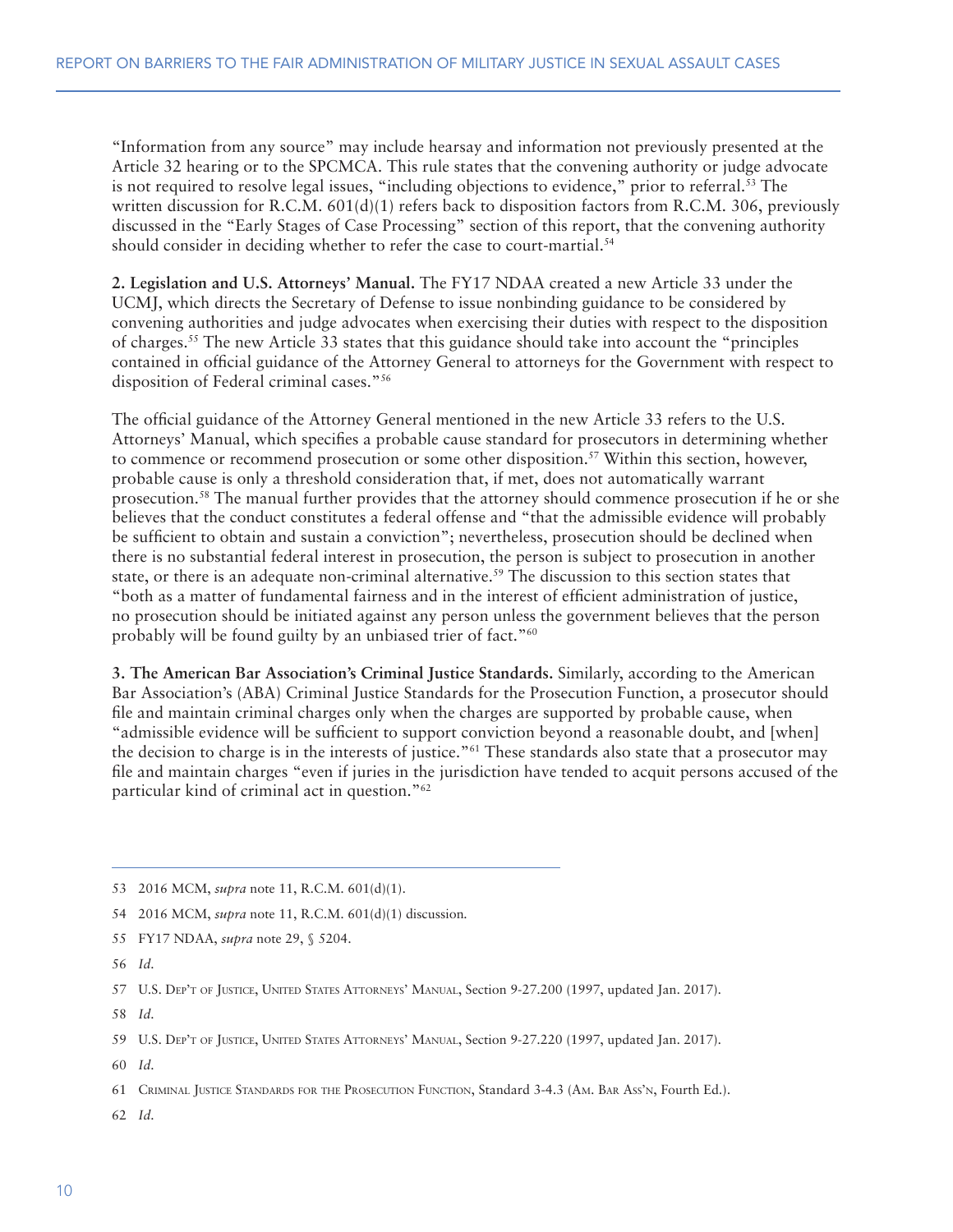The Air Force has implemented, in modified form, the ABA Criminal Justice Standards. In its standard for charging decisions, the Air Force rule states that charges must be supported by probable cause and that a "trial counsel should not institute or permit the continued pendency of criminal charges in the absence of admissible evidence to support a conviction."63 The other Services have not implemented the ABA standard, though representatives from the Coast Guard and Navy noted they informally use a version of it.<sup>64</sup>

**4. Review of Disposition Decisions.** The National Defense Authorization Act for Fiscal Year 2014 (FY14 NDAA) contained a provision requiring that a convening authority's decision not to refer certain sexual assault cases be reviewed, either by a higher general court-martial convening authority or by the Service Secretary, depending on the circumstances.<sup>65</sup> This provision, which applies only to cases in which charges have been preferred and for which the staff judge advocate has provided the convening authority with pretrial advice under Article 34 of the UCMJ, was further modified in the FY15 NDAA to require that a convening authority's decision not to refer certain sexual assault cases be reviewed by the Service Secretary when the chief prosecutor of the Service requests such review.<sup>66</sup>



#### **Figure. Elevated Review of Convening Authority Decisions at Referral**

64 *Transcript of JPP Public Meeting* 263 (Jan. 6, 2017) (testimony of CDR Cassie Kitchen, U.S. Coast Guard, former military trial judge); 212, 264 (testimony of CDR Mike Luken, U.S. Navy, former military trial judge).

66 FY15 NDAA, *supra* note 21, § 541.

<sup>63</sup> U.S. DEP'T OF THE AIR FORCE, AIR FORCE GUIDANCE MEMO. TO AIR FORCE INSTRUCTION 51-110, PROFESSIONAL RESPONSIBILITY PROGRAM (Jul. 7, 2016), Standard for Criminal Justice 3-3.9. Discretion in the Charging Decision.

<sup>65</sup> FY14 NDAA, *supra* note 21, § 1744 requires review of decisions not to refer cases involving charges of rape, sexual assault, forcible sodomy, or attempts to commit such acts.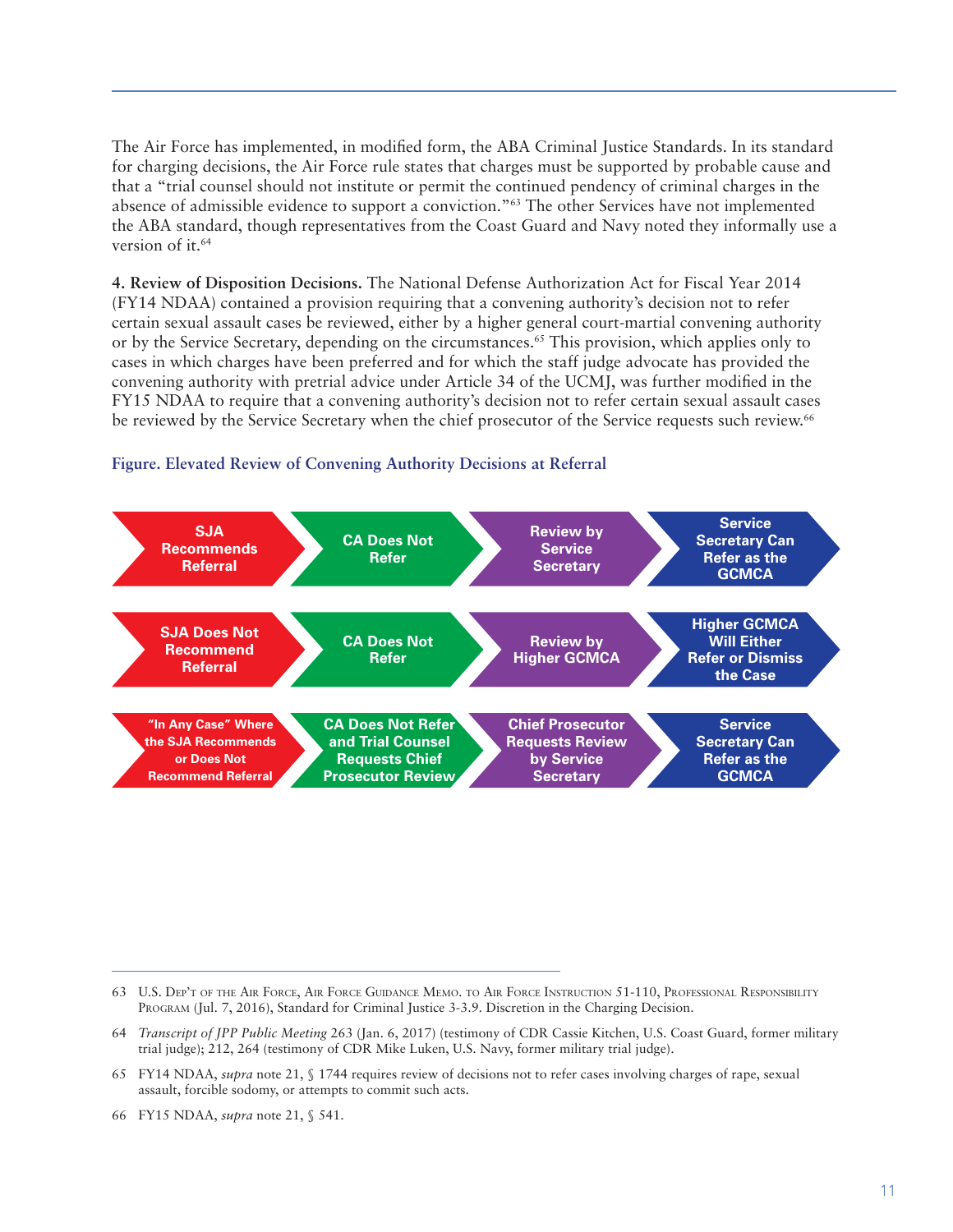Responding to the JPP Subcommittee's request for information on the number of times that these elevated review provisions have been invoked, the Services provided the following:67

- All of the Services reported that since December 26, 2013,<sup>68</sup> there have been zero instances in which a Service Secretary reviewed a convening authority's decision not to refer a qualifying sex-related offense to court-martial.
- All of the Services reported that since December 19, 2014,<sup>69</sup> there have been zero instances in which their chief prosecutor requested that the Service Secretary review a convening authority's decision not to refer a qualifying sex-related offense to court-martial.
- Since December 26, 2013, the Services reported the following instances in which a case involving a qualifying sex-related offense was forwarded for review to the next superior commander after the general court-martial convening authority decided not to refer the case to court-martial.
	- » Army: 8 cases. Of these 8 cases, there was one instance in which the next superior commander decided to refer the charge(s) to court-martial.
	- $\alpha$  Air Force: 21 cases.<sup>70</sup> Of these 21 cases, there were zero instances in which the next superior commander decided to refer the charge(s) to court-martial.
	- » Navy: 11 cases. Of these 11 cases, there were zero instances in which the next superior commander decided to refer the charge(s) to court-martial.
	- » Marine Corps: 11 cases. Of these 11 cases, there were zero instances in which the next superior commander decided to refer the charge(s) to court-martial.
	- » Coast Guard: 8 cases. Of these 8 cases, there were zero instances in which the next superior commander decided to refer the charge(s) to court-martial.

**5. Possible Pressure on Convening Authorities to Refer Sexual Assault Cases to Courts-Martial.** As noted, many trial and defense counsel interviewed by the Subcommittee during site visits mentioned their perception that convening authorities feel pressure to refer sexual assault cases to courts-martial, in part owing to public and congressional interest in this issue. Several examples illustrate this pressure.

In late 2013, in a well-publicized case involving sexual assault allegations, a U.S. Air Force convening authority, Lieutenant General Craig Franklin, following a pretrial hearing, agreed with legal advisors that the evidence was not sufficient to proceed to court-martial and dismissed the charges.71 The acting Secretary of the Air Force then transferred the case for action to a different convening authority,

<sup>67</sup> *See* Services' Responses to JPP Subcommittee Request for Information 166 (Apr. 5, 2017).

<sup>68</sup> This was the effective date of § 1744 of the FY14 NDAA, *supra* note 21.

<sup>69</sup> This was the effective date of § 541 of the FY15 NDAA, *supra* note 21.

<sup>70</sup> The Secretary of the Air Force served as the superior GCMCA in one of the 21 cases. The Secretary reviewed the case not because it met criteria for secretarial review under the provisions of FY14 NDAA § 1744 or FY15 NDAA § 541, but because she was the next superior GCMCA.

<sup>71</sup> David Alexander, *Rape case removed from U.S. Air Force general who made controversial ruling*, CHIC. TRIB., Dec. 19, 2013, *available at* http://articles.chicagotribune.com/2013-12-19/news/sns-rt-usa-militarysexassault-20131219\_1\_generalcraig-franklin-u-s-air-force-wright-case. The convening authority, Lieutenant General Craig Franklin, had earlier that year overturned an officer's sexual assault conviction, an act that angered many and led to legislation severely limiting a convening authority's ability to grant post-trial clemency relief in sexual assault cases.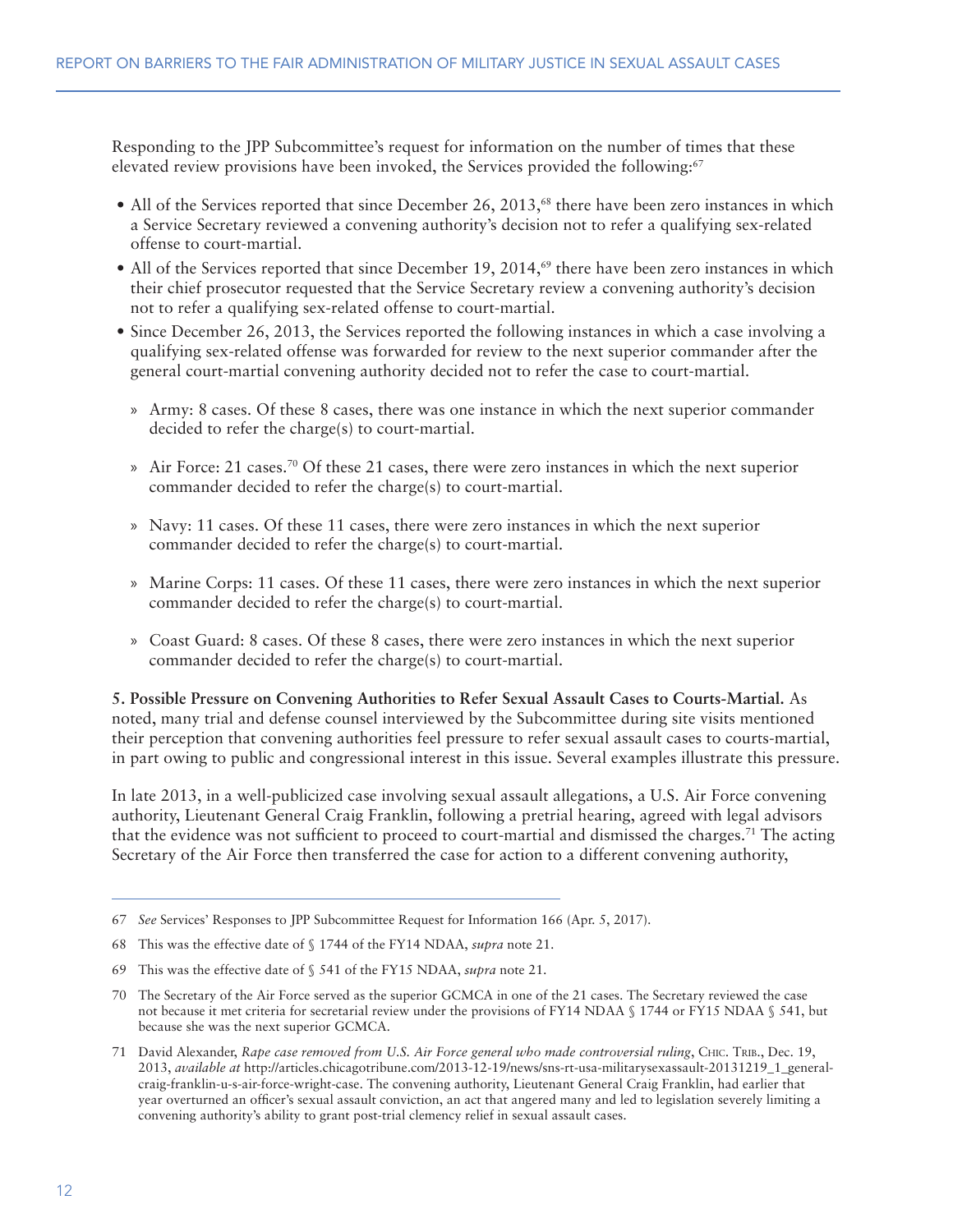who referred the case to a general court-martial.<sup>72</sup> Senator Claire McCaskill (D-MO) then called for Lieutenant General Franklin's removal from command, declaring: "Lieutenant General Franklin should not be allowed to fulfill the responsibilities of military command because he has repeatedly shown he lacks sound judgment."<sup>73</sup> The case eventually went to trial, and the accused was acquitted of all charges.74 During the trial, the defense raised an unlawful command influence motion and introduced evidence that following Lieutenant General Franklin's dismissal of charges, the Air Force Judge Advocate General told Lieutenant General Franklin's staff judge advocate that failure to refer the case to trial would "place the Air Force in a difficult position with Congress" and that "absent a 'smoking gun,' victims are to be believed and their cases referred to trial."75 Shortly thereafter, Lieutenant General Franklin announced that he would retire from the Air Force.

Also in 2013, Senator McCaskill blocked the confirmation of an Air Force convening authority, Lieutenant General Susan Helms, to the position of Air Force Space Command vice commander because she had overturned the sexual assault conviction of a member of her command.76 Senator McCaskill expressed concerns about Lieutenant General Helms' decision, noting that it was against the advice of the staff judge advocate, who recommended that Lieutenant General Helms affirm the conviction. Senator McCaskill stated, "At a time when the military is facing a crisis of sexual assault, making a decision that sends a message which dissuades reporting of sexual assaults, supplants the finding of a jury, contradicts the advice of counsel, and further victimizes a survivor of sexual assault is unacceptable."77

Another source of perceived pressure came from the military's commander in chief, President Barack Obama. In May 2013, during a press conference, President Obama told reporters that those who commit sexual assault in the military should be "prosecuted, stripped of their positions, courtmartialed, fired, dishonorably discharged."78 These remarks led to defense counsel filing unlawful command influence motions in numerous courts-martial, on the grounds that the President's remarks could be interpreted by panel members as an attempt to influence the outcomes of courts-martial in sexual assault cases.<sup>79</sup> Lawyers argued that the President's comments could be considered unlawful command influence because they directed specific outcomes in sexual assault cases and were in conflict with the expectation that commanders exercise discretion in making disposition decisions. In an effort to blunt the negative effects of the President's remarks, the Secretary of Defense issued a memorandum reiterating his and the President's expectations that those involved in the military justice process base their decisions on their independent judgment of the facts of each case, and not consider "personal

<sup>72</sup> Jeff Schogol, *Airman acquitted of sexual assault charge,* USA TODAY, Oct. 29, 2015, *available at* https://www.usatoday.com/story/military/2015/10/29/airman-acquitted-sexual-assault-charges/74792760/.

<sup>73</sup> Press release, *McCaskill Calls for Removal of Lt. Gen. Craig Franklin from Command* (Dec. 18, 2013), *available at* https://www.mccaskill.senate.gov/media-center/news-releases/mccaskill-calls-for-removal-of-lt-gen-craig-franklin-fromcommand.

<sup>74</sup> Jeff Schogol, *Airman acquitted of sexual assault charge,* USA TODAY, *supra* note 79.

<sup>75</sup> *See Wright v. United States, \_\_*M.J. \_\_\_ (A.F.C.C.A. Jan. 13, 2015) (The language in quotations is quoted from the appellate opinion and is not intended to reflect the verbatim words used by the Air Force Judge Advocate General.).

<sup>76</sup> *See* 159 Cong. Rec. S4020 (Jun. 7, 2013) *available at* https://www.gpo.gov/fdsys/pkg/CREC-2013-06-07/pdf/CREC-2013- 06-07-pt1-PgS4020-3.pdf#page=1.

<sup>77</sup> *Id.*

<sup>78</sup> Jennifer Steinhauer, *Remark by Obama Complicates Military Sexual Assault Trials*, N.Y. TIMES, Jul. 13, 2013, *available at*  http://www.nytimes.com/2013/07/14/us/obama-remark-is-complicating-military-trials.html.

<sup>79</sup> *Id.*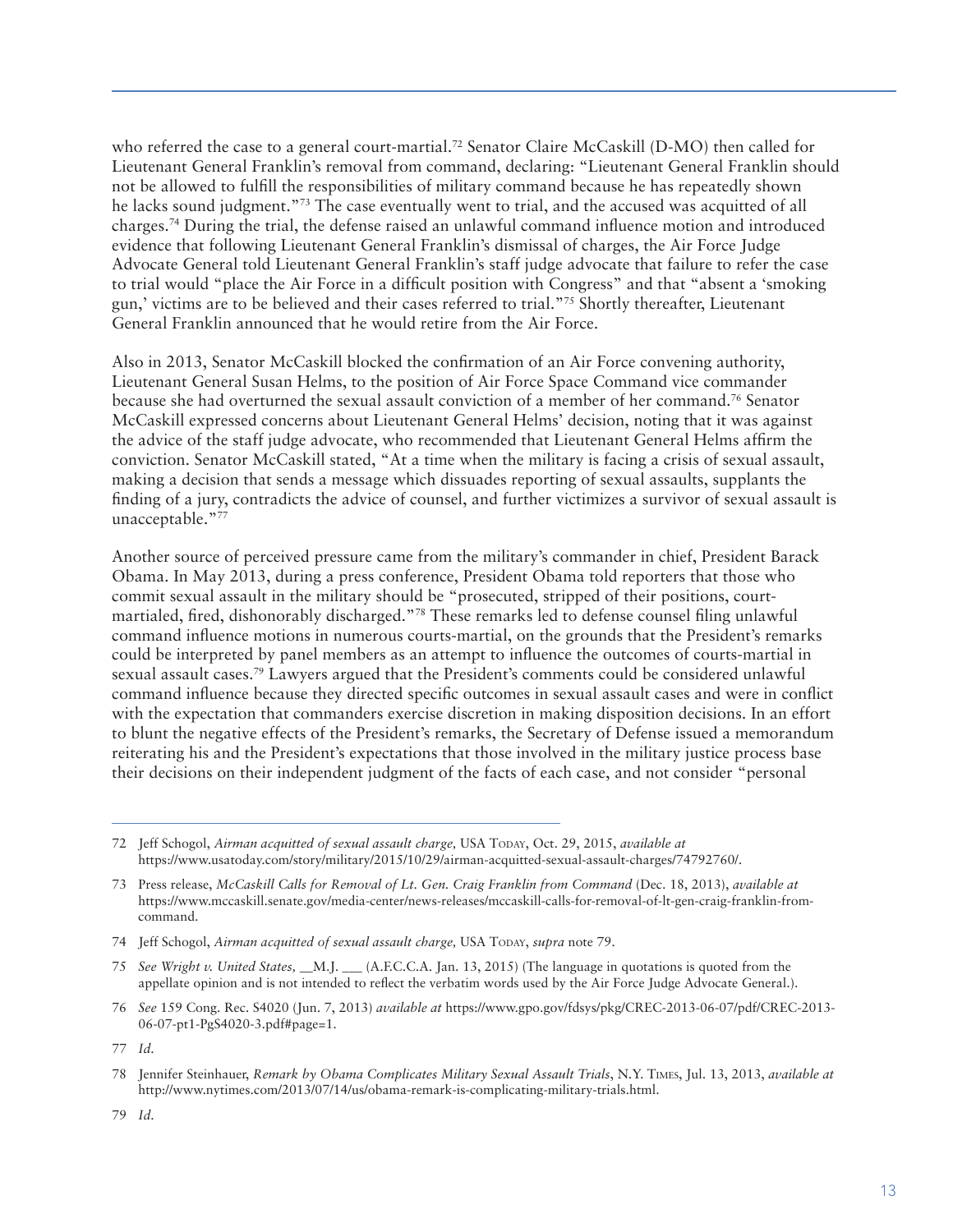interests, career advancement, or an effort to produce what is thought to be the outcome desired by senior officials, military or civilian."<sup>80</sup>

**6. Site Visit Information.** Counsel discussed the standard to refer a case to court-martial, which is probable cause—lower than the standard typically applied in state and federal prosecutions. Trial and defense counsel alike believe that the probable cause standard is too low and that convening authorities should be allowed to take into account other factors, such as the credibility of the victim and the likelihood of obtaining a conviction at trial. Judge advocates must hold a license with a state bar to practice law. Because the codes of ethics required by many state bars include standards for prosecution comparable to the United States Attorney's Manual and ABA Standards discussed above, several counsel expressed concern that they may be violating their state bar ethical rules by prosecuting cases in which they feel the charges are not supported by probable cause or in which there is no reasonable likelihood of proving the charges at trial.

Judge advocates overwhelmingly reported a perception of pressure on convening authorities to refer sexual assault cases to court-martial, regardless of merit. According to many of the judge advocates interviewed on site visits, this pressure extends to weak cases that civilian jurisdictions would not prosecute and, in some cases, have already declined to prosecute. The vast majority of prosecutors and defense counsel who spoke with the Subcommittee have the impression that this pressure causes convening authorities to favor referral to court-martial rather than deal with the potential adverse ramifications of not referring a sexual assault case, such as career setbacks, media scrutiny, the possibility of their non-referral decisions being subjected to elevated review, or questions about why the case was not referred. These lawyers suspect that commanders may feel that the act of sending a case to trial, regardless of merit, is perceived as "safe" and harmless with respect to the parties involved and the justice system as a whole.

A commander (O-6) interviewed on a site visit told the Subcommittee that he forwards every sexual assault case to the next general officer in the chain of command for disposition decision, "because I would not want to get it wrong and have someone get away, so I send it forward to let the system sort it out." When asked what, if any, pressure is on commanders to handle sexual assault cases a certain way, one commander replied that he felt the need to "do something immediately" or face harm to his career. Another commander felt that there was pressure to be transparent throughout the process, rather than pressure to send every case to court-martial.

The discussion to R.C.M. 306(b) states that one of the factors a commander should consider when disposing of a case is the views of the victim regarding disposition.<sup>81</sup> Many counsel conveyed their perception that the merits of the case have become less important than the victim's preference regarding disposition. The rationale for referring some cases to court-martial provided by some prosecutors and commanders is that the court-martial process allows the victim to have his or her "day in court," which was described as a laudable end in itself, regardless of outcome. One commander acknowledged that there is pressure to go to trial if the victim wants to go to trial, regardless of the case's merits.

In addition, trial and defense counsel explained that in their experience guilty plea agreements, in which the defendant agrees to plead guilty to some or all charges in exchange for a lesser sentence, will not be approved by commanders if the victim does not support it. Likewise, the common perception among judge advocates is that a victim has veto power over whether the commander prefers to dispose

<sup>80</sup> U.S. DEP'T OF DEFENSE, MEMORANDUM FROM THE SECRETARY OF DEFENSE ON INTEGRITY OF THE MILITARY JUSTICE PROCESS (Aug. 6, 2013).

<sup>81 2016</sup> MCM, *supra* note 11, R.C.M. 306(b) discussion.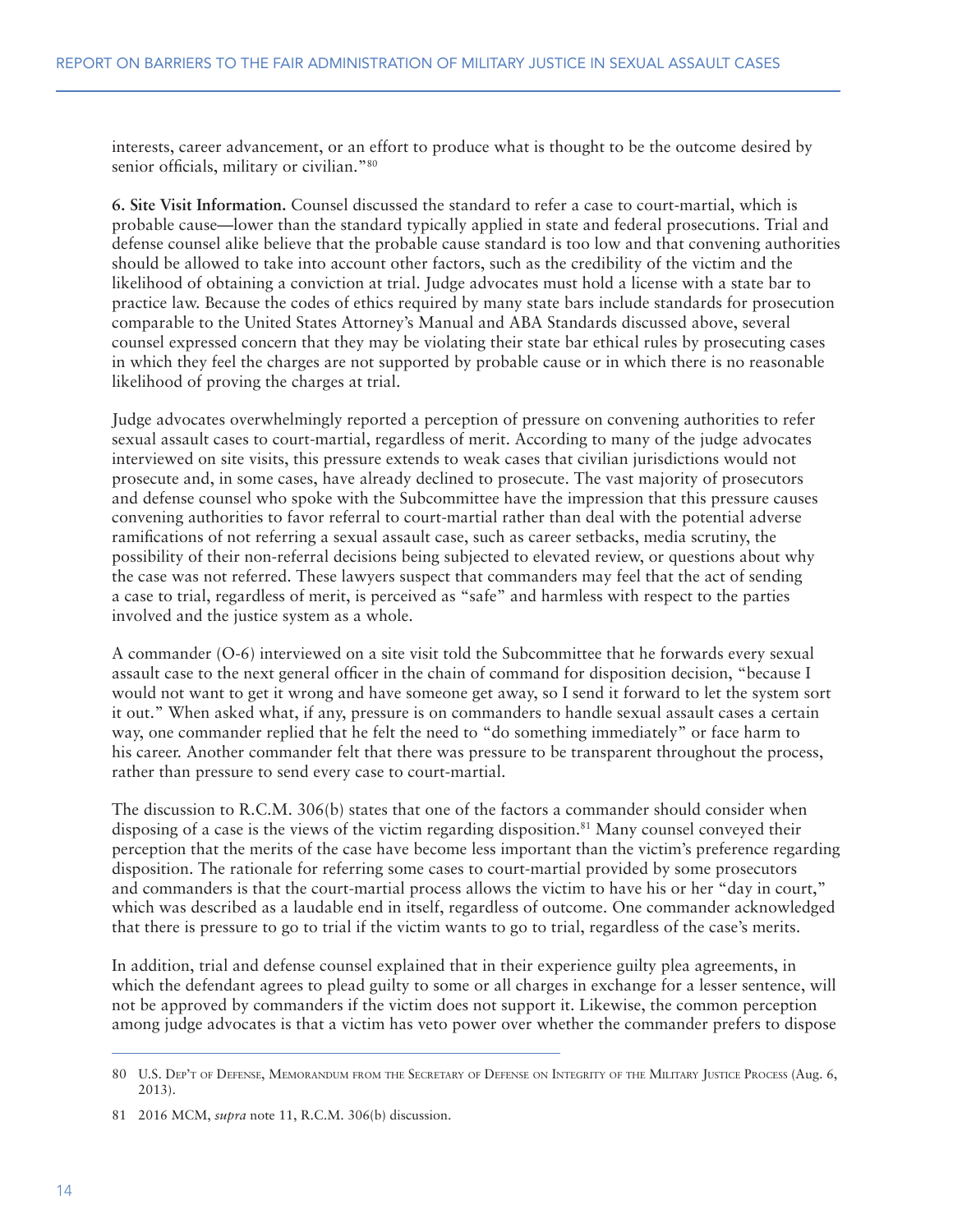of a case in an alternate forum, such as through administrative separation proceedings or nonjudicial punishment.

**7. Information Presented to the JPP and Subcommittee.** Reflecting the same view that the Subcommittee members heard during site visits, counsel speaking at a JPP public hearing also expressed concern about the low threshold of probable cause required to refer a case to court-martial. In the view of a senior defense counsel, the changes to the Article 32, combined with this low threshold to refer cases, result in sexual assault cases being referred when there is no chance for conviction, an outcome that causes both the accused and victim to suffer needlessly. $82$  He further compared the military justice system to the civilian justice system, in which experienced prosecutors have the discretion to bring a case to trial, or not, based on the state of the evidence.<sup>83</sup> Another senior defense counsel similarly suggested that prosecutors and convening authorities in the military should exercise more discretion in referring cases to trial, much as state and federal prosecutors do, and refer cases to trial only when the evidence is sufficient to secure a conviction.<sup>84</sup>

A senior defense counsel told the JPP that the pressure on convening authorities to refer sexual assault cases to courts-martial is very high. No convening authority wants to fail to refer a sexual assault case to court only to have it determined later that there was additional evidence and the case should have been tried by court-martial.<sup>85</sup>

In January 2017, the JPP Subcommittee held a hearing on the standards currently applied by military prosecutors and heard from ethics officials and senior prosecutors from the Services. Participants highlighted the differences between the military and civilian justice systems, noting that the goal of the military system is not only to promote justice but also to maintain good order and discipline. In the military justice system, prosecutorial discretion is vested in convening authorities, rather than prosecutors.86 However, all the Services have adopted some version of ABA Model Rule of Professional Conduct 3.8, which states that prosecutors have an ethical obligation to ensure that all charges are supported by probable cause.<sup>87</sup> If the situation arises in which a prosecutor believes a charge is not supported by probable cause, but his or her supervising attorney disagrees, ethical rules allow the junior attorney to rely on the supervising attorney's "reasonable resolution of an arguable question of professional duty."88 One presenter noted that in the previous seven years, his Service's ethics office had yet to have a trial counsel call with concerns about prosecuting a case without probable cause—an indication, he believes, that the counsel are working this out with their supervisors.<sup>89</sup>

One counsel described a dilemma in which prosecutors can find themselves when dealing with some sexual assault cases, giving the example of a sexual assault that occurs when the victim is too intoxicated to consent to sexual activity. If the offense is charged under the theory that the victim is

82 *Transcript of JPP Public Meeting* 235 (Jan. 6, 2017) (testimony of Maj Argentina).

- 85 *Transcript of JPP Public Meeting* 225 (Jan. 6, 2017) (testimony of Maj Argentina).
- 86 *Transcript of JPP Subcommittee Meeting* 183 (Jan. 5, 2017) (testimony of Col Kate Oler, U.S. Air Force, Chief, Government Trial and Appellate Counsel Division).
- 87 MODEL RULES OF PROFESSIONAL CONDUCT, r. 3.8 (AM. BAR ASS'N 2016).
- 88 MODEL RULES OF PROFESSIONAL CONDUCT, r. 5.2 (AM. BAR ASS'N 2016).
- 89 *Transcript of JPP Subcommittee Meeting* 259 (Jan. 5, 2017) (testimony of COL William Kern, U.S. Army, Professional Responsibility Branch).

<sup>83</sup> *Id.* at 237.

<sup>84</sup> *Transcript of JPP Public Meeting* 262 (Jan. 6, 2017) (testimony of LCDR Trest).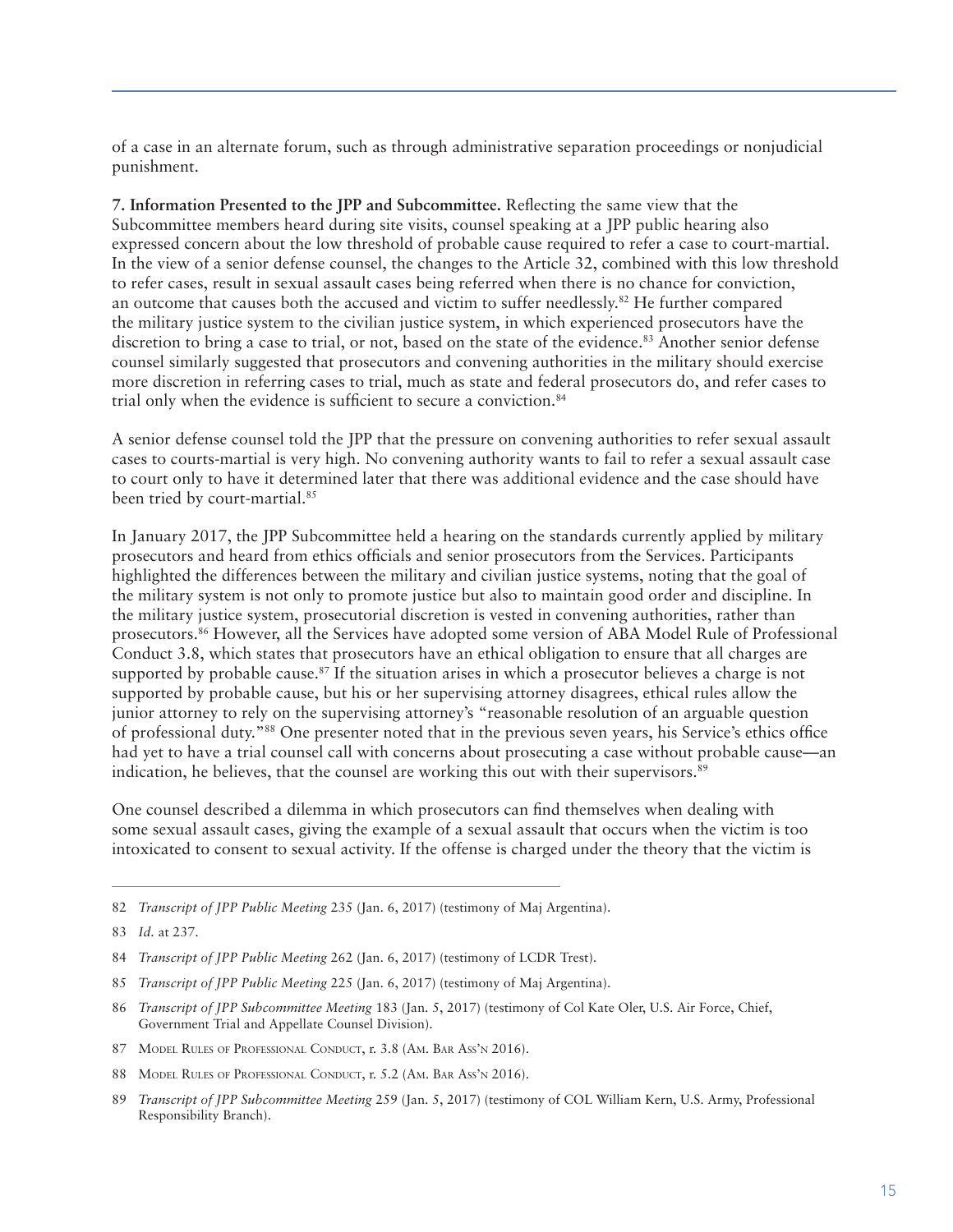incapable of consenting due to intoxication, guilt may be difficult to prove when there is evidence that the victim was walking, talking, texting, and performing other activities close in time to when the alleged assault occurred. On the other hand, if the offense is charged under the "bodily harm" theory of sexual assault, prosecutors will have problems when the victim does not recall what happened because of his or her intoxication, making it difficult to prove that the touching was offensive. In this situation, it can be difficult to establish probable cause.<sup>90</sup> In such cases, he explained, sometimes the prosecutor cannot establish probable cause, but the victim believes she was sexually assaulted and tells the convening authority that she wants the case to go to trial. $91$  In these situations, they rely on the prosecution merit review of the case, using the R.C.M. 306 factors listed above, to persuade the convening authority that the evidence is not supported by probable cause.92 In addition, Article 34, UCMJ, states that the convening authority cannot refer a charge to a general court-martial if advised in writing by the staff judge advocate that the specification is not warranted by the evidence.<sup>93</sup> According to the counsel, Navy prosecutors look not only at whether there is probable cause but at whether there is a reasonable probability of success at trial.<sup>94</sup> He told the Subcommittee that they have been successful in convincing convening authorities to use this higher standard in deciding whether to refer cases.95

Another counsel told the Subcommittee that once probable cause is established, counsel are compelled to go forward with a case even when they do not believe there is reasonable likelihood of success at trial.96 Several counsel emphasized that there are cases in which conviction at trial seems unlikely, but they go forward to trial because "it is the right thing to do."97

**8. Data on Referral Decisions.** The JPP staff collected sexual assault courts-martial information and case documents from fiscal year 2015 from the Services and entered this information into an electronic database. The data from fiscal year 2015 encompassed 738 cases, all of which involved at least one preferred charge of a sexual offense. Dr. Cassia Spohn, Foundation Professor and Director, School of Criminology and Criminal Justice, Arizona State University, then analyzed these data, producing the following statistical information.98

According to the FY 2015 data, for sexual assault cases that went to courts-martial, 79% were referred to a general court-martial, 13% were referred to a special court-martial, and 7% were referred to a summary court-martial. In 52% of the cases referred to courts-martial, a military judge was the factfinder; 40% went to a panel of members; and 7% went to a summary court-martial officer.<sup>99</sup>

- 93 10 U.S.C. § 834 (UCMJ, Art. 34).
- 94 *Id.* at 212.
- 95 *Id.* at 244.
- 96 *Transcript of JPP Subcommittee Meeting* 217 (Jan. 5, 2017) (testimony of LtCol Nicholas Martz, U.S. Marine Corps, Military Justice Branch Head).
- 97 *Transcript of JPP Subcommittee Meeting* 250 (Jan. 5, 2017) (testimony of CDR Luken); 253 (testimony of Col Oler).
- 98 ADJUDICATION OF SEXUAL ASSAULT OFFENSES REPORTED TO THE MILITARY SERVICES IN 2015, Cassia Spohn, PhD, School of Criminology and Criminal Justice, Arizona State University (Apr. 2017), *available at* http://jpp.whs.mil/Public/docs/03\_ Topic-Areas/07-CM\_Trends\_Analysis/20170407/20170407\_Spohn\_NarrativeReport\_FY15Cases.pdf.
- 99 This data was rounded to the nearest whole number and does not add up to 100 percent.

<sup>90</sup> *Transcript of JPP Subcommittee Meeting* 206 (Jan. 5, 2017) (testimony of CDR Mike Luken).

<sup>91</sup> *Id.* at 207.

<sup>92</sup> *Id.* at 207.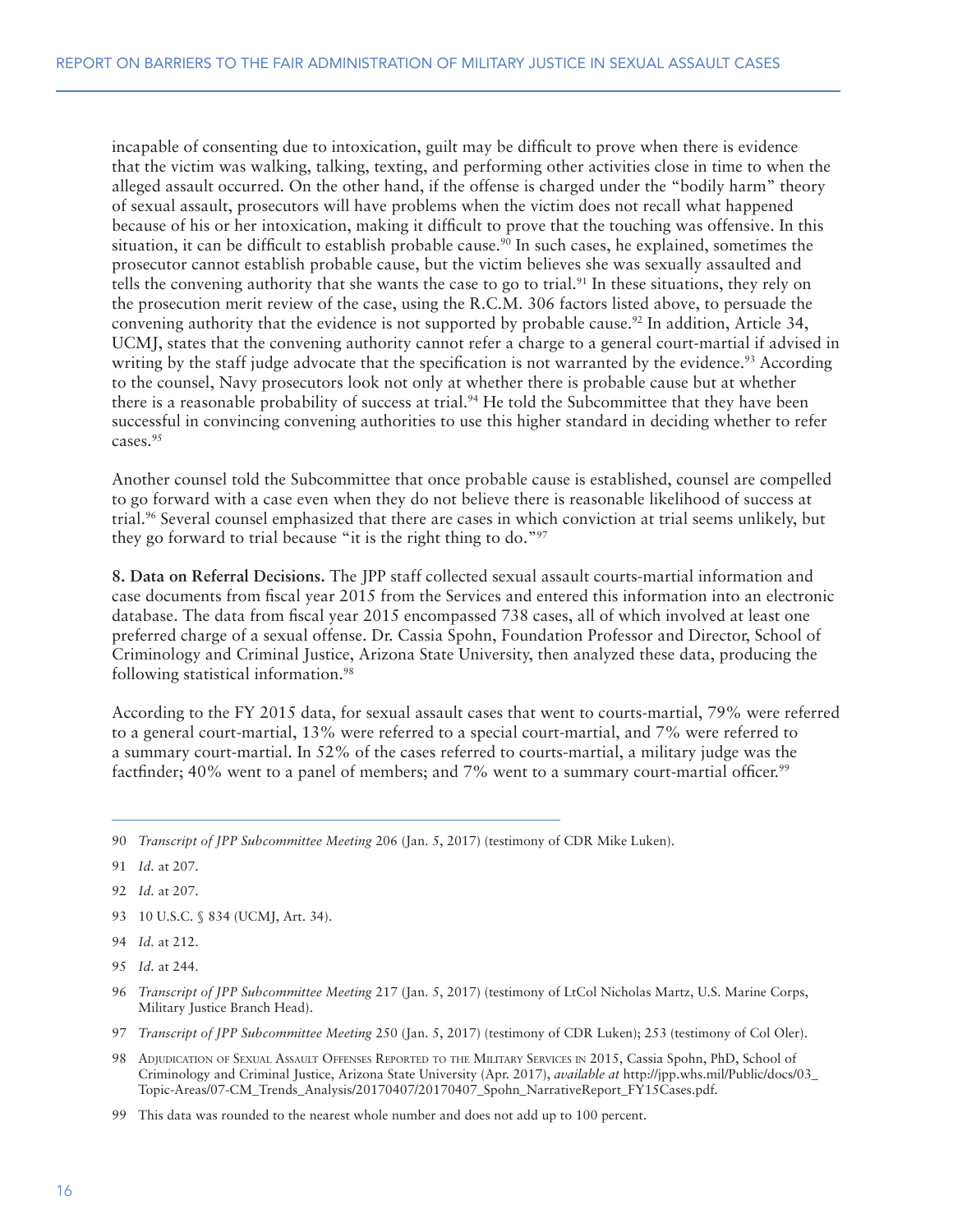For cases in which the accused was charged with at least one penetrative offense (rape, aggravated sexual assault, sexual assault, forcible sodomy, and attempts to commit these offenses), 28% were convicted of a sexual assault offense,100 22% were convicted of a non-sex offense only, and 21% were acquitted of all charges. Another 14% of cases received an alternate disposition,<sup>101</sup> and 15% had all charges dismissed prior to trial.102

For cases in which the accused was charged with at least one sexual contact offense (aggravated sexual contact, abusive sexual contact, wrongful sexual contact, and attempts to commit these offenses), 18% were convicted of a sexual contact offense, 41% were convicted of a non-sex offense only, and 13% were acquitted of all charges. Another 22% of cases received an alternate disposition, and 6% had all charges dismissed prior to trial.

| Penetrative offense (530 cases) | Number | Percent $(\% )$ |
|---------------------------------|--------|-----------------|
| Convicted of a sexual offense   | 1.50   | 28%             |
| Convicted of a non-sex offense  | 114    | 22%             |
| Acquitted of all charges        | 113    | $21\%$          |
| Alternate disposition/dismissal | 153    | 29%             |
| Contact offense (208 cases)     |        |                 |
| Convicted of a contact offense  | 37     | 18%             |
| Convicted of a non-sex offense  | 85     | $41\%$          |
| Acquitted of all charges        | 27     | 13%             |
| Alternate disposition/dismissal | 59     | 28%             |

#### **FY15 – Case Outcomes by Most Serious Sexual Assault Offense Preferred**

Dr. Spohn also calculated conviction and acquittal rates for sexual assault cases that were tried at court-martial (excluding cases that went to alternate disposition or had charges dismissed prior to trial). For cases in which the most serious offense tried was a penetrative offense, 40% resulted in convictions of a sexual assault offense, 30% resulted in convictions of a non-sex offense only, and 30% resulted in acquittal of all charges.

For cases in which the most serious sex offense tried at court-martial was a sexual contact offense, 25% resulted in convictions of a sexual contact offense, 57% resulted in convictions of a non-sex offense only, and 18% resulted in acquittal of all charges.

<sup>100</sup> The vast majority of these cases were convicted of a penetrative offense.

<sup>101</sup> Alternate dispositions primarily consist of resignation or administrative discharge in lieu of trial by court-martial. These resignations or discharges usually include an adverse service characterization.

<sup>102</sup> For this "all charges dismissed prior to trial" category, the JPP staff does not have information on whether these cases resulted in the accused receiving nonjudicial punishment, administrative action, or no punishment.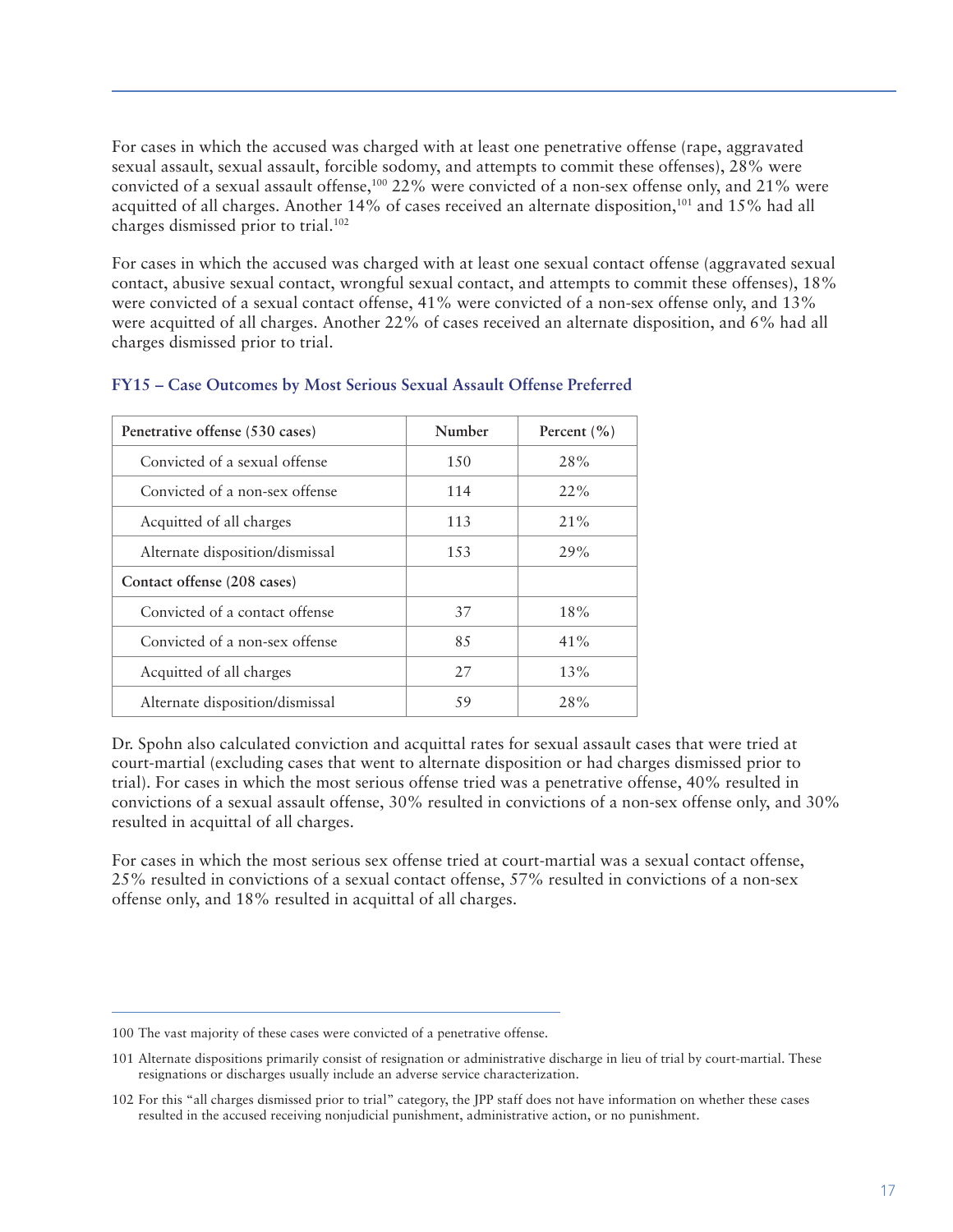| Penetrative offense (377 cases) | Number | Percent $(\% )$ |
|---------------------------------|--------|-----------------|
| Convicted of a sexual offense   | 1.50   | 40%             |
| Convicted of a non-sex offense  | 114    | 30%             |
| Acquitted of all charges        | 113    | 30%             |
| Contact offense (149 cases)     |        |                 |
| Convicted of a contact offense  | 37     | $2.5\%$         |
| Convicted of a non-sex offense  | 85     | 57%             |
| Acquitted of all charges        | 27     | 18%             |

#### **FY15 – Case Outcomes of Trial by Court-Martial**

Annual reports from the Service Judge Advocates General to the Code Committee provide some courtsmartial data, though they do not provide specific information on sexual assault courts-martial. In the Fiscal Year 2015 Annual Report, the Army and Navy indicated that while their courts-martial caseload had declined from previous years, the percentage of contested cases remained constant or increased.<sup>103</sup> In that report, the Marine Corps stated that between 2012 and 2014, the number of contested sexual assault cases more than tripled. Their number of contested sexual assault cases in fiscal year 2015 was below that of fiscal year 2013 and 2014, but it was more than twice that of fiscal year 2012.104

#### **III. ADDITIONAL ISSUES**

**A. Prosecutors' Lack of Access to the Victim.** Victims with appointed SVCs/VLCs are likely to permit fewer interviews with prosecutors (and investigators) than victims without counsel.105 Furthermore, when victims do agree to meet with prosecutors, the interviews are often in the presence of a SVC/ VLC, who sometimes object to various questions and prevent those interviews from being as probing as they might otherwise be. Investigators also pointed out that few victims grant investigators access to their personal cell phones, which typically contain a wealth of evidence. SVCs/VLCs consistently reported that they do advise victims against sharing information from their phones or social media accounts with investigators. No prosecutors who acknowledged being denied access to the victim's cell phone during interviews indicated that they had considered not prosecuting the case. Prosecutors frequently lamented the loss of rapport-building opportunities because victims now are represented by SVCs/VLCs, even though they appreciated that victims' counsel provide valuable advice and guidance and relieve trial counsel of some of the time burden of helping victims navigate the legal system.

<sup>103</sup> ANNUAL REPORT for Fiscal Year 2015, REPORT OF THE JUDGE ADVOCATE GENERAL OF THE ARMY, Section 3, 38; REPORT OF THE JUDGE ADVOCATE GENERAL OF THE NAVY AND THE ANNUAL MILITARY JUSTICE REPORT OF THE MARINE CORPS, Section 4, 67, *available at* http://www.armfor.uscourts.gov/newcaaf/annual/FY15AnnualReport.pdf.

<sup>104</sup> ANNUAL REPORT for Fiscal Year 2015, REPORT OF THE JUDGE ADVOCATE GENERAL OF THE NAVY AND THE ANNUAL MILITARY JUSTICE REPORT OF THE MARINE CORPS, Section 4, 95-6.

<sup>105</sup> Lack of access to victims by investigators is discussed in greater depth in the SUBCOMMITTEE OF THE JUDICIAL PROCEEDINGS PANEL REPORT ON SEXUAL ASSAULT INVESTIGATIONS IN THE MILITARY, *supra* note 2. Defense counsel access to victims is discussed in the SUBCOMMITTEE OF THE JUDICIAL PROCEEDINGS PANEL REPORT ON MILITARY DEFENSE COUNSEL RESOURCES AND EXPERIENCE IN SEXUAL ASSAULT CASES, *supra* note 2.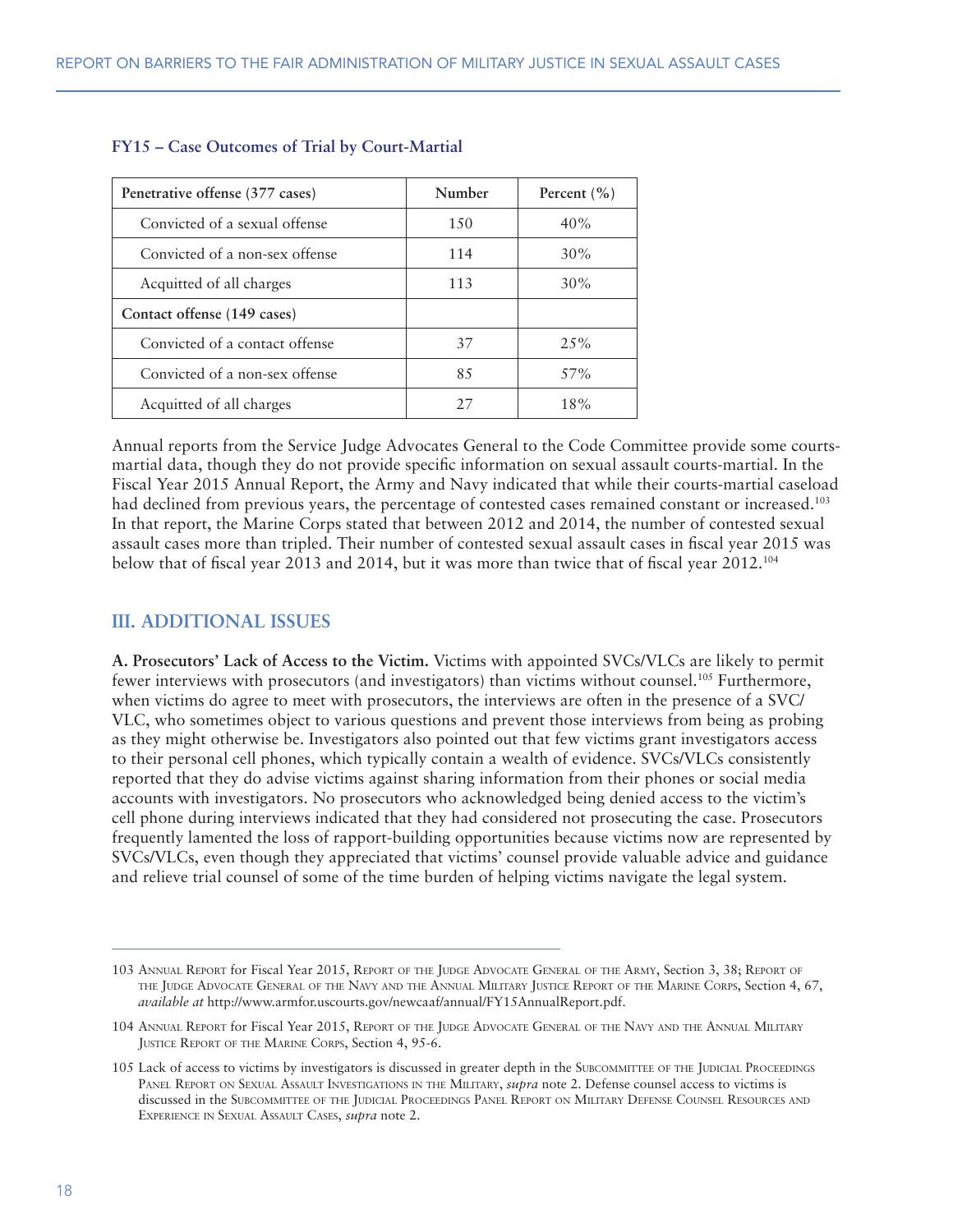**B. Sexual Assault Prevention and Response (SAPR) Training.** Most sexual assault response coordinators and victim advocates who spoke with Subcommittee members acknowledged that misperceptions persist throughout the military regarding the consumption of alcohol and lack of consent, specifically that the consumption of any amount of alcohol makes a person incapable of consenting to sexual activity. Sexual assault response coordinators (SARCs) and victim advocates (VAs) stated they do not currently instruct Service members that "one beer means a person cannot consent." Instead, they emphasize to their audiences that having sex with an intoxicated person has risks and that determining intoxication can be difficult. At some installations, judge advocates stated they review the training materials or assist with the SAPR training to ensure information on this topic is relayed correctly. The Subcommittee viewed this as a positive development.

Commanders who spoke to the Subcommittee consistently expressed concerns about the frequency of mandatory SAPR training, describing it as time-consuming and potentially counterproductive because of perceived "training fatigue." One worried that the Sexual Harassment and Assault Response and Prevention (SHARP) classes and safety briefings are so repetitive that Service members may "tune out" the message.

In the view of some practitioners, SAPR training has become so pervasive that it affects the judgment and selection of potential panel members.106 Counsel in the Army pointed out that every battalionsized unit designates a noncommissioned officer (NCO) as the unit's VA, a collateral responsibility that requires specialized training on the topic of sexual assault from a victim-centric perspective. These senior NCOs, along with the other officer or enlisted members on a court-martial panel, have been instructed about the behavior that constitutes sexual assault so many times in SHARP briefings that they have strong opinions about the law. Consequently, counsel find it difficult to correct misperceptions and educate members on the nuances of the law and the burden of proof required at courts-martial.

A defense counsel providing information to the JPP at the January 2017 public meeting stated that in her experience, court-martial panel members, after years of SAPRO training, are "predisposed to believe the victims and misinterpret the legal definition of consent and mistake of fact as to consent."<sup>107</sup> The perception persists, in her view, that if a person is drinking, he or she cannot consent to sexual contact. She further noted that the voir dire process at trial does not completely expose the biases of potential panel members.108

Bolstering this point, in a September 2016 Navy-Marine Corps Court of Criminal Appeals decision involving an erroneous jury instruction on the definition of "impairment" in a sexual assault case,<sup>109</sup>

<sup>106</sup> *See* REPORT OF THE RESPONSE SYSTEMS TO ADULT SEXUAL ASSAULT CRIMES PANEL 37, *supra* note 4 ("Response System Panel Recommendation 80: The Secretary of Defense and Service Secretaries ensure prevention programs address concerns about unlawful command influence. In particular, commanders and leaders must ensure sexual assault prevention and response training programs and other initiatives do not create perceptions among those who may serve as panel members at courtsmartial that commanders expect particular findings and/or sentences at trials or compromise an accused Service member's presumption of innocence, right to fair investigation and disposition, and access to witnesses or evidence. Judge advocates with knowledge and expertise in criminal law should review sexual assault prevention training materials to ensure the materials neither taint potential panel members (military jurors) nor present inaccurate legal information.").

<sup>107</sup> *Transcript of JPP Public Meeting* 210–11 (Jan. 6, 2017) (testimony of LCDR Trest).

<sup>108</sup> *Id.* at 251.

<sup>109</sup> *United States v. Newlan*, No. 201400409 at 23 (N.M. Ct. Crim. App. Sep. 13, 2016). The Court set forth a definition for "impairment" in such cases: "'Impairment' is the state of being damaged, weakened or diminished. Impairment rendering someone 'incapable of consenting' is that level of impairment which is sufficient to deprive him or her of the cognitive ability to appreciate the nature of the conduct in question or the physical or mental ability to make or to communicate a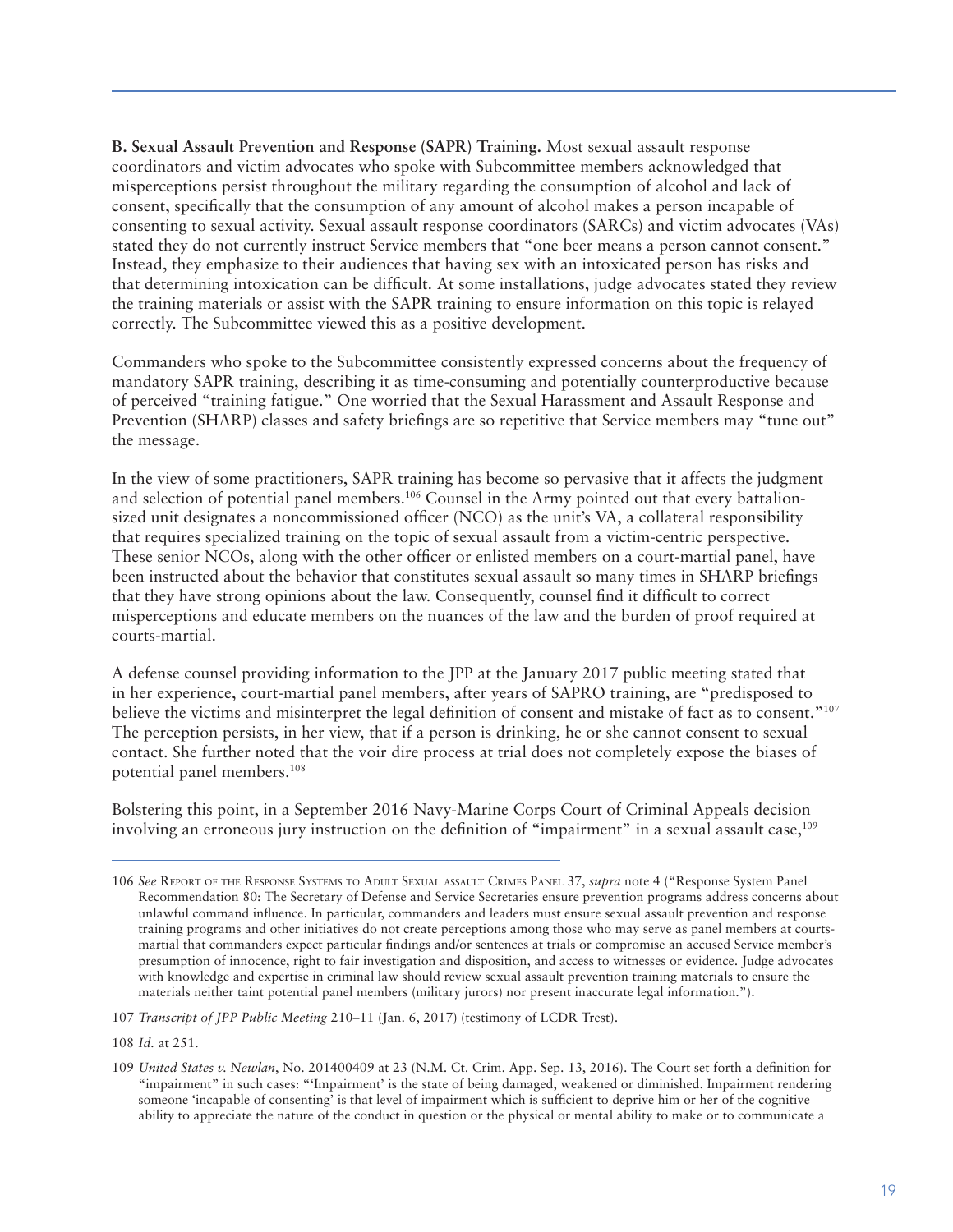the court found that many members of the panel received training from SAPR personnel that "if someone ingested any alcohol, that individual was no longer able to legally consent."110 The court stated:

We first note that the erroneous definition of "impairment" may have compounded the legally-inaccurate proposition—that "one drink means you can't consent"—that some members received while attending mandatory SAPR training. While likely well-intentioned, these statements made during training generated a significant risk of skewing the panel's understanding of legal consent. Though these members were generally instructed to "not use [or discuss] anything you learned during SAPR training . . . in evaluating the evidence or the credibility of the witnesses in this case," a more tightly tailored and prompt statement of the law would have ameliorated any prejudicial impact generated by the legally-erroneous SAPR training. Since such a statement was not provided, we are not convinced that any confusion created by the SAPR training was wholly eradicated and that it did not contribute to the subsequent prejudice resulting from the incorrect definition of "impairment."111

**C. Expedited Transfers.** A Department of Defense policy familiar to all site visit participants provides sexual assault victims who file an unrestricted report of sexual assault the opportunity to receive an expedited transfer to another installation or to another unit within the same installation, on request.112 One goal of this policy is to move the victim to a new location where no one knows of the sexual assault and where the victim need not confront the perpetrator on a regular basis and will have adequate support of family, friends, or counseling.<sup>113</sup> SVCs/VLCs draft the requests on behalf of victims, and send them to commanders. The victims often are able to select the location to which they will transfer. DoD policy also allows a commander to transfer the alleged offender, rather than the victim.114 No participants discussed whether this option amounted to unlawful pretrial punishment in the context of a pending court-martial, but a Subcommittee member raised the issue. Commanders and a few victims' counsel indicated that commanders approve even questionable transfer requests to avoid accusations of reprisal against or mistreatment of a victim.

Some commanders, victims' counsel, and defense counsel believe that the expedited transfer policy is being abused by some individuals who make sexual assault allegations to obtain favorable transfers. Some participants have observed victims on very large installations of more than 50,000 Service members refuse to transfer to other units on the installation, preferring instead to request transfer to what are considered more favorable locations, such as Hawaii or San Diego. At another installation

111 *Id.* at 33–34.

113 *Id.*

114 *Id.*

decision regarding that conduct to another person."

<sup>110</sup> *Id.* at 7. The Court noted that some of the comments from the venire included the following: "If you did have any form of impairment, that [sic] you can't have consent. You may—the person would not be in the proper frame of mind to provide that consent."; "When a person is impaired, they are unable to give consent, regardless of what they say at the time."; I viewed that as part of the training . . . that for someone to consent] they just should not be impaired."; "A person impaired by alcohol use is incapable of giving sexual consent."; "You need sober consent, per the brief."; "If there is alcohol involved, then there is no consent."; "if a person was under the influence of alcohol, even one drink, that person is not able to give consent to any sexual act."; "If a person has one drink of alcohol, they may be considered impaired, therefore, they may not be able to give consent."; "once the victim has had one drink, there is no longer a legal consent."

<sup>112</sup> *See* DODI 6495.02, *supra* note 8, encl. 5 (a sexual assault victim may request a temporary or permanent expedited transfer to a different location within their assigned command or installation).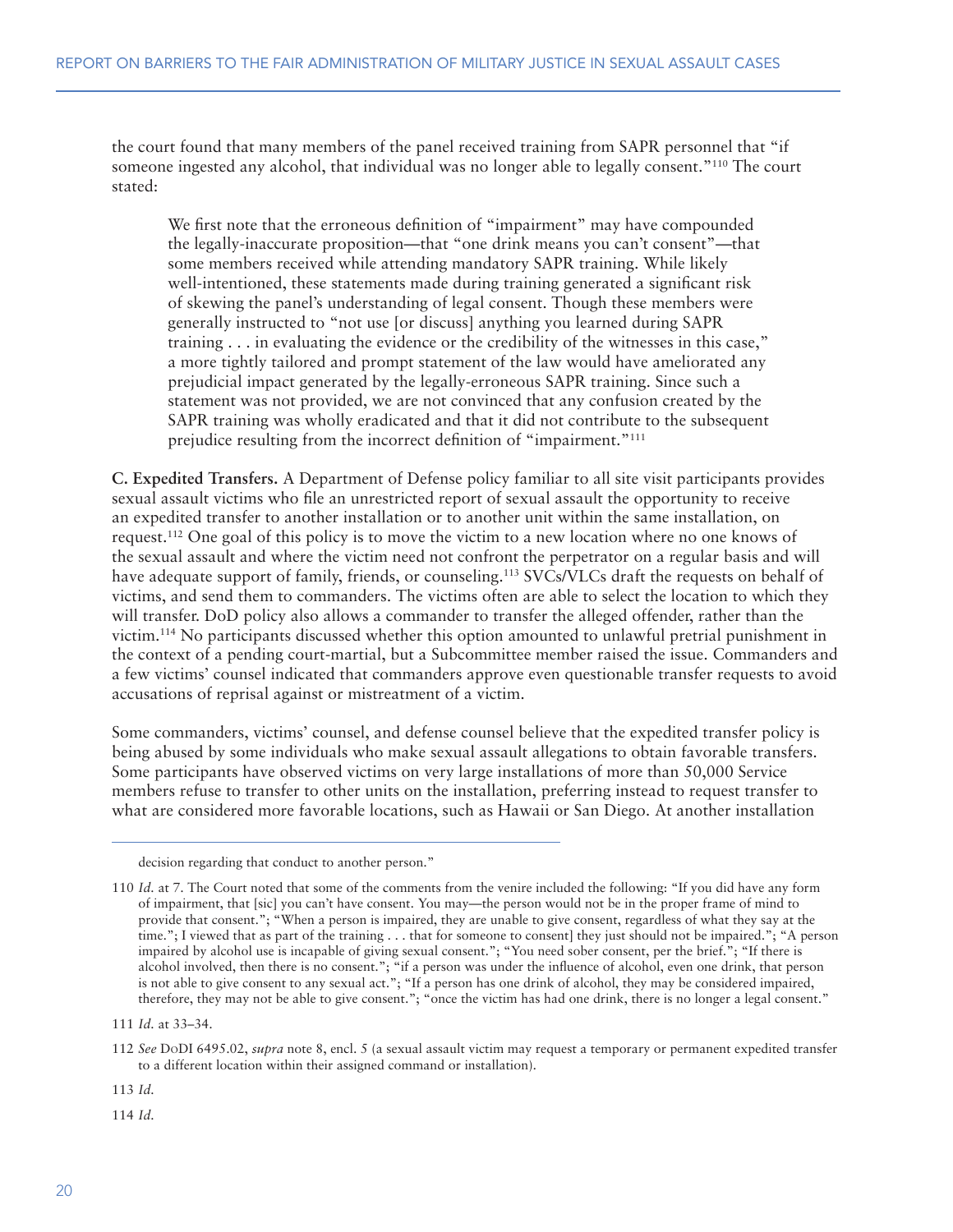considered to be a "good" location, with an appealing climate and with metropolitan areas nearby, counsel noted that they see relatively few requests for expedited transfers. Expedited transfers by victims to more favorable locations may lead to defense counsel challenging the victim's motives during a court-martial, arguing to the panel that the victim made a false allegation of sexual assault to receive a transfer to a more desirable location. Such cross-examination, in turn, may cause panel members to question the victim's credibility and possibly acquit the accused.

## **IV. CONSEQUENCES**

**A. Site Visit Information.** At all the site visits, most trial and defense counsel questioned whether justice is being served by the panoply of reforms in place. Many of them believe that fundamental rights of due process have been undermined. In their view, convening authorities feel pressure to refer sexual assault cases to court-martial, regardless of the likelihood of securing a conviction. Many also feel that the military's emphasis on prosecuting sexual assault has led to criminalizing behavior that may be offensive and inappropriate, but would not be considered criminal in a civilian context. They also expressed concern that minor offenses are now being referred to court-martial that could be more appropriately resolved through nonjudicial punishment or administrative action. There is widespread consensus among prosecutors and defense counsel that the victim's wish regarding disposition of a case is the primary factor determining whether the case will go to court, and that evidentiary concerns, including the credibility of the victim, are given less consideration. Defense counsel perceive that false accusations are now more likely to make it through the system and, as a result, innocent people face allegations that could ruin their lives. To illustrate this point, one defense counsel described how several of his clients, under the immense psychological pressure of facing court-martial for sexual assault, submitted a request for discharge in lieu of trial, even though they claimed they were innocent—and even though a request for discharge in lieu of trial requires an acknowledgment of guilt and stigmatizing notations in their discharge paperwork.

Site visit participants identified a number of negative consequences of what they perceive as too many sexual assault allegations being referred to trial:

- 1. Practitioners universally described the acquittal rate in their jurisdiction as "high," in part due to the referral to court-martial of cases that lack merit. The acquittal percentages offered at one installation ranged from about 50% to 100%, significantly higher than the sexual offense acquittal rates seen in civilian jurisdictions.
- 2. Prosecutors and investigators must devote significant time to prosecuting less meritorious cases, which divert resources away from more serious and well-supported allegations.
- 3. Some prosecutors feel that they face a potential ethical quandary in trying cases in which they see no reasonable likelihood of conviction.
- 4. The low conviction rate tends to discredit the entire military justice system in the eyes of Service members and the general public.
- 5. As more cases flood the system, the time needed to take each case to trial increases.
- 6. When weak cases linger in the system pending trial, the accused's and the victim's careers and lives remain on hold until the case is resolved.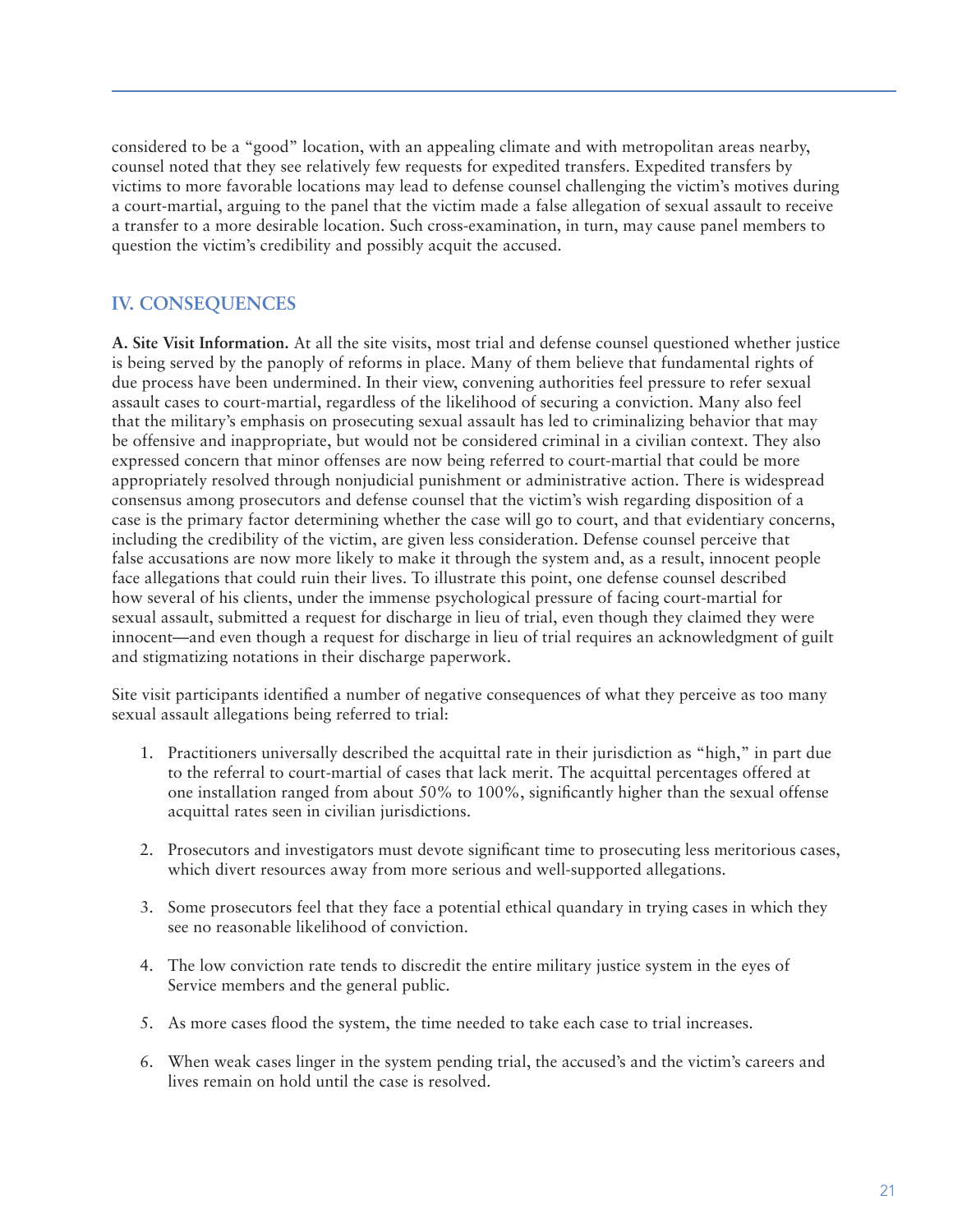**B. Information Presented to the JPP.** One senior defense counsel told the JPP, "The lack of a thorough pre-trial investigation and prosecutorial discretion combined with the nature of acquaintance sexual assaults and the new incentives to fabricate [allegations] are a recipe for wrongful convictions."115 She stated that despite changes to the system that favor victims and the prosecution, defense counsel are achieving more acquittals than ever before in sexual assault cases. She further observed, however, that the high acquittal rate demonstrates that many of the cases being "pushed through the system" should not be at court-martial and that, although the accused in these cases is often found not guilty, the trial process incurs "a real cost to the accused's life, reputation, family and career."116 In her view, "the sands have shifted in favor of the victim at the expense of the accused."<sup>117</sup> Another defense counsel expressed his opinion that because of the changes in the military justice system, the rights of the accused to due process and a speedy trial are being eroded.118 He noted that cases are lingering for as long as two years from report until the case goes to trial, putting the accused's and victim's life on hold for a significant period of time.<sup>119</sup>

#### **V. CONCLUSIONS AND RECOMMENDATIONS**

It appears that recent sexual assault legislation and policy changes that have benefited sexual assault victims and made the military justice system less intimidating to them have also had some negative consequences that must be addressed. These changes have affected the perceived legitimacy of the justice system. While legislative changes have substantially reduced the number of victims who testify at Article 32 hearings and have clarified that this hearing is not intended to be a discovery mechanism for the defense, there has been no corresponding new legislation or policy to provide defense counsel access to important case information.<sup>120</sup> In addition, changes in the military justice system, such as the addition of SVCs/VLCs, have greatly benefitted sexual assault victims and given them a muchneeded voice in the system. Some defense counsel, however, feel this unfairly tips the scales of justice against the defendant. Also, when SVC/VLC limit a prosecutor's access to the victim, it may adversely affect case outcomes. SVC/VLC must understand that in spite of their laudable intentions, they may inadvertently harm a victim's goals or interests by weakening the criminal case, thereby increasing the chances of an acquittal at trial.

The consensus among counsel interviewed during the installation site visits was that the combination of a less robust Article 32 process, pressure on convening authorities to refer sexual assault cases to courts-martial, and the low standard of probable cause for referring cases to courts-martial has led to cases being referred to courts-martial in which there is little chance for a conviction. Many counsel felt that the result has been a high acquittal rate in sexual assault cases, which, in turn, has caused military

115 *Transcript of JPP Public Meeting* 211 (Jan. 6, 2017) (testimony of LCDR Trest).

116 *Id.* at 212–13.

117 *Id.* at 252.

118 *Transcript of JPP Public Meeting* 250 (Jan. 6, 2017) (testimony of Maj Argentina).

119 *Id.* at 249.

<sup>120</sup> The SUBCOMMITTEE OF THE JUDICIAL PROCEEDINGS PANEL REPORT ON MILITARY DEFENSE COUNSEL RESOURCES AND EXPERIENCE IN SEXUAL ASSAULT CASES, *supra* note 2, highlights significant due process issues regarding defense counsel and makes four recommendations, including that defense counsel be provided with independent investigators, that defense offices be appropriately staffed and resourced, and that expert witness approval and funding be vested in Service defense organizations. The Subcommittee's report and recommendations were approved, with modifications, by the JPP. The JUDICIAL PROCEEDINGS PANEL REPORT ON MILITARY DEFENSE COUNSEL RESOURCES AND EXPERIENCE IN SEXUAL ASSAULT CASES is *available at* http://jpp.whs.mil/Public/docs/08-Panel\_Reports/06\_JPP\_Defense\_Resources\_Experience\_Report\_ Final\_20170424.pdf.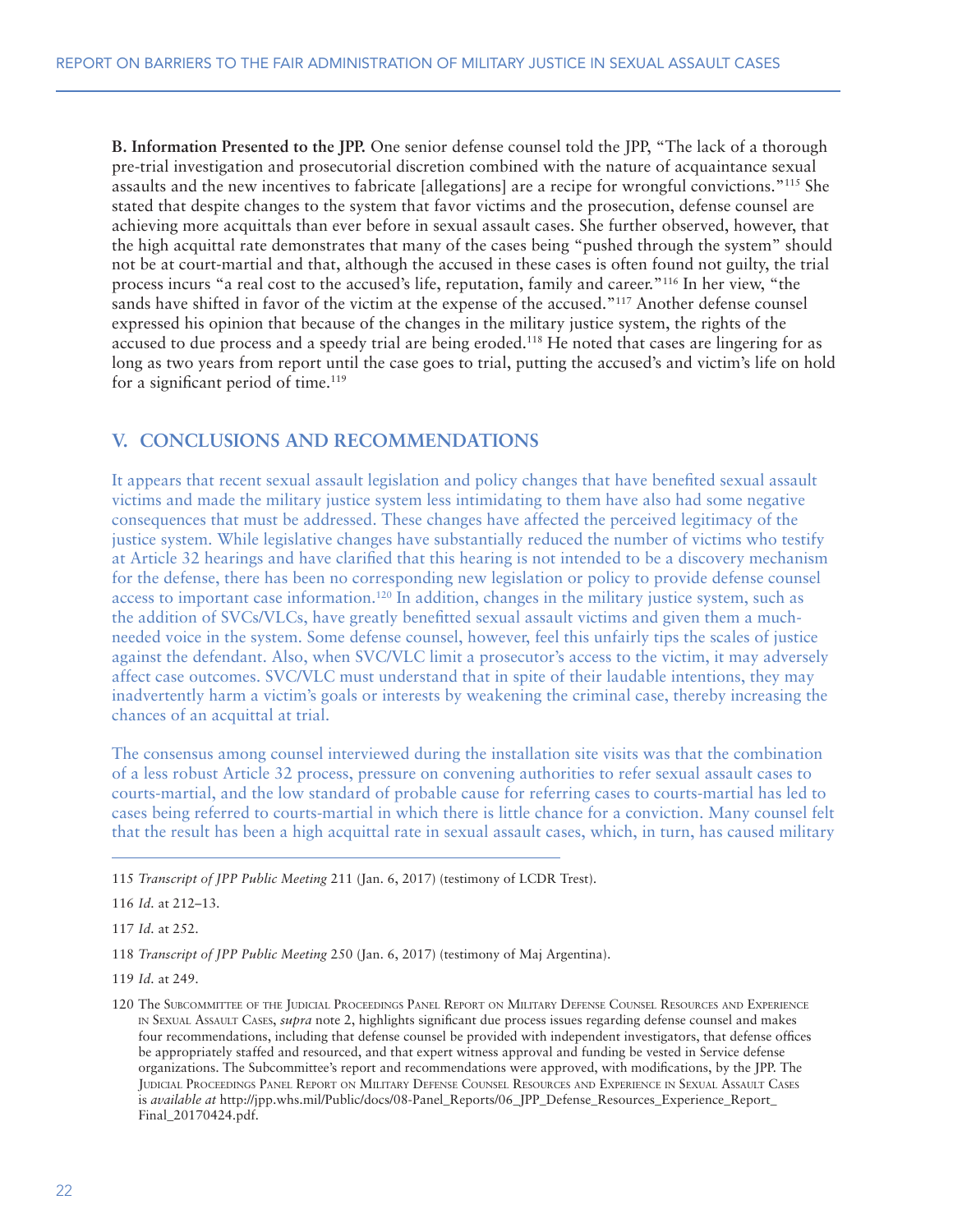members to question the fairness of the military justice system. In addition, some counsel worried that when the word gets around that sexual assault cases are going to courts-martial supported only by weak evidence, military juries may be much more skeptical of the charges and the prosecution and thus may be more likely to acquit. Perhaps inevitably, as Service members become aware of weak cases and high acquittal rates, victims may become more reluctant to make unrestricted reports.

Even when Article 32 officers have recommended against the referral of charges, those recommendations are not always followed by convening authorities. A substantial sampling of sexual assault cases tried in fiscal year 2015 reveal 54 cases in which the convening authority referred charges despite Article 32 investigating officers or PHOs finding that there was no probable cause or advising against the referral of sexual assault charges. In 45 of those cases, the accused was acquitted of the charges at trial, a number suggesting that perhaps the staff judge advocates and convening authorities should have paid more attention to the Article 32 officers' recommendations.

While most counsel now view the Article 32 process as having little value for scrutinizing the evidence in a sexual assault case, there has yet to emerge a formal written process for ensuring that the convening authority is made fully aware of the strengths and weaknesses of a case and has guidance for deciding an appropriate disposition. There are often good reasons, such as maintaining good order and discipline and respecting a belief that the assault took place, to refer a case to court-martial even when the likelihood of acquittal is high. But a convening authority should not be forced to make the critical decision about referral, with its life-changing impact on both the victim and the defendant, without clear guidelines and a better sense of the evidence's strength. Convening authorities must be corrected if they erroneously believe that a decision to refer a case to court-martial will have few consequences for the accused, the victim, or the public's perception of the military justice system. An accused facing court-martial is exposed to numerous adverse career and personal consequences, such as loss of promotion and career advancement opportunities, ostracism by peers, and the ongoing stress of knowing that a federal conviction, confinement, and sex offender registration are possible. Even if ultimately acquitted, the accused often suffers the enduring social and professional stigma of simply having been accused of these reprehensible offenses.

Recent legislation directing the Secretary of Defense to issue nonbinding guidance to be considered by convening authorities and staff judge advocates in determining an appropriate case disposition may help meet this need. Such formal case disposition guidance, in written form, should provide convening authorities with additional considerations, beyond whether the charges are supported by probable cause, as they decide whether to refer a case to court-martial or to resolve it through disposition at some lower level.

Several prosecutors discussed their practice in sexual assault cases of producing a prosecution merits memo to lay out the strengths and weaknesses of the evidence and the likelihood of a conviction at trial, thereby aiding the staff judge advocate and convening authority in making an appropriate decision on disposition. While this seems like a useful tool to fill the void left when a more robust Article 32 process was replaced, it is worth noting that under Article 34 of the UCMJ and under R.C.M. 406, the staff judge advocate's pretrial advice to the convening authority and accompanying documents must be provided to the defense if charges are referred to trial. A prosecution merits memo detailing evidentiary problems can go to the staff judge advocate without also being given to the defense, but any information provided in writing to the convening authority with the pretrial advice presumably must then be provided to the defense if charges are referred. This legal requirement may make staff judge advocates and prosecutors reluctant to write such candid memos to the convening authority for fear of disclosing a case's evidentiary problems to the defense. There is no such parallel in civilian jurisdictions, where information provided by a prosecutor to his or her superiors would not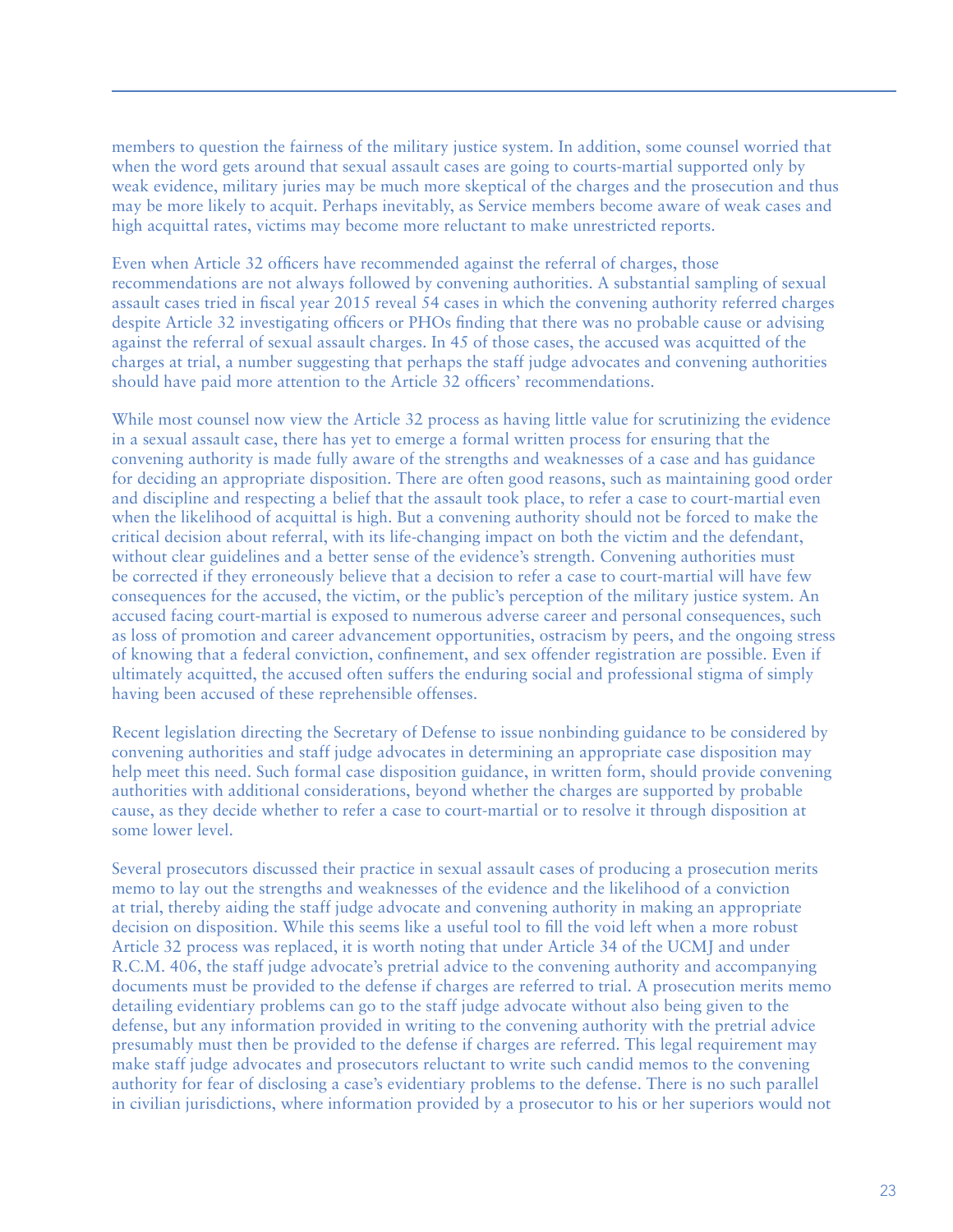have to be provided to the defense counsel unless it revealed potentially exculpatory evidence (as also must be done by military prosecutors). More research and thought should be devoted to enabling the convening authority in the military justice system to be given enough information to make a proper decision, since the convening authority, like prosecutors in civilian jurisdictions, are responsible for determining which cases are prosecuted and which are not.

On site visits, counsel also discussed their perception that convening authorities feel pressure to refer sexual assault cases to courts-martial regardless of their merits. Counsel are concerned that cases are being sent to courts-martial even when the evidence is weak or the allegations involve less serious conduct, such as an attempted kiss or slap on the buttocks, that could be resolved through nonjudicial punishment or administrative action. The Subcommittee notes, however, that in the fiscal year 2015 case data collected from the Services, convening authorities either dismissed charges prior to trial or disposed of cases by alternative means in almost 30% of all cases in which charges were preferred. Without knowing the facts of these cases, we cannot draw conclusions about why they were not referred to trial. But these data do reveal that while convening authorities may be experiencing pressure to refer sexual assault cases to court-martial, they are declining to do so almost 30% of the time. In addition, it may be that convening authorities are referring more sexual assault cases to courts-martial not because of outside pressure but because they now take sexual assault cases more seriously than they had done in the past and feel that disposition by courts-martial is the most appropriate way to resolve these grave allegations. So long as statutory language requires elevated review of a convening authority's decision not to refer a sexual assault case to court-martial, however, convening authorities will always feel some pressure to refer cases to trial against their better judgment.

Counsels' perceptions of a high acquittal rate for sexual assault offenses are borne out by the data. Among cases referred to courts-martial in fiscal year 2015, only 40% of the cases involving a penetrative sexual assault offense resulted in a conviction of any type of sexual assault offense. Just 25% of sexual contact cases resulted in conviction for any sexual offense. While the conviction rate is higher when convictions for non-sex offenses are included, the acquittal rate for sexual assault offenses is significant.

Although the JPP Subcommittee does not have the time to continue investigating the potential causes of this high acquittal rate, this issue must be explored further. The Subcommittee notes that the authorizing legislation for the JPP's successor panel, the Defense Advisory Committee on Investigation, Prosecution, and Defense of Sexual Assault in the Armed Forces, requires the panel to conduct an ongoing review of cases involving sexual misconduct allegations.121

The inherent difficulties in evaluating sexual assault case evidence, combined with the widespread perception that convening authorities are referring weak cases, have led to the belief by many of the Subcommittee's interviewees that the military justice system is weighted against the accused in sexual assault cases. Such one-sidedness is particularly serious in light of the potentially catastrophic effects of being accused of a sexual crime. The high rate of acquittal in military sexual assault cases can feed into this perception and lead to a general mistrust of the military justice system, which may lead Service members to acquit when they serve on panels in sexual assault courts-martial.

The public may view the high acquittal rate as a result not of the more aggressive approach to sexual offense prosecution described in the site visits but of the military's indifference to sexual assault. Public loss of confidence in the military and the military justice system has the potential to harm military enlistment and officer accession rates, as well as retention rates. In short, there must be a balance—a

121 FY15 NDAA, *supra* note 21, § 546.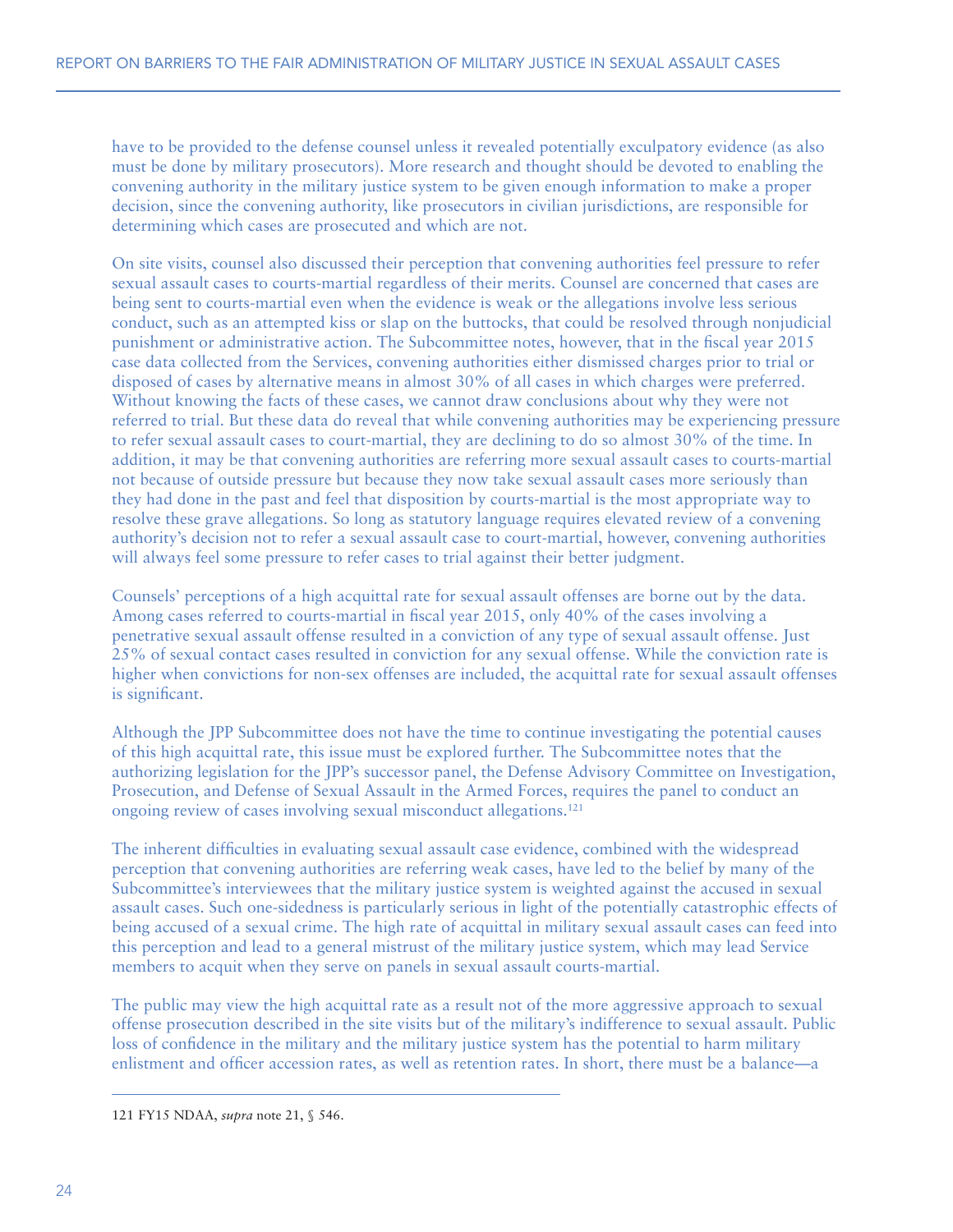system that treats sexual assault victims fairly and compassionately and that also provides defendants with procedures that are perceived to be, and are, fair. It is not the accused alone who suffers when a sexual assault case for which there is little chance of winning a conviction is referred to court-martial the victim is also forced to endure a lengthy, difficult process at whose end the accused is very likely to be found not guilty.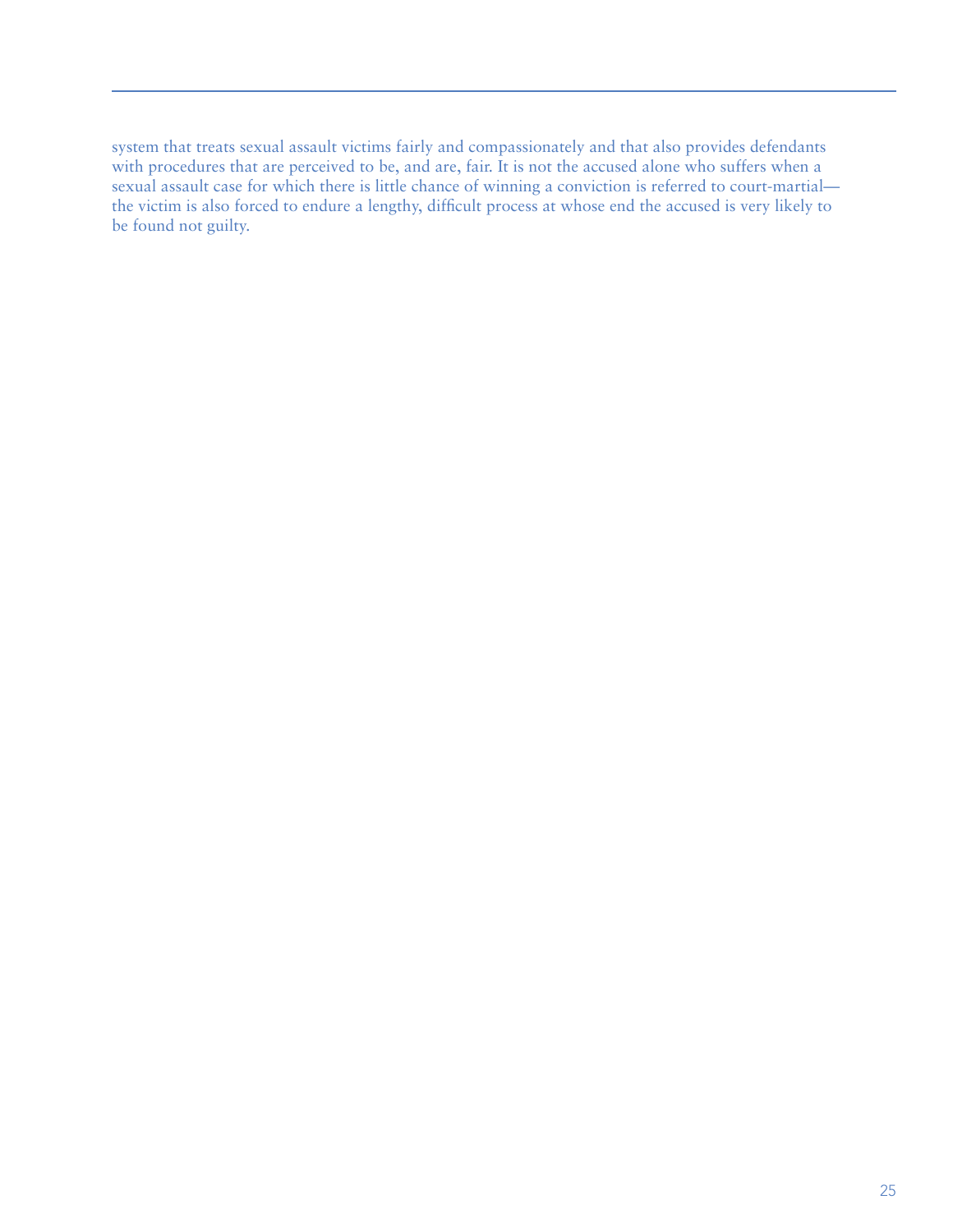#### **RECOMMENDATIONS:**

*Recommendation 1:* **The JPP Subcommittee recommends that the Defense Advisory Committee on Investigation, Prosecution, and Defense of Sexual Assault in the Armed Forces (DAC-IPAD) continue the review of the new Article 32 preliminary hearing process, which in the view of many counsel interviewed during military installation site visits and according to information presented to the JPP no longer serves a useful purpose. Such a review should look at whether preliminary hearing officers in sexual assault cases should be military judges or other senior judge advocates with military justice experience and whether a recommendation of the preliminary hearing officer against referral, based on lack of probable cause, should be binding on the convening authority. This review should evaluate data on how often the recommendations of preliminary hearing officers regarding case disposition are followed by convening authorities and determine whether further changes to the process are required.** 

**In addition, because the Article 32 hearing no longer serves as a discovery mechanism for the defense, the JPP Subcommittee reiterates its recommendation— presented in its report on military defense counsel resources and experience in sexual assault cases, and adopted by the JPP—that the defense be provided with independent investigators.**

*Recommendation 2:* **The JPP Subcommittee recommends that Article 33, UCMJ, case disposition guidance for convening authorities and staff judge advocates require the following standard for referral to court-martial: the charges are supported by probable cause and there is a reasonable likelihood of proving the elements of each offense beyond a reasonable doubt using only evidence likely to be found admissible at trial.** 

**The JPP Subcommittee further recommends that the disposition guidance require the staff judge advocate and convening authority to consider all the prescribed guideline factors in making a disposition determination, though they should retain discretion regarding the weight they assign each factor. These factors should be considered in their totality, with no single factor determining the outcome.**

*Recommendation 3:* **The JPP Subcommittee recommends that after case disposition guidance under Article 33, UCMJ, is promulgated, the DAC-IPAD conduct both military installation site visits and further research to determine whether convening authorities and staff judge advocates are making effective use of this guidance in deciding case dispositions. They should also determine what effect, if any, this guidance has had on the number of sexual assault cases being referred to courts-martial and on the acquittal rate in such cases.**

*Recommendation 4:* **The JPP Subcommittee recommends that the DAC-IPAD review whether Article 34 of the UCMJ and Rule for Court-Martial 406 should be amended to remove the requirement that the staff judge advocate's pretrial advice to the convening authority (except for exculpatory information contained in that advice) be released to the defense upon referral of charges to court-martial. The DAC-IPAD should determine whether any memo from trial counsel that is appended should also be shielded from disclosure to the defense. This review should consider whether such a change would allow the staff judge advocate to provide more fully developed, candid written advice to the convening authority regarding the strengths and weaknesses of the charges so that the convening authority can make a better-informed disposition decision.**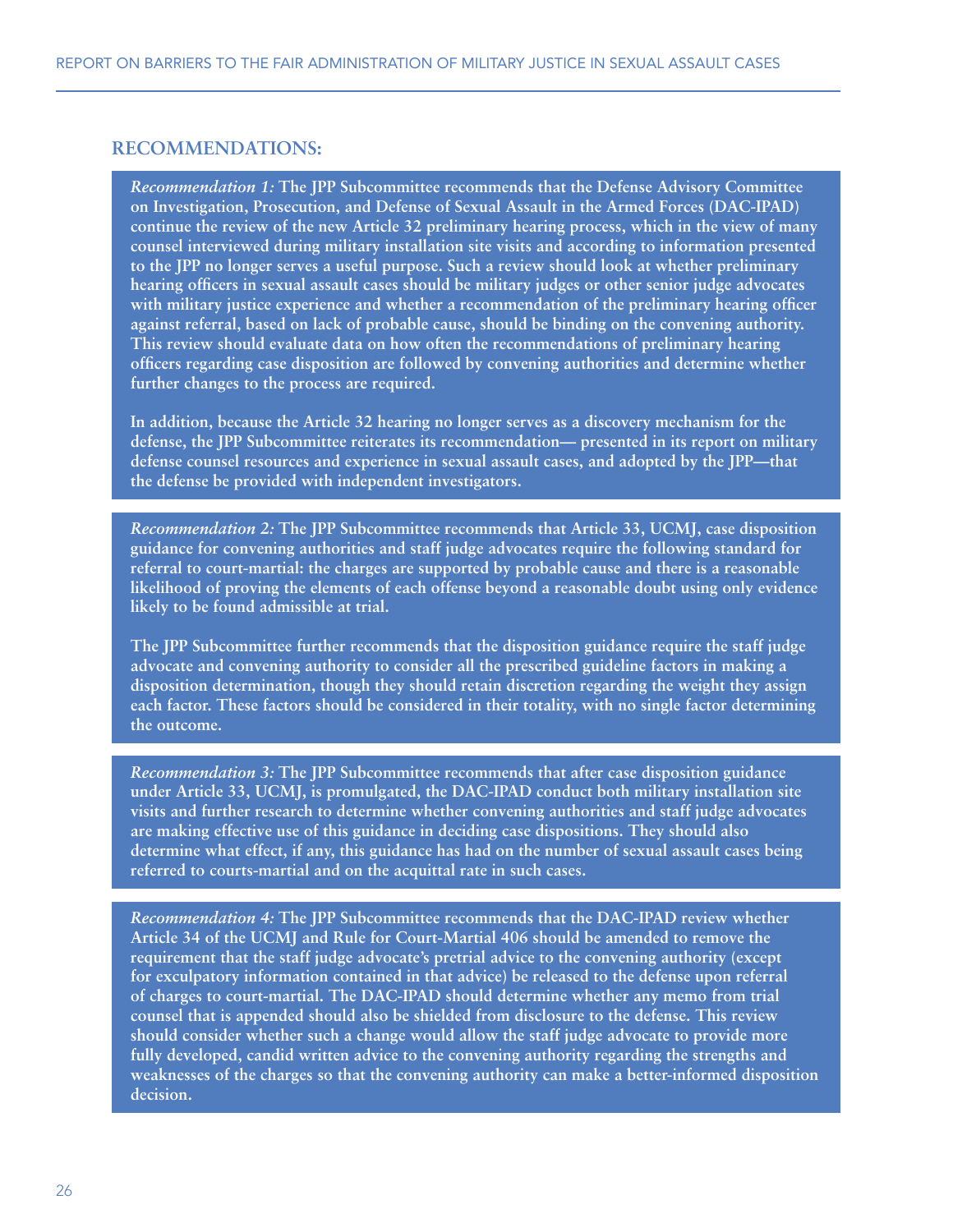*Recommendation 5:* **The JPP Subcommittee recommends that Congress repeal provisions from the National Defense Authorization Act for Fiscal Year 2014 and Fiscal Year 2015, sections 1744 and 541 respectively, that require non-referral decisions in certain sexual assault cases to be forwarded to a higher general court-martial convening authority or to the Service Secretary. The perception of pressure on convening authorities to refer sexual assault cases to courts-martial created by these provisions and the consequent negative effects on the military justice system are more harmful than the problems that such provisions were originally intended to address.**

*Recommendation 6:* **The JPP Subcommittee recommends that the DAC-IPAD continue to gather data and other evidence on disposition decisions and conviction rates of sexual assault courtsmartial to supplement information provided to the JPP Subcommittee during military installation site visits and to determine future recommendations for improvements to the military justice system.**

*Recommendation 7:* **The JPP Subcommittee recommends that the Secretary of Defense ensure that SVCs/VLCs receive the necessary training on the importance of allowing full access by prosecutors to sexual assault victims prior to courts-martial. Such training will ensure that SVCs/ VLCs are considering the value of a meaningful victim-prosecutor relationship in the advice they provide their victim-clients and assist prosecutors in sufficiently developing the rapport with the victim needed to fully prepare for trial.**

*Recommendation 8:* **The JPP Subcommittee recommends that the Department of Defense Sexual Assault Prevention and Response Office ensure that sexual assault training conducted by the military Services provide accurate information to military members regarding a person's ability to consent to sexual contact after consuming alcohol and the legal definition of "impairment" in this context and that training be timed and conducted so as to avoid "training fatigue."** 

**The JPP Subcommittee further recommends that the DAC-IPAD monitor whether misperceptions regarding alcohol consumption and consent continue to affect court-martial panel members.**

*Recommendation 9:* **The JPP Subcommittee recommends that the Secretary of Defense review the policy on expedited transfer of sexual assault victims and consider whether it should be changed to state that when possible, sexual assault victims should be transferred to another unit on the same installation or to a nearby installation. This change will help ensure that prosecutors have access to victims in preparing for courts-martial, will satisfy the need to separate the victim from the accused, and will maintain the victim's access to support systems while combating the perception that the ability to ask for these transfers has encouraged fraudulent claims of sexual assault. Commanders and SVCs/VLCs should all receive training in how relocating victims from less desirable to more desirable locations can foster the perception among military members that the expedited transfer system is being abused and in how such transfers can be used by defense counsel to cast doubt on the victim's credibility, possibly leading to more acquittals at courtsmartial.** 

**The JPP Subcommittee further recommends that the DAC-IPAD review data on expedited transfers to determine the locations from which and to which victims are requesting expedited transfers and to review their stated reasons.**